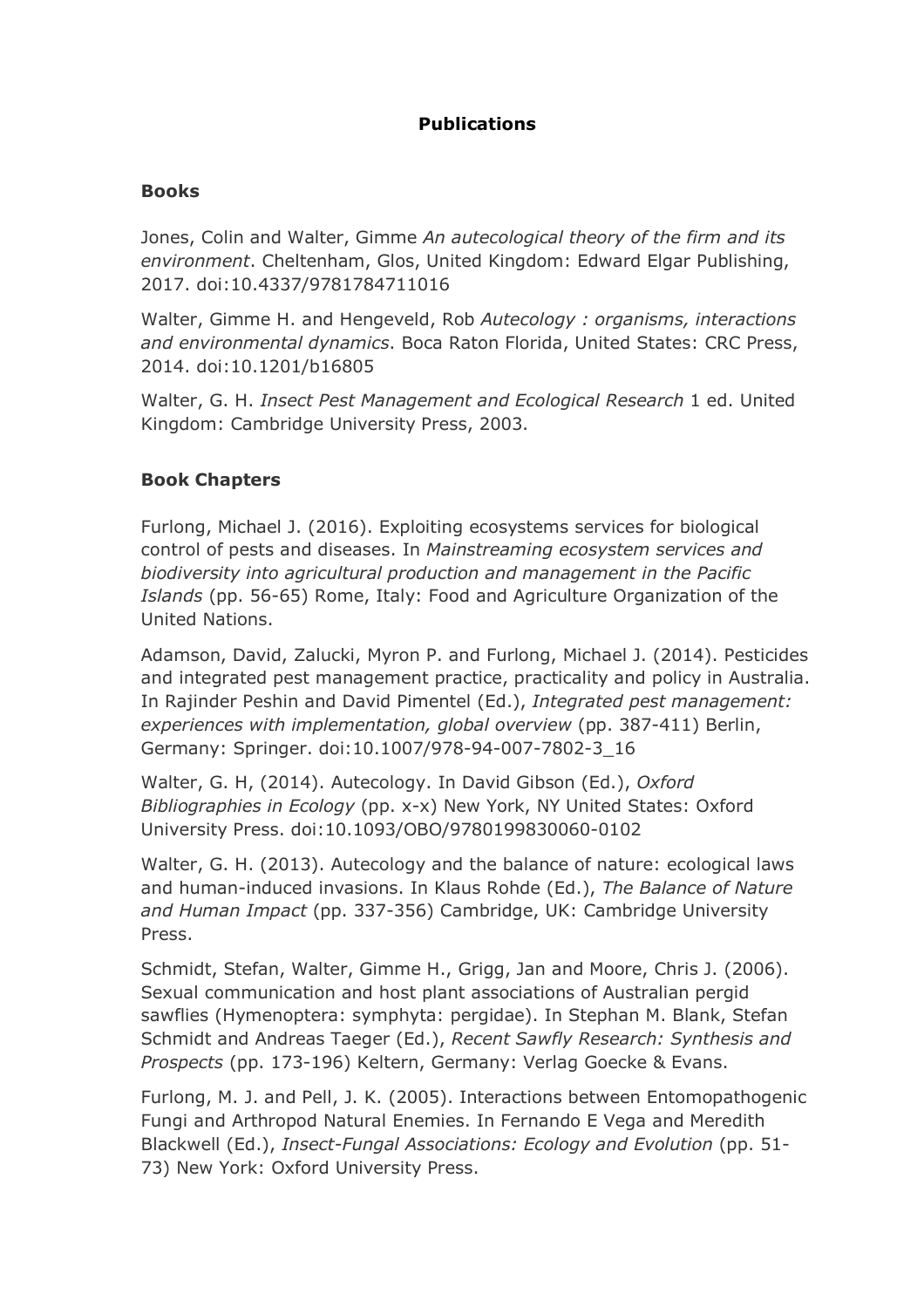Walter, G. H. and Zalucki, M. P. (1999). Rare Butterflies and theories of Evolution & Ecology. In R. L. Kitching, E. Scheermeyer, R. E Jones and N. E. Pierce (Ed.), *Biology of Australian butterflies* (pp. 349-368) Victoria: Collingwood.

# **Journal Articles**

Gurdasani, Komal, Rafter, Michelle A., Daglish, Gregory J. and Walter, Gimme H. (2018) Characterising the variables associated with Tribolium castaneum adults that initiate flight in laboratory tests – generating predictions for the field. *Journal of Stored Products Research*, *79* 123-131. doi:10.1016/j.jspr.2018.10.005

Jones, Lachlan C., Foster, Brodie J., Rafter, Michelle A. and Walter, Gimme H. (2018) Tiny insects against the weather-flight and foraging patterns of Frankliniella schultzei (Thripidae) not altered by onset of rainfall. *Insect science*, *25* 6: 1119-1127. doi:10.1111/1744-7917.12492

Korenko, Stanislav, Spasojevic, Tamara, Pekar, Stano, Walter, Gimme H., Korenkova, Vlasta, Hamouzova, Katerina, Kolarova, Michaela, Kysilkova, Kristyna and Klopfstein, Seraina (2018) One generalist or several specialist species? Wide host range and diverse manipulations of the hosts' webbuilding behaviour in the true spider parasitoid Zatypota kauros (Hymenoptera: Ichneumonidae). *Insect Conservation and Diversity*, *11* 6: 587-599. doi:10.1111/icad.12307

Cappadonna, J. K., Miles, M. M., Hereward, J. P. and Walter, G. H. (2018) Invasions of green mirid (Creontiades dilutus) (Stål) (Hemiptera: Miridae) into cotton – perceptions of Australian crop consultants. *Agricultural Systems*, *166* 70-78. doi:10.1016/j.agsy.2018.07.017

McCulloch, Graham A., Hereward, James P., Lake, Ellen C., Smith, Melissa C., Purcell, Matthew F. and Walter, Gimme H. (2018) The complete chloroplast genome of the invasive fern Lygodium microphyllum (Cav.) R. Br. *Mitochondrial DNA Part B: Resources*, *3* 2: 746-747. doi:10.1080/23802359.2018.1483755

Chalmers, Benjamin A., Xing, Hui, Houston, Sevan, Clark, Charlotte, Ghassabian, Sussan, Kuo, Andy, Cao, Benjamin, Reitsma, Andrea, Murray, Cody-Ellen P., Stok, Jeanette E., Boyle, Glen M., Pierce, Carly J., Littler, Stuart W., Winkler, David A., Bernhardt, Paul V., Pasay, Cielo, De Voss, James J., McCarthy, James, Parsons, Peter G., Walter, Gimme H., Smith, Maree T., Cooper, Helen M., Nilsson, Susan K., Tsanaktsidis, John, Savage, G. Paul and Williams, Craig M. (2018) Corrigendum to: Validating Eaton's Hypothesis: Cubane as a Benzene Bioisostere (Angewandte Chemie International Edition, (2016), 55, 11, (3580-3585),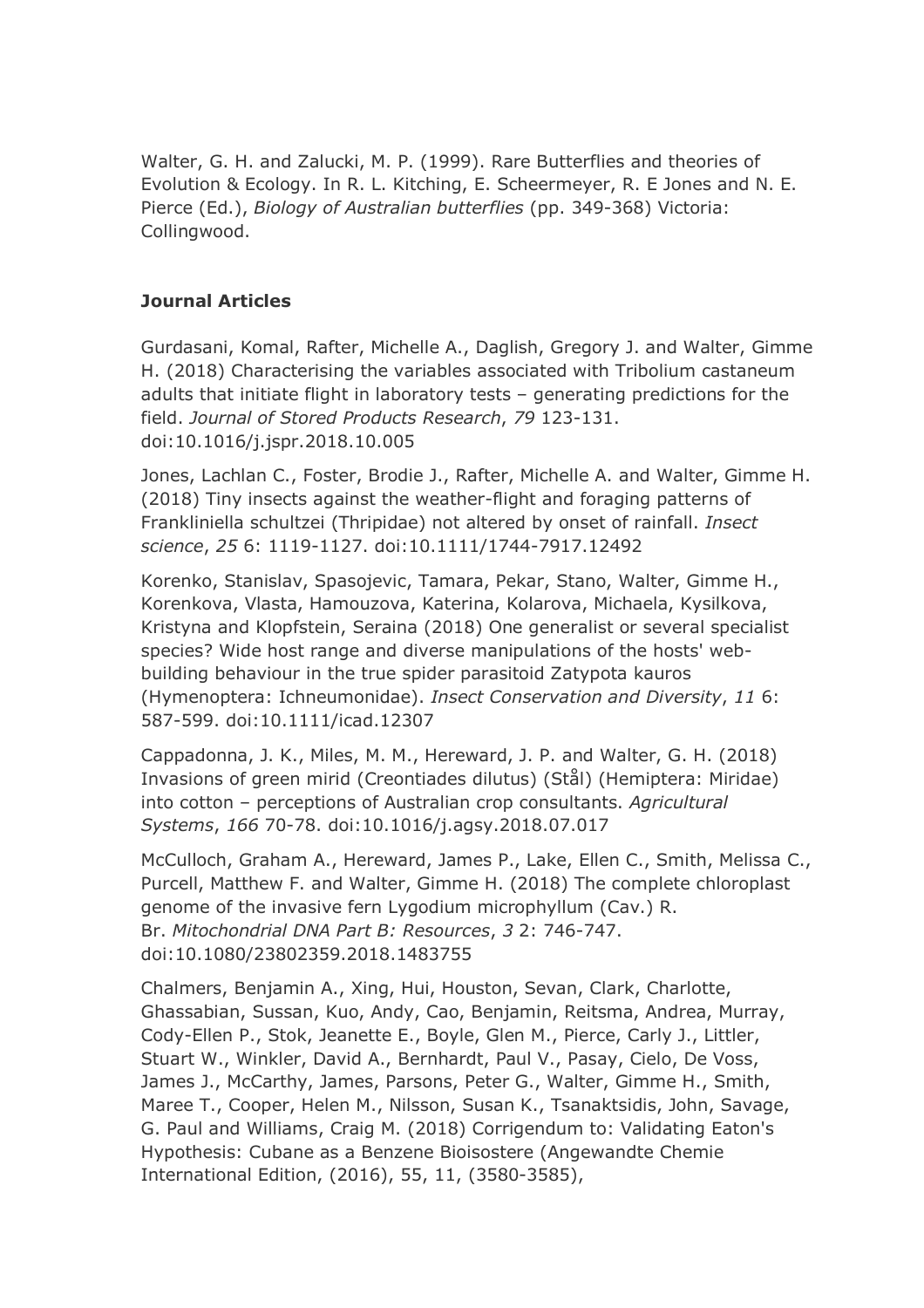10.1002/anie.201510675). *Angewandte Chemie - International Edition*, *57* 28: 8359-8359. doi:10.1002/anie.201711161

Toon, A., Daglish, G.J., Ridley, A.W., Emery, R.N., Holloway, J.C. and Walter, G.H. (2018) Significant population structure in Australian Cryptolestes ferrugineus and interpreting the potential spread of phosphine resistance. *Journal of Stored Products Research*, *77* 219-224. doi:10.1016/j.jspr.2018.05.004

Silva, Rehan, Hereward, James P., Walter, Gimme H., Wilson, Lewis J. and Furlong, Michael J. (2018) Seasonal abundance of cotton thrips (Thysanoptera: Thripidae) across crop and non-crop vegetation in an Australian cotton producing region. *Agriculture, Ecosystems & Environment*, *256* 226-238. doi:10.1016/j.agee.2017.12.024

Rajan, T. Sonai, Muralitharan, V., Daglish, G. J., Mohankumar, S., Rafter, M. A., Chandrasekaran, S., Mohan, S., Vimal, D., Srivastava, Chitra, Loganathan, M. and Walter, G. H. (2018) Flight of three major insect pests of stored grain in the monsoonal tropics of India, by latitude, season and habitat. *Journal of Stored Products Research*, *76* 43-50. doi:10.1016/j.jspr.2017.12.005

Hall, John A. and Walter, Gimme H. (2018) Pollination of the Australian cycad Cycas ophiolitica (Cycadaceae): the limited role of wind pollination in a cycad with beetle pollinator mutualists, and its ecological significance. *Journal of Tropical Ecology*, *34* 02: 121-134. doi:10.1017/S0266467418000111

McCulloch, Graham A., Makinson, Jeffrey R., Zonneveld, Ryan, Purcell, Matthew F., Raghu, S. and Walter, Gimme H. (2018) Assessment of genetic structuring in the Lygodium fern moths Austromusotima camptozonale and Neomusotima conspurcatalis in their native range: implications for biological control. *Biological Control*, *121* 8-13. doi:10.1016/j.biocontrol.2018.01.012

Hereward, James P., Werth, Jeff A., Thornby, David F., Keenan, Michelle, Chauhan, Bhagirath Singh and Walter, Gimme H. (2018) Complete chloroplast genome of glyphosate resistant Sonchus oleraceus L. from Australia, with notes on the small single copy (SSC) region orientation. *Mitochondrial DNA Part B*, *3* 1: 363-364. doi:10.1080/23802359.2018.1450682

Furlong, Michael J., Ang, Gurion C. K., Silva, Rehan and Zalucki, Myron P. (2018) Bringing Ecology Back: How Can the Chemistry of Indirect Plant Defenses Against Herbivory Be Manipulated to Improve Pest Management?. *Frontiers in Plant Science*, *9* 1436. doi:10.3389/fpls.2018.01436

Li, Z., Furlong, M. J., Yonow, T., Kriticos, D. J., Bao, H., Yin, F., Lin, Q., Feng, X. and Zalucki, M. P. (2018) Management and population dynamics of diamondback moth (Plutella xylostella): planting regimes, crop hygiene,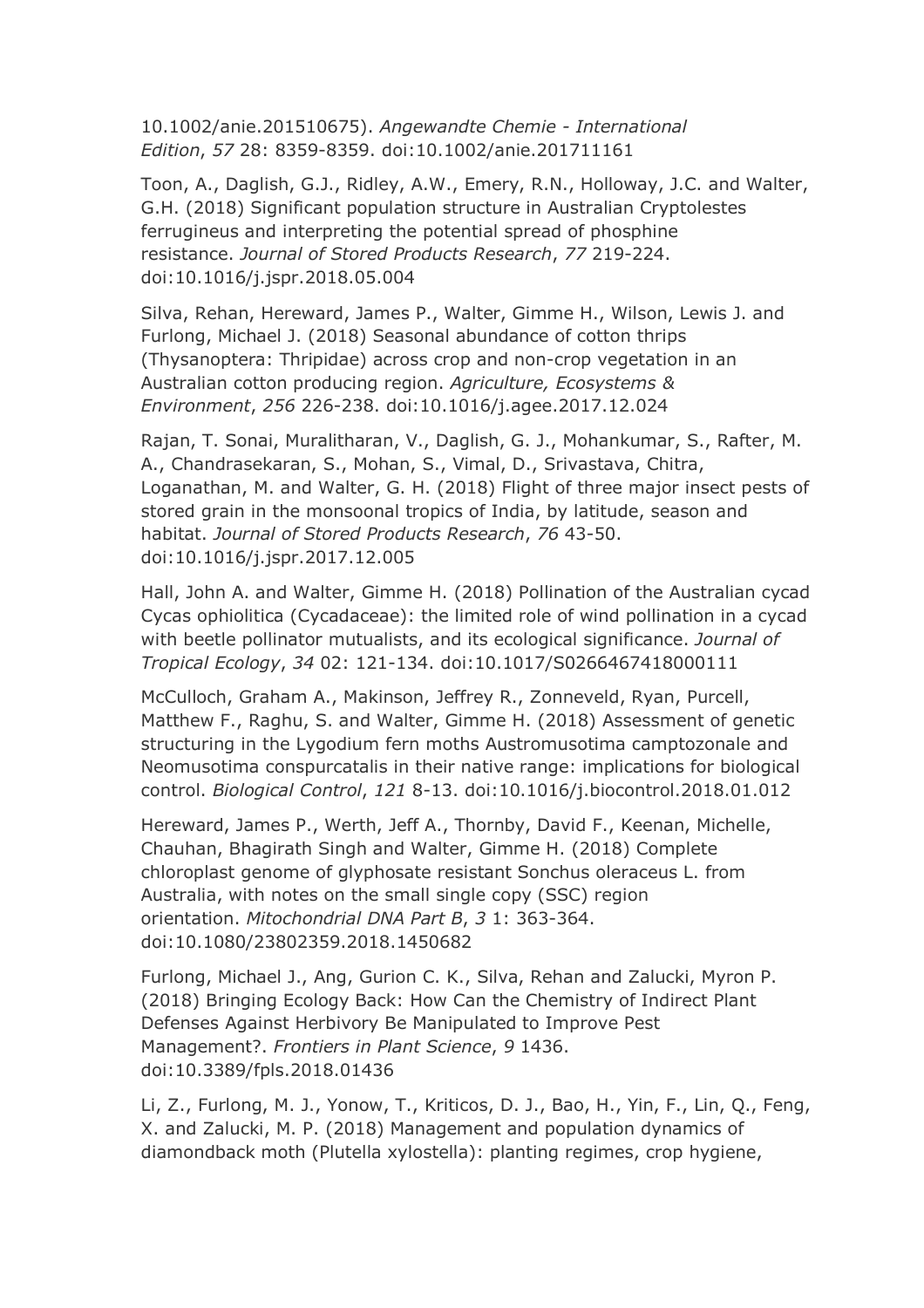biological control and timing of interventions. *Bulletin of Entomological Research*, 1-9. doi:10.1017/S0007485318000500

Gurr, Geoff M., Reynolds, Olivia L., Johnson, Anne C., Desneux, Nicolas, Zalucki, Myron P., Furlong, Michael J., Li, Zhenyu, Akutse, Komivi S., Chen, Junhui, Gao, Xiwu and You, Minsheng (2018) Landscape ecology and expanding range of biocontrol agent taxa enhance prospects for diamondback moth management. A review. *Agronomy for Sustainable Development*, *38* 3: . doi:10.1007/s13593-018-0500-z

Amos, Brogan A., Leemon, Diana L., Hayes, Richard A., Cribb, Bronwen W. and Furlong, Michael J. (2018) Associations between the small hive beetle and the yeast Kodamaea ohmeri throughout the host life cycle. *Journal of Economic Entomology*, . doi:10.1093/jee/toy121

Etebari, K., Afrad, M. H., Tang, B., Silva, R., Furlong, M. J. and Asgari, S. (2018) Involvement of microRNA miR-2b-3p in regulation of metabolic resistance to insecticides in Plutella xylostella. *Insect Molecular Biology*, *27* 4: 478-491. doi:10.1111/imb.12387

Masry, Ayad, Furlong, Michael J., Clarke, Anthony R. and Cunningham, John Paul (2018) An improved culturing method for opiine fruit fly parasitoids and its application to parasitoid monitoring in the field. *Insect Science*, *25* 1: 99- 108. doi:10.1111/1744-7917.12403

Suckling, David Maxwell, Stringer, Lloyd D, Jiménez-Pérez, Alfredo, Walter, Gimme H, Sullivan, Nicola and El-Sayed, Ashraf M (2017) Without or without pheromone habituation: Possible differences between insect orders?. *Pest management science*, *74* 6: 1259-1264. doi:10.1002/ps.4828

Rossini, Renee A., Tibbetts, Hannah L., Fensham, Roderick J. and Walter, Gimme H. (2017) Can environmental tolerances explain convergent patterns of distribution in endemic spring snails from opposite sides of the Australian arid zone?. *Aquatic Ecology*, *51* 4: 605-624. doi:10.1007/s10452-017-9639-y

Rossini, Renee A., Fensham, Rod J. and Walter, Gimme H. (2017) Spatiotemporal variance of environmental conditions in Australian artesian springs affects the distribution and abundance of six endemic snail species. *Aquatic Ecology*, *51* 4: 511-529. doi:10.1007/s10452-017-9633-4

Hereward, James P, Werth, Jeff A, Thornby, David F, Keenan, Michelle, Chauhan, Bhagirath Singh and Walter, Gimme H (2017) Gene expression in response to glyphosate treatment in fleabane (Conyza bonariensis) glyphosate death response and candidate resistance genes. *Pest management science*, *74* 10: 2346-2355. doi:10.1002/ps.4804

Malekpour, Rokhsareh, Rafter, Michelle A., Daglish, Gregory J. and Walter, Gimme H. (2017) The movement abilities and resource location behaviour of Tribolium castaneum: phosphine resistance and its genetic influences. *Journal of Pest Science*, *91* 2: 739-749. doi:10.1007/s10340-017- 0935-z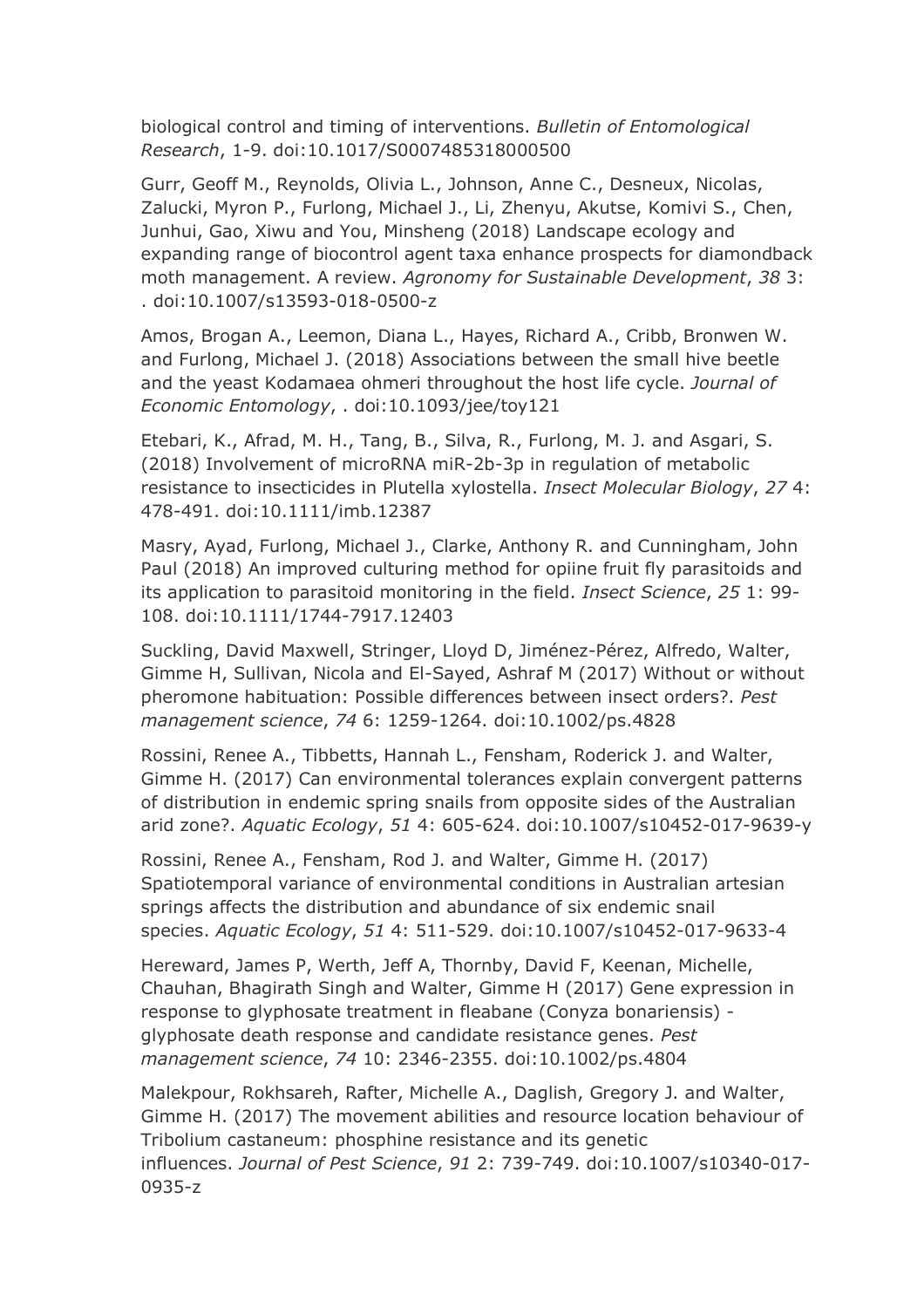Jones, Lachlan C., Rafter, Michelle A. and Walter, Gimme H. (2017) Colonisation of primary and secondary host plant species by Frankliniella schultzei thrips: A balance between attraction and repulsion?. *Arthropod-Plant Interactions*, *12* 2: 321-328. doi:10.1007/s11829-017-9579-4

Silva, Rehan, Walter, Gimme H., Wilson, Lewis J. and Furlong, Michael J. (2017) Effects of single and dual species herbivory on the behavioral responses of three thrips species to cotton seedlings. *Insect Science*, *24* 4: 684-698. doi:10.1111/1744-7917.12340

Roemer, R. B., Booth, D., Terry, L. I. and Walter, G. H. (2017) Thermogenesis and developmental progression of Macrozamia macleayi pollen cones. *Australian Journal of Botany*, *65* 5: 421-430. doi:10.1071/BT17048

Rafter, Michelle A., McCulloch, Graham A., Daglish, Gregory J., Gurdasani, Komal and Walter, Gimme H. (2017) Polyandry, genetic diversity and fecundity of emigrating beetles: understanding new foci of infestation and selection. *Journal of Pest Science*, *91* 1: 287-298. doi:10.1007/s10340-017- 0902-8

Hereward, James, Hutchinson, Jayome A., McCulloch, Graham A., Silva, Rehan and Walter, Gimme H. (2017) Divergence among generalist herbivores: the Frankliniella schultzei species complex in Australia (Thysanoptera: Thripidae). *Arthropod-Plant Interactions*, *11* 6: 875-887. doi:10.1007/s11829-017-9543-3

Rafter, Michelle A., McCulloch, Graham A., Daglish, Gregory J. and Walter, Gimme H. (2017) Progression of phosphine resistance in susceptible Tribolium castaneum (Herbst) populations under different immigration regimes and selection pressures. *Evolutionary Applications*, *10* 9: 907-918. doi:10.1111/eva.12493

Daglish, Gregory J., Ridley, Andrew W., Reid, Robin and Walter, Gimme H. (2017) Testing the consistency of spatio-temporal patterns of flight activity in the stored grain beetles Tribolium castaneum (Herbst) and Rhyzopertha dominica (F.). *Journal of Stored Products Research*, *72* 68-74. doi:10.1016/j.jspr.2017.03.005

Arnold, Pieter A. , Rafter, Michelle A. , Malekpour, Rokhsareh, Cassey, Phillip, Walter, Gimme H. and White, Craig R. (2017) Investigating movement in the laboratory: dispersal apparatus designs and the red flour beetle, Tribolium castaneum. *Entomologia Experimentalis et Applicata*, *163* 1: 93-100. doi:10.1111/eea.12551

Hereward, James P., Werth, Jeff A., Thornby, David F., Keenan, Michelle, Chauhan, Bhagirath Singh and Walter, Gimme H. (2017) Complete chloroplast genome of glyphosate resistant Conyza bonariensis (L.) Cronquist from Australia. *Mitochondrial DNA Part B: Resources*, *2* 2: 444-445. doi:10.1080/23802359.2017.1357441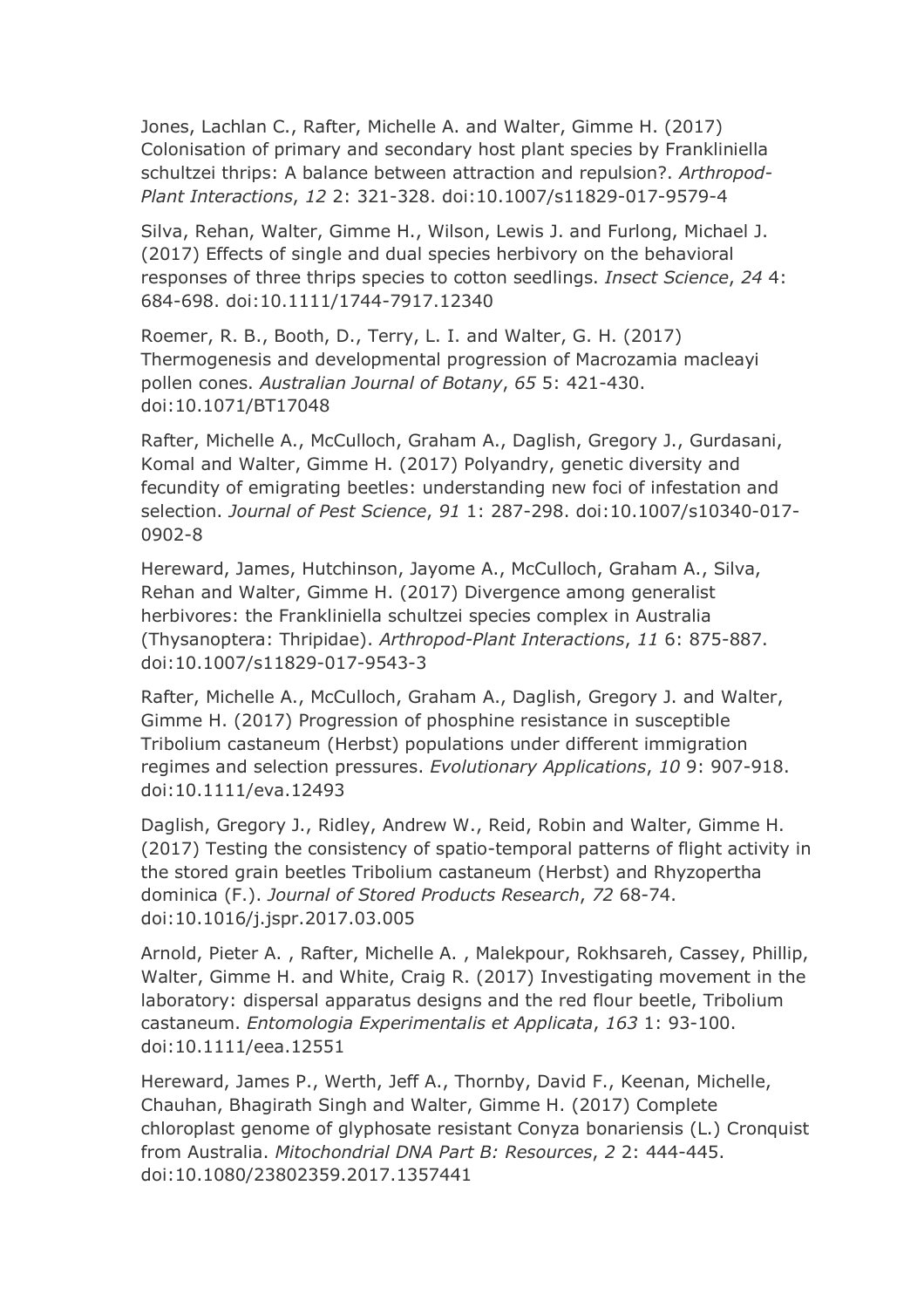Silva, Rehan, Walter, Gimme H., Wilson, Lewis J. and Furlong, Michael J. (2017) Effects of single and dual species herbivory on the behavioral responses of three thrips species to cotton seedlings. *Insect Science*, *24* 4: 684-698. doi:10.1111/1744-7917.12340

Zalucki, M. P. and Furlong, M. J. (2017) Behavior as a mechanism of insecticide resistance: evaluation of the evidence. *Current Opinion in Insect Science*, *21* 19-25. doi:10.1016/j.cois.2017.05.006

Furlong, Michael J. and Zalucki, Myron P. (2017) Climate change and biological control: the consequences of increasing temperatures on host– parasitoid interactions. *Current Opinion in Insect Science*, *20* 39-44. doi:10.1016/j.cois.2017.03.006

Silva, Rehan, Walter, Gimme H., Wilson, Lewis J. and Furlong, Michael J. (2016) Effect of the postfeeding interval on olfactory responses of thrips to herbivore-induced cotton plants. *Insect Science*, *23* 6: 881-892. doi:10.1111/1744-7917.12252

Toon, A., Daglish, G. J., Ridley, A. W., Emery, R. N., Holloway, J. C. and Walter, G. H. (2016) Random mating between two widely divergent mitochondrial lineages of Cryptolestes ferrugineus (Coleoptera: Laemophloeidae): a test of species limits in a phosphine-resistant stored product pest. *Journal of Economic Entomology*, *109* 5: 2221-2228. doi:10.1093/jee/tow178

Terry, L. Irene, Roemer, Robert B., Booth, David T., Moore, Chris J. and Walter, Gimme H. (2016) Thermogenic respiratory processes drive the exponential increase of volatile organic compound emissions in Macrozamia cycad cones. *Plant, Cell and Environment*, *39* 7: 1588-1600. doi:10.1111/pce.12730

Walter, G. H., Chandrasekaran, S., Collins, P. J., Jagadeesan, R., Mohankumar, S., Alagusundaram, K., Ebert, P. R., Daglish, G. J., Nayak, M. K., Mohan, S., Srivastava, Chitra, Chadda, I. C., Rajagopal, A., Reid, R. and Subramanian, S. (2016) The grand challenge of food security - general lessons from a comprehensive approach to protecting stored grain from insect pests in Australia and India. *Indian Journal of Entomology*, *78* 7-16. doi:10.5958/0974-8172.2016.00020.1

Malekpour, Rokhsareh, Rafter, Michelle A., Daglish, Gregory J. and Walter, Gimme H. (2016) Influence of phosphine resistance genes on flight propensity and resource location in Tribolium castaneum (Herbst) (Coleoptera: Tenebrionidae): the landscape for selection. *Biological Journal of the Linnean Society*, *119* 2: 348-358. doi:10.1111/bij.12817

Thangaraj, Sonai Rajan, McCulloch, , Graham A., Subbarayalu, Mohankumar, Subramaniam, Chandrasekaran and Walter, Gimme H. (2016) Development of microsatellite markers and a preliminary assessment of population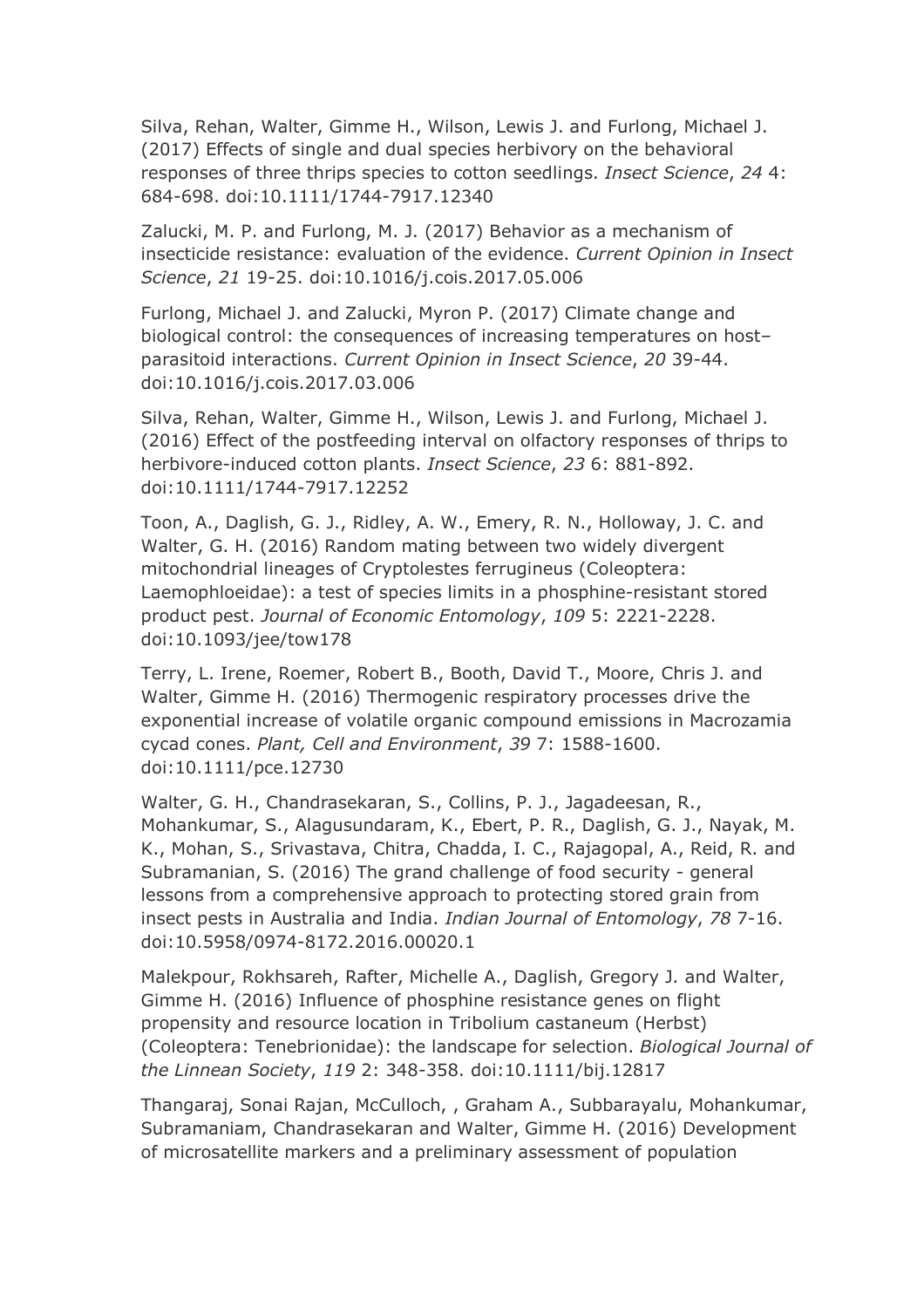structuring in the rice weevil, Sitophilus oryzae (L.). *Journal of Stored Products Research*, *66* 12-17. doi:10.1016/j.jspr.2015.12.005

Chalmers, Benjamin A., Xing, Hui, Houston, Sevan, Clark, Charlotte, Ghassabian, Sussan, Kuo, Andy, Cao, Benjamin, Reitsma, Andrea, Murray, Cody-Ellen P., Stok, Jeanette E., Boyle, Glen M., Pierce, Carly J., Littler, Stuart W., Winkler, David A., Bernhardt, Paul V., Pasay, Cielo, De Voss, James J., McCarthy, James, Parsons, Peter G., Walter, Gimme H., Smith, Maree T., Cooper, Helen M., Nilsson, Susan K., Tsanaktsidis, John, Savage, G. Paul and Williams, Craig M. (2016) Validating Eaton's hypothesis: cubane as a benzene bioisostere. *Angewandte Chemie (International Edition)*, *55* 11: 3580-3585. doi:10.1002/anie.201510675

Hereward, James P., Werth, Jeff A., Thornby, David F., Keenan, Michelle, Chauhan, Bhagirath Singh and Walter, Gimme H. (2016) Complete chloroplast genome sequences of six lines of Echinochloa colona (L.) link. *Mitochondrial DNA Part B- Resources*, *1* 1: 945-946. doi:10.1080/23802359.2016.1261612

Hereward, James P., Werth, Jeff A., Thornby, David F., Keenan, Michelle, Chauhan, Bhagirath Singh and Walter, Gimme H. (2016) Complete chloroplast genome sequences of two species of Chloris grass, Chloris truncata Sw. and Chloris virgata R.Br. *Mitochondrial DNA Part B-Resources*, *1* 1: 960-961. doi:10.1080/23802359.2016.1266705

Rossini, R. A., Fensham, R. J. and Walter, G. H. (2016) Determining optimal sampling strategies for monitoring threatened endemic macro-invertebrates in Australia's artesian springs. *Marine and Freshwater Research*, *67* 5: 653- 665. doi:10.1071/MF15023

Kaye, L. A., Walter, G. H. and Raghu, S. (2016) Patchy distribution and varied habitats of Macrozamia lucida cycads explained by constancy in a key environmental variable. *Australian Journal of Botany*, *64* 4: 285-294. doi:10.1071/BT15244

Silva, Rehan, Walter, Gimme H., Wilson, Lewis J. and Furlong, Michael J. (2016) Effect of the postfeeding interval on olfactory responses of thrips to herbivore-induced cotton plants. *Insect Science*, *23* 6: 881-892. doi:10.1111/1744-7917.12252

Fasi, John, Furlong, Michael J. and Fisher, Diana (2016) Subsistence farmers' management of infestations of the little fire ant in garden plots on Bauro, Makira Province, Solomon Islands. *Human Ecology*, *44* 6: 765-774. doi:10.1007/s10745-016-9856-3

Govender, Alana W. and Furlong, Michael J. (2016) Survival and development of Amblypelta nitida Stål, A. l. lutescens Distant (Hemiptera: Coreidae) and the egg parasitoid, Anastatus sp. (Hymenoptera: Eupelmidae) at constant rearing temperatures. *Journal of Asia-Pacific Entomology*, *19* 3: 651-658. doi:10.1016/j.aspen.2016.06.011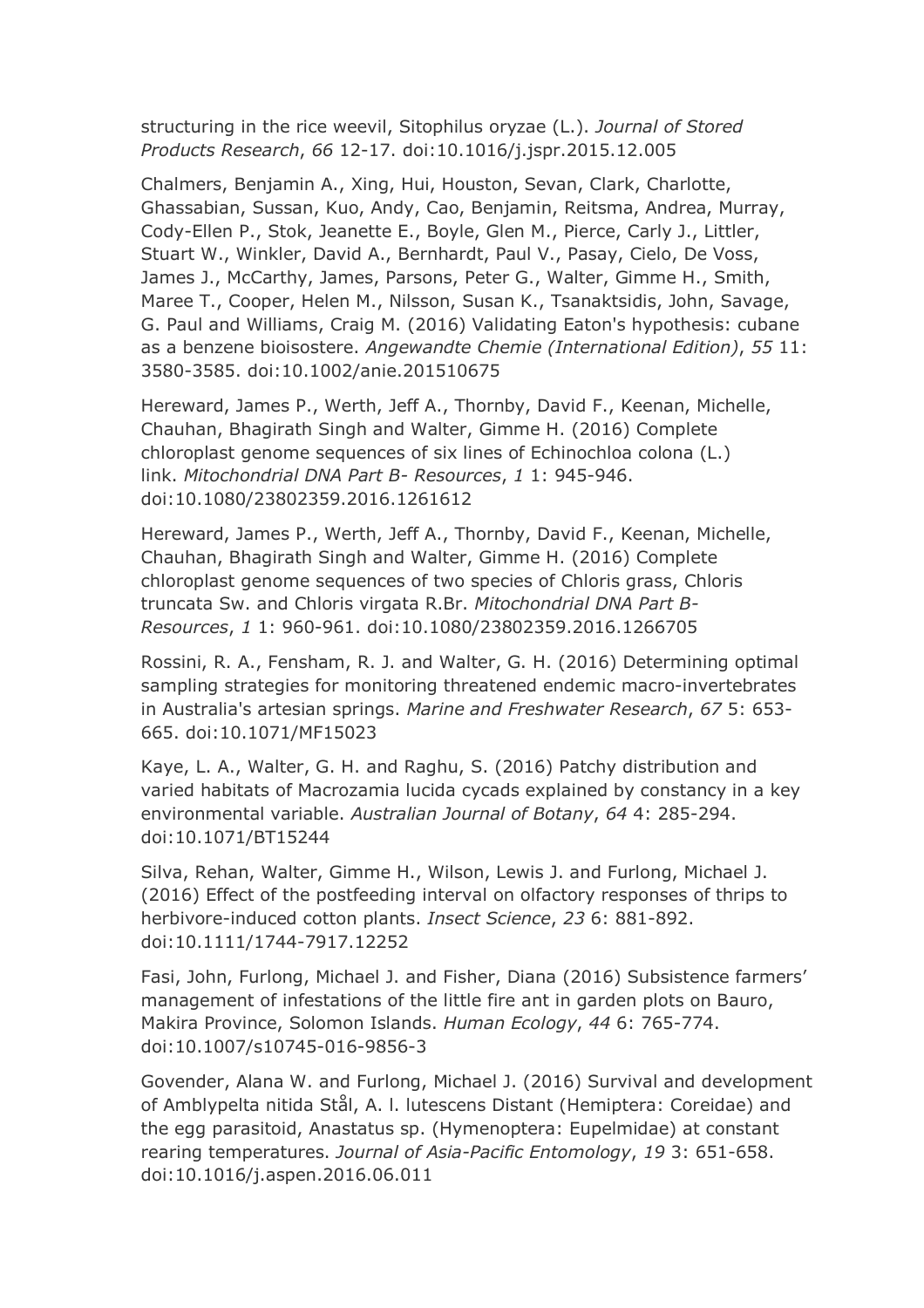Lindsay, K. R. and Furlong, M. J. (2016) Development, survival, and fecundity of Amblypelta lutescens lutescens (Hemiptera: Coreidae) on distinct phenological stages of different fruit-crop host plants. *Journal of Economic Entomology*, *109* 4: 1793-1798. doi:10.1093/jee/tow151

Ang, Gurion C. K., Zalucki, Myron P. and Furlong, Michael J. (2016) Temporal changes in olfactory and oviposition responses of the diamondback moth to herbivore-induced host plants. *Entomologia Experimentalis et Applicata*, *160*1: 28-39. doi:10.1111/eea.12458

Li, Z., Zalucki, M.P., Yonow, T., Kriticos, D.J., Bao, H., Chen, H., Hu, Z., Feng, X. and Furlong, M.J. (2016) Population dynamics and management of diamondback moth (Plutella xylostella) in China: the relative contributions of climate, natural enemies and cropping patterns. *Bulletin of Entomological Research*, *106* 2: 197-214. doi:10.1017/S0007485315001017

Garrad, R., Booth, D. T. and Furlong, M.,J. (2016) The effect of rearing temperature on development, body size, energetics and fecundity of the diamondback moth. *Bulletin of Entomological Research*, *106* 2: 175-181. doi:10.1017/S000748531500098X

Li, Zhenyu, Feng, Xia, Liu, Shu-Sheng, You, Minsheng and Furlong, Michael J. (2016) Biology, ecology, and management of the diamondback moth in China. *Annual Review of Entomology*, *61* 277-296. doi:10.1146/annurevento-010715-023622

Brookes, D. R., Hereward, J. P., Terry, L. I. and Walter, G. H. (2015) Evolutionary dynamics of a cycad obligate pollination mutualism - Pattern and process in extant Macrozamia cycads and their specialist thrips pollinators. *Molecular Phylogenetics and Evolution*, *93* 83-93. doi:10.1016/j.ympev.2015.07.003

Nopsa, John F. Hernandez, Daglish, Gregory J., Hagstrum, David W., Leslie, John F., Phillips, Thomas W., Scoglio, Caterina, Thomas-Sharma, Sara, Walter, Gimme H. and Garrett, Karen A. (2015) Ecological Networks in Stored Grain: Key Postharvest Nodes for Emerging Pests, Pathogens, and Mycotoxins. *Bioscience*, *65* 10: 985-1002. doi:10.1093/biosci/biv122

Goosem, Christine H., Booth, David T. and Walter, Gimme H. (2015) Winter breeding of a subtropical rainforest passerine: Spatio-temporal distribution of prey and the sex-related foraging behaviour of the Southern Logrunner, Orthonyx temminckii. *Emu*, *115* 4: 345-355. doi:10.1071/MU15008

McFarlane, Dylan J, Rafter, Michelle A, Booth, David T and Walter, Gimme H (2015) Behavioral Responses of a Tiny Insect, the Flower Thrips Frankliniella schultzei Trybom (Thysanoptera, Thripidae), to Atmospheric Pressure Change. *Journal of Insect Behavior*, *28* 4: 473-481. doi:10.1007/s10905- 015-9516-2

Rafter, M. A., Ridley, A. W., Daglish, G. J., Burrill, P. R. and Walter, G. H. (2015) Flight directionality of Tribolium castaneum soon after take-off under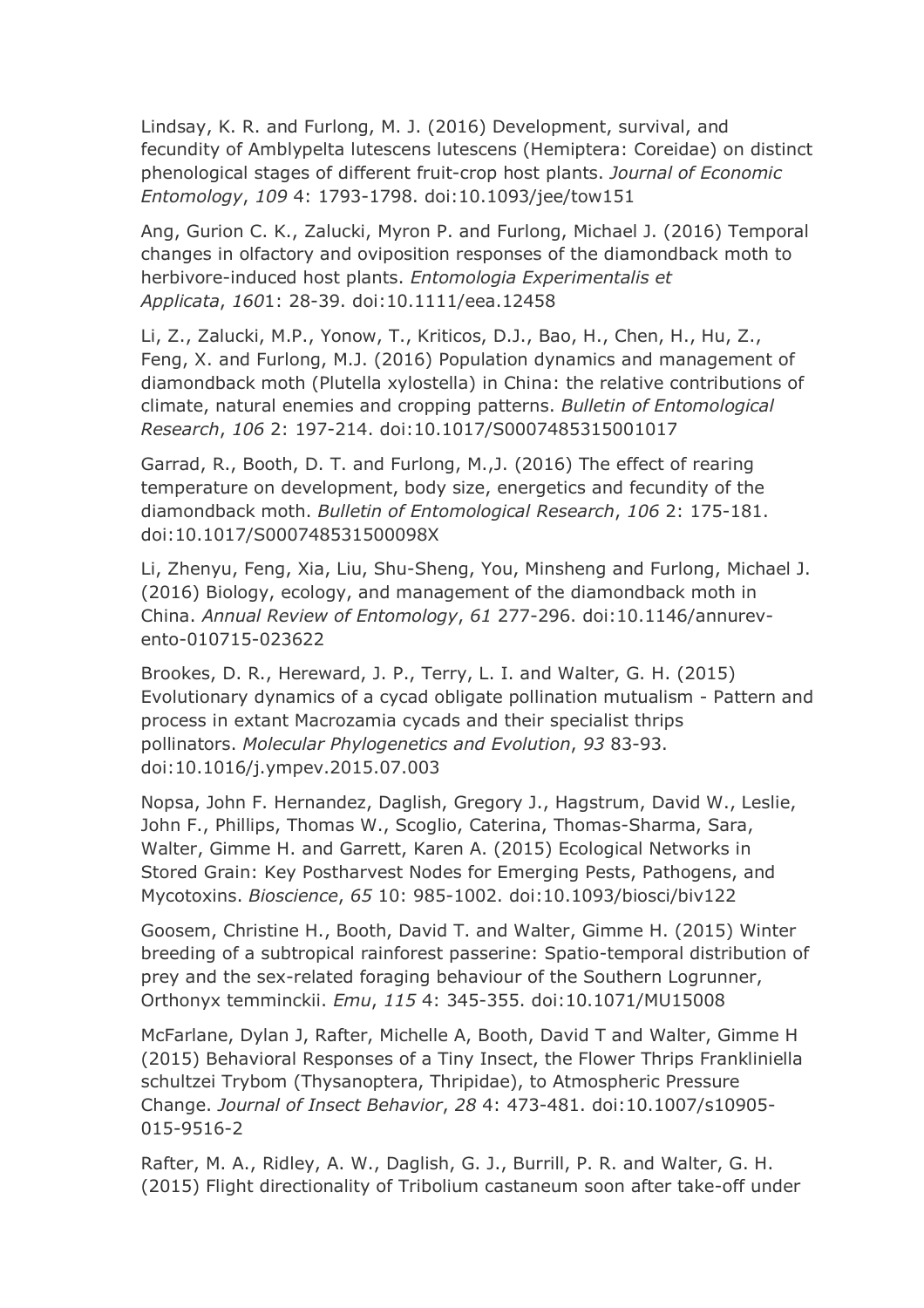glasshouse and field conditions. *Entomologia Experimentalis et Applicata*, *156* 2: 178-186. doi:10.1111/eea.12320

Etebari, Kayvan, Furlong, Michael J. and Asgari, Sassan (2015) Genome wide discovery of long intergenic non-coding RNAs in Diamondback moth (Plutella xylostella) and their expression in insecticide resistant strains. *Scientific Reports*, *5* 14642: . doi:10.1038/srep14642

Lu, Z-Z., Perkins, L. E., Li, J-B, Wu, W-Y, Zalucki, M. P., Gao, G-Z and Furlong, M. J. (2015) Abundance of Aphis gossypii (Homoptera: Aphididae) and its main predeators in organic and conventional cotton fields in northwest China. *Annals of Applied Biology*, *166* 2: 249-256. doi:10.1111/aab.12178

Zalucki, Myron P., Furlong, Michael J., Schellhorn, Nancy A., MacFadyen, Sarina and Davies, Andrew P. (2015) Assessing the impact of natural enemies in agroecosystems: Towards "real" IPM or in quest of the Holy Grail?. *Insect Science*, *22* 1: 1-5. doi:10.1111/1744-7917.12172

Furlong, Michael J. (2015) Knowing your enemies: integrating molecular and ecological methods to assess the impact of arthropod predators on crop pests. *Insect Science*, *22* 1: 6-19. doi:10.1111/1744-7917.12157

Hall, J. A. and Walter, G. H. (2014) Relative seed and fruit toxicity of the Australian cycads Macrozamia miquelii and Cycas ophiolitica: further evidence for a megafaunal seed dispersal syndrome in cycads, and its possible antiquity. *Journal of Chemical Ecology*, *40* 8: 860-868. doi:10.1007/s10886- 014-0490-5

Silva, Rehan, Walter, Gimme H., Wilson, Lewis J. and Furlong, Michael J. (2014) Responses of Thrips tabaci to odours of herbivore-induced cotton seedlings. *Entomologia Experimentalis et Applicata*, *151* 3: 239-246. doi:10.1111/eea.12188

Schmidt, S. and Walter, G. H. (2014) Young clades in an old family: major evolutionary transitions and diversification of the eucalypt-feeding pergid sawflies in Australia (Insecta, Hymenoptera, Pergidae). *Molecular Phylogenetics and Evolution*, *74* 1: 111-121. doi:10.1016/j.ympev.2014.02.002

Terry, L. Irene, Roemer, Robert B., Walter, Gimme H. and Booth, David (2014) Thrips' responses to thermogenic associated signals in a cycad pollination system: The interplay of temperature, light, humidity and cone volatiles. *Functional Ecology*, *28* 4: 857-867. doi:10.1111/1365-2435.12239

Szendrei, Zsofia, Bryant, Alexandria, Rowley, Daniel, Furlong, Michael J., Schmidt, Jason M. and Greenstone, Matthew H. (2014) Linking habitat complexity with predation of pests through molecular gut-content analyses. *Biocontrol Science and Technology*, *24* 12: 1425-1438. doi:10.1080/09583157.2014.944098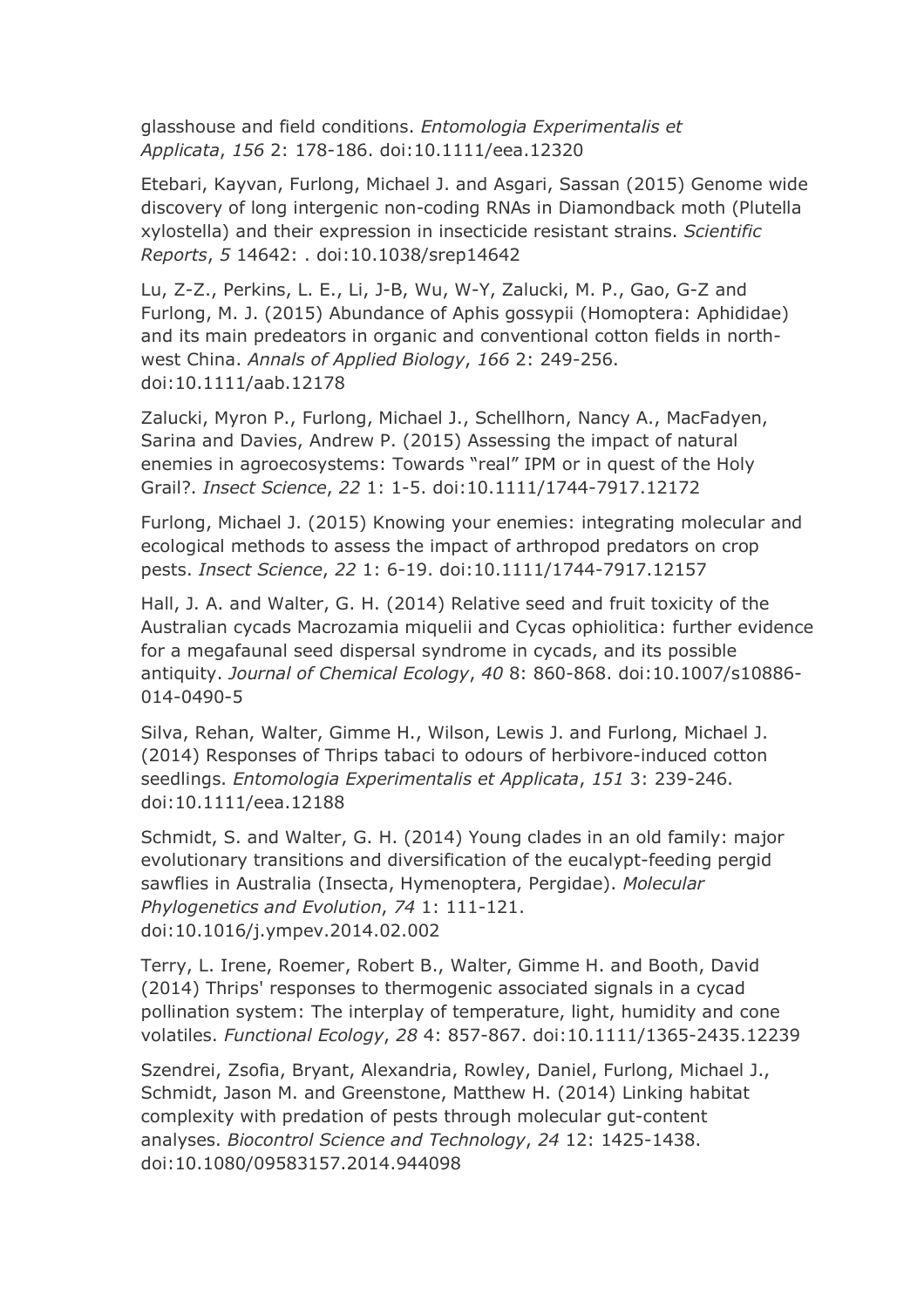Furlong, Michael J., Rowley, Daniel L., Murtiningsih, Rini and Greenstone, Matthew H. (2014) Combining ecological methods and molecular gut-content analysis to investigate predation of a lepidopteran pest complex of Brassica crops. *Entomologia Experimentalis et Applicata*, *153* 2: 128-141. doi:10.1111/eea.12231

Lambkin, Trevor A. and Furlong, Michael J. (2014) Application of spinosad increases the susceptibility of insecticide-resistant Alphitobius diaperinus (Coleoptera: Tenebrionidae) to pyrethroids. *Journal of Economic Entomology*, *107* 4: 1590-1598. doi:10.1603/EC13473

Uelese, Aleni, Ridland, Peter M., Stouthamer, Richard, He, Yu-rong, Ang, Gurion, Zalucki, Myron P. and Furlong, Michael J. (2014) Trichogramma chilonis Ishii: a potential biological control agent of Crocidolomia pavonana in Samoa. *Biological Control*, *73* 31-38. doi:10.1016/j.biocontrol.2014.03.011

Waters, Edward Kyle, Furlong, Michael J., Benke, Kurt K., Grove, James Robin and Hamilton, Andrew John (2014) Iwao's patchiness recession through the origin: biological importance and efficiency of sampling applications. *Population Ecology*, *56* 2: 393-399. doi:10.1007/s10144-013- 0417-y

Danne, Alana W., Llewellyn, Richard, Huwer, Ruth K. and Furlong, Michael J. (2014) Fruitspotting bugs, Amblypelta nitida Stål and A. lutescens lutescens Distant (Hemiptera: Coreidae): a review of the potential for integrated management practices. *Austral Entomology*, *53* 1: 112-123. doi:10.1111/aen.12059

Ang, Gurion C. K., Silva, Rehan, Maxwell, Sean L., Zalucki, Myron P. and Furlong, Michael J. (2014) Contrary effects of leaf position and identity on oviposition and larval feeding patterns of the diamondback moth. *Entomologia Experimentalis et Applicata*, *151* 1: 86-96. doi:10.1111/eea.12172

Rafter, M. A. and Walter, G. H. (2013) Mate recognition in the South African citrus thrips Scirtothrips aurantii (Faure) and cross-mating tests with populations from Australia and South Africa. *Journal of Insect Behavior*, *26* 6: 780-795. doi:10.1007/s10905-013-9391-7

Kaur, Ramandeep, Ebert, Paul R., Walter, Gimme H., Swain, Anthony J. and Schlipalius, David I. (2013) Do phosphine resistance genes influence movement and dispersal under starvation?. *Journal of Economic Entomology*, *106* 5: 2259-2266. doi:10.1603/EC13234

Hereward, James P., DeBarro, Paul J. and Walter, Gimme H. (2013) Resolving multiple host use of an emergent pest of cotton with microsatellite data and chloroplast markers (Creontiades dilutus Stal; Hemiptera, Miridae). *Bulletin of Entomological Research*, *103* 5: 611-618. doi:10.1017/S0007485313000291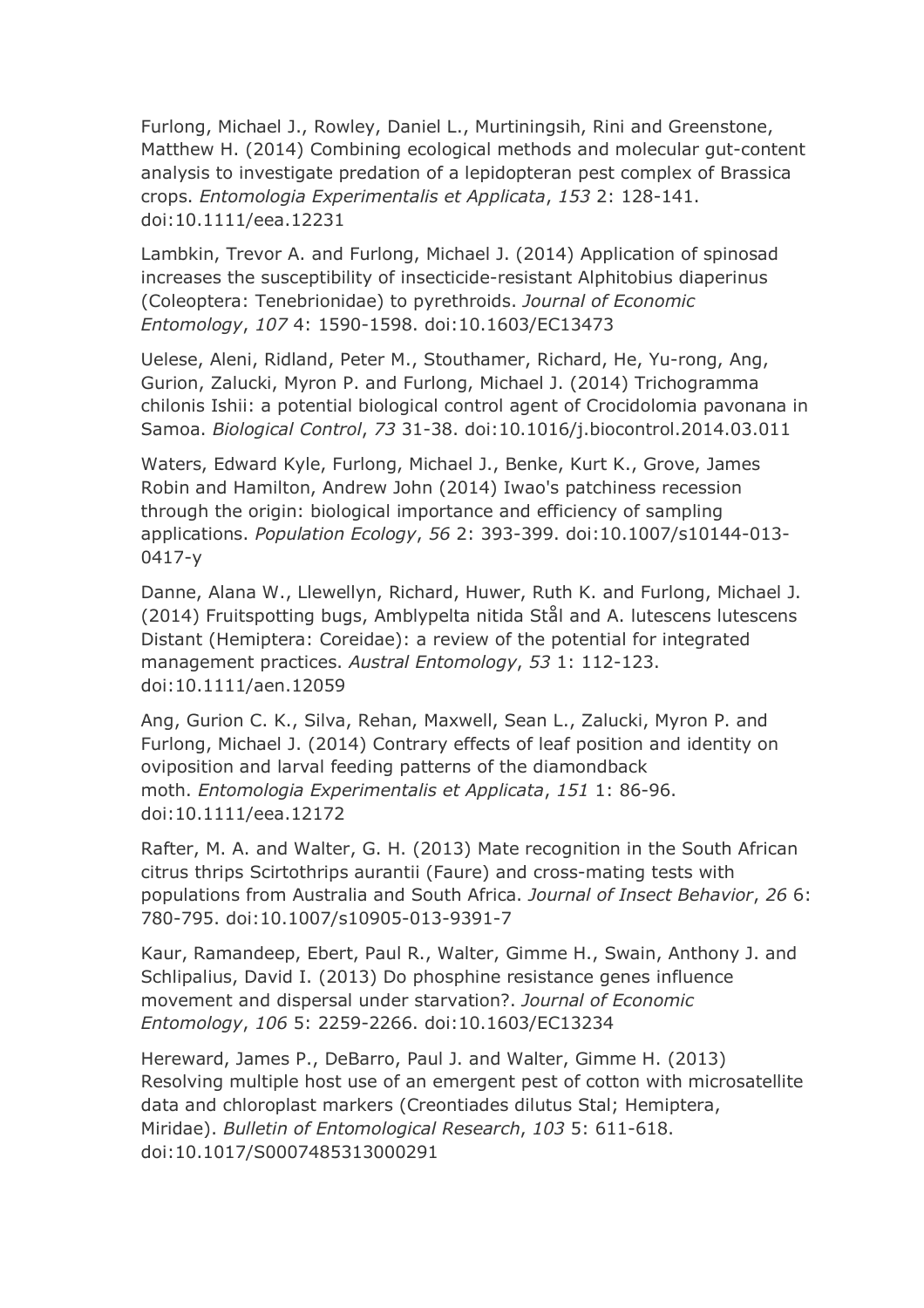Rafter, M. A. and Walter, G. H. (2013) Post hoc assessment of host plant use in a generalist invader: implications for understanding insect-plant interactions and weed biocontrol. *Arthropod - Plant Interactions*, *7* 4: 379- 388. doi:10.1007/s11829-013-9251-6

Hall, John A. and Walter, Gimme H. (2013) Seed Dispersal of the Australian Cycad Macrozamia Miquelii (Zamiaceae): Are Cycads Megafauna-Dispersed "grove Forming" Plants?. *American Journal of Botany*, *100* 6: 1127-1136. doi:10.3732/ajb.1200115

Silva, Rehan, Furlong, Michael J., Wilson, Lewis J. and Walter, Gimme H. (2013) How Predictable Are the Behavioral Responses of Insects to Herbivore Induced Changes in Plants? Responses of Two Congeneric Thrips to Induced Cotton Plants. *PLoS One*, *8* 5: e63611.1-e63611.9. doi:10.1371/journal.pone.0063611

Hereward, J. P., Walter, G. H., DeBarro, P. J., Lowe, A. J. and Riginos, C. (2013) Gene flow in the green mirid, Creontiades dilutus (Hemiptera: Miridae), across arid and agricultural environments with different host plant species. *Ecology and Evolution*, *3* 4: 807-821. doi:10.1002/ece3.510

Ahmad, F., Ridley, A. W., Daglish, G. J., Burrill, P. R. and Walter, G. H. (2013) Response of Tribolium castaneum and Rhyzopertha dominica to various resources, near and far from grain storage. *Journal of Applied Entomology*, *137* 10: 773-781. doi:10.1111/jen.12065

Ahmad, Faheem, Daglish, Gregory J., Ridley, Andrew W., Burrill, Philip R. and Walter, Gimme H. (2013) Short-range resource location by Tribolium castaneum Herbst (Coleoptera: Tenebrionidae) demonstrates a strong preference for fungi associated with cotton seed. *Journal of Stored Products Research*, *52* 21-27. doi:10.1016/j.jspr.2012.09.003

Rafter, Michelle A., Hereward, James P. and Walter, Gimme H. (2013) Species limits, quarantine risk and the intrigue of a polyphagous invasive pest with highly restricted host relationships in its area of invasion. *Evolutionary Applications*, *6* 8: 1195-1207. doi:10.1111/eva.12096

Furlong, Michael J., Wright, Denis J. and Dosdall, Lloyd M. (2013) Diamondback moth ecology and management: problems, progress, and prospects. *Annual Review of Entomology*, *58* 517-541. doi:10.1146/annurevento-120811-153605

Ang, G. C. K., Zalucki, M. P. and Furlong, M. J. (2012) "Menage a trois": the problem with three-way interactions involving predatory wasps. *Macquarie Matrix*, *2* 2: 1-13.

Dosdall, L. M., Zalucki, M. P., Tansey, J. A. and Furlong, M. J. (2012) Developmental responses of the diamondback moth parasitoid Diadegma semiclausum (Hellén) (Hymenoptera: Ichneumonidae) to temperature and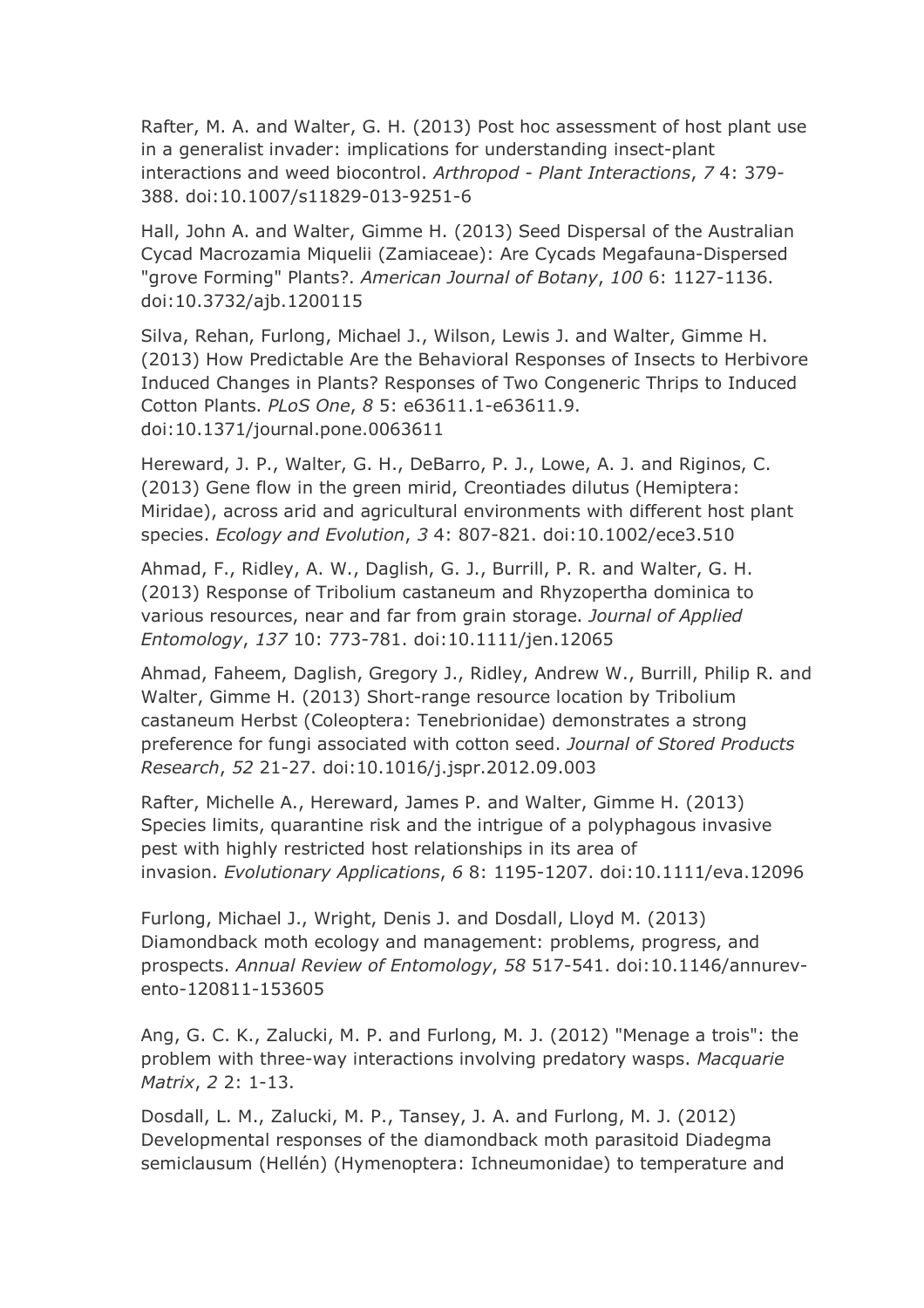host plant species. *Bulletin of Entomological Research*, *102* 4: 373-384. doi:10.1017/S0007485311000708

Zalucki, Myron P., Shabbir, Asad, Silva, Rehan, Adamson, David, Shu-Sheng, Liu and Furlong, Michael J. (2012) Estimating the economic cost of one of the world's major insect pests, Plutella xylostella: Just how long is a piece of string?. *Journal of Economic Entomology*, *105* 4: 1115-1129. doi:10.1603/EC12107

Silva, Rehan and Furlong, Michael J. (2012) Diamondback moth oviposition: Effects of host plant and herbivory. *Entomologia Experimentalis Et Applicata*, *143* 3: 218-230. doi:10.1111/j.1570-7458.2012.01255.x

Finlay-Doney, M. and Walter, G. H. (2012) Behavioral responses to specific prey and host plant species by a generalist predatory coccinellid (Cryptolaemus montrouzieri Mulsant). *Biological Control*, *63* 3: 270-278. doi:10.1016/j.biocontrol.2012.09.004

Tree, Desley J. and Walter, Gimme H. (2012) Diversity and abundance of fungivorous thrips (Thysanoptera) associated with leaf-litter and bark across forest types and two tree genera in subtropical Australia. *Journal of Natural History*, *46* 47-48: 2897-2918. doi:10.1080/00222933.2012.737037

Roemer, R. B., Booth, D., Bhavsar, A. A., Walter, G. H. and Terry, L. I. (2012) Mathematical model of cycad cones' thermogenic temperature responses: inverse calorimetry to estimate metabolic heating rates. *Journal of Theoretical Biology*, *315* 87-96. doi:10.1016/j.jtbi.2012.09.003

Ahmad, Faheem, Daglish, Gregory J., Ridley, Andrew W. and Walter, Gimme H. (2012) Responses of Tribolium castaneum to olfactory cues from cotton seeds, the fungi associated with cotton seeds, and cereals. *Entomologia Experimentalis et Applicata*, *145* 3: 272-281. doi:10.1111/eea.12012

Finlay-Doney, Mary and Walter, Gimme H. (2012) The conceptual and practical implications of interpreting diet breadth mechanistically in generalist predatory insects. *Biological Journal of the Linnean Society*, *107* 4: 737-763. doi:10.1111/j.1095-8312.2012.01991.x

Hereward, James P. and Walter, Gimme H. (2012) Molecular interrogation of the feeding behaviour of field captured individual insects for interpretation of multiple host plant use. *PLoS One*, *7* 9: e44435.1-e44435.7. doi:10.1371/journal.pone.0044435

Rafter, M. A. and Walter, G. H. (2012) Sampling of South African citrus thrips (Scirtothrips aurantii Faure) (Thysanoptera: Thripidae) across host plant species in South Africa. *African Entomology*, *20* 2: 408-410. doi:10.4001/003.020.0220

Ahmad, Faheem, Walter, G. H. and Raghu, S. (2012) Comparative performance of Tribolium castaneum (Herbst) (Coleoptera: Tenebrionidae) across populations, resource types and structural forms of those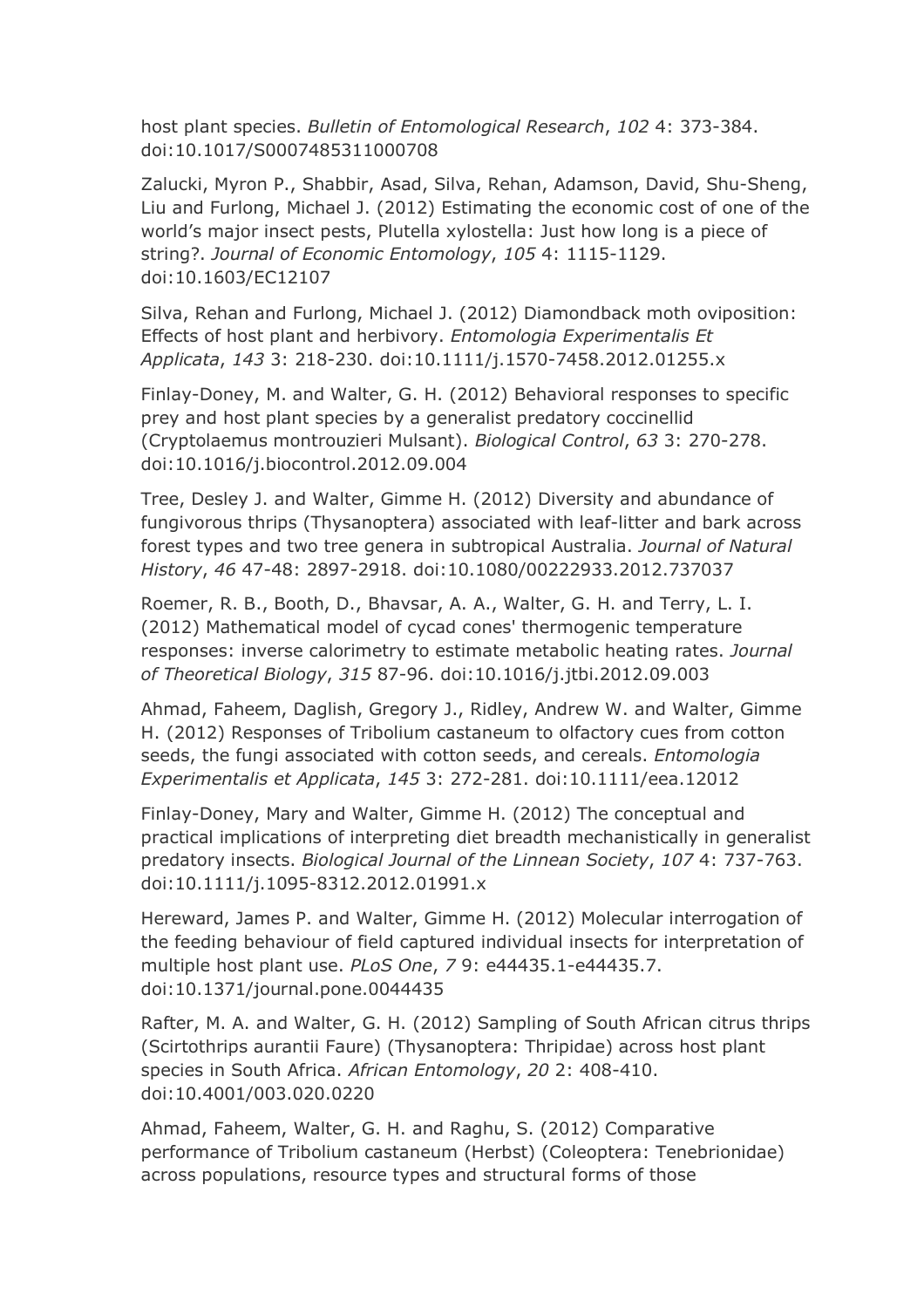resources. *Journal of Stored Products Research*, *48* 73-80. doi:10.1016/j.jspr.2011.09.005

Lambkin, Trevor A. and Furlong, Michael J. (2011) Metabolic mechanisms only partially explain resistance to pyrethroids in Australian broiler house populations of lesser mealworm (Coleoptera: Tenebrionidae). *Journal of Economic Entomology*, *104* 2: 629-635. doi:10.1603/EC10377

Schmidt, S. and Walter, G. H. (2011) Adapting to cope with eucalypt oils: Mandibular extensions in pergid sawfly larvae and potential preadaptations in its sister family Argidae (Insecta, Hymenoptera, Symphyta). *Journal of Morphology*, *272* 11: 1314-1324. doi:10.1002/jmor.10985

Cunningham, John Paul, Lange, Corinna L., Walter, Gimme H. and Zalucki, Myron P. (2011) Host location behaviour in the desert caterpillar, Heliothis punctifera. *Entomologia Experimentalis et Applicata*, *141* 1: 1-7. doi:10.1111/j.1570-7458.2011.01163.x

Rafter, M. A., Palmer, W. A. and Walter, G. H. (2011) Assessing the biological control potential of an adventitiously-established "pest", Scirtothrips aurantii (Faure), on a weed, Bryophyllum delagoense (Eckl. & Zeyh.), in Queensland. *Biological Control*, *58* 3: 346-353. doi:10.1016/j.biocontrol.2011.05.004

Hall, John A. and Walter, Gimme H. (2011) Does pollen aerodynamics correlate with pollination vector? Pollen settling velocity as a test for wind versus insect pollination among cycads (Gymnospermae: Cycadaceae: Zamiaceae). *Biological Journal of the Linnean Society*, *104* 1: 75-92. doi:10.1111/j.10958312.2011.01695.x

Manners, Andrew G., Palmer, William A., Burgos, Armando, McCarthy, Jayd and Walter, Gimme H. (2011) Relative host plant species use by the lantana biological control agent Aconophora compressa (Membracidae) across its native and introduced ranges. *Biological Control*, *58* 3: 262-270. doi:10.1016/j.biocontrol.2011.05.013

Ridley, A. W., Hereward, J. P., Daglish, G. J., Raghu, S., Collins, P. J. and Walter, G. H. (2011) The spatiotemporal dynamics of Tribolium castaneum (Herbst): Adult flight and gene flow. *Molecular Ecology*, *20* 8: 1635-1646. doi:10.1111/j.1365-294X.2011.05049.x

McCarthy, J. W., Aitken, E. A. B., Furlong, M. J. and Cobon, J. A. (2010). The potential of sesame oil extracts for Meloidogyne javanica control. In: G. R. Stirling, 6th ASDS Proceedings. *6th Australian Soilborne Disease Symposium*, Twin Waters, Qld., Australia, (68-68). 9-11 August 2010.

Schmidt, S., McKinnon, A. E., Moore, C. J. and Walter, G. H. (2010) Chemical detoxification vs mechanical removal of host plant toxins in Eucalyptus feeding sawfly larvae (Hymenoptera: Pergidae). *Journal of Insect Physiology*, *56* 12: 1770-1776. doi:10.1016/j.jinsphys.2010.07.006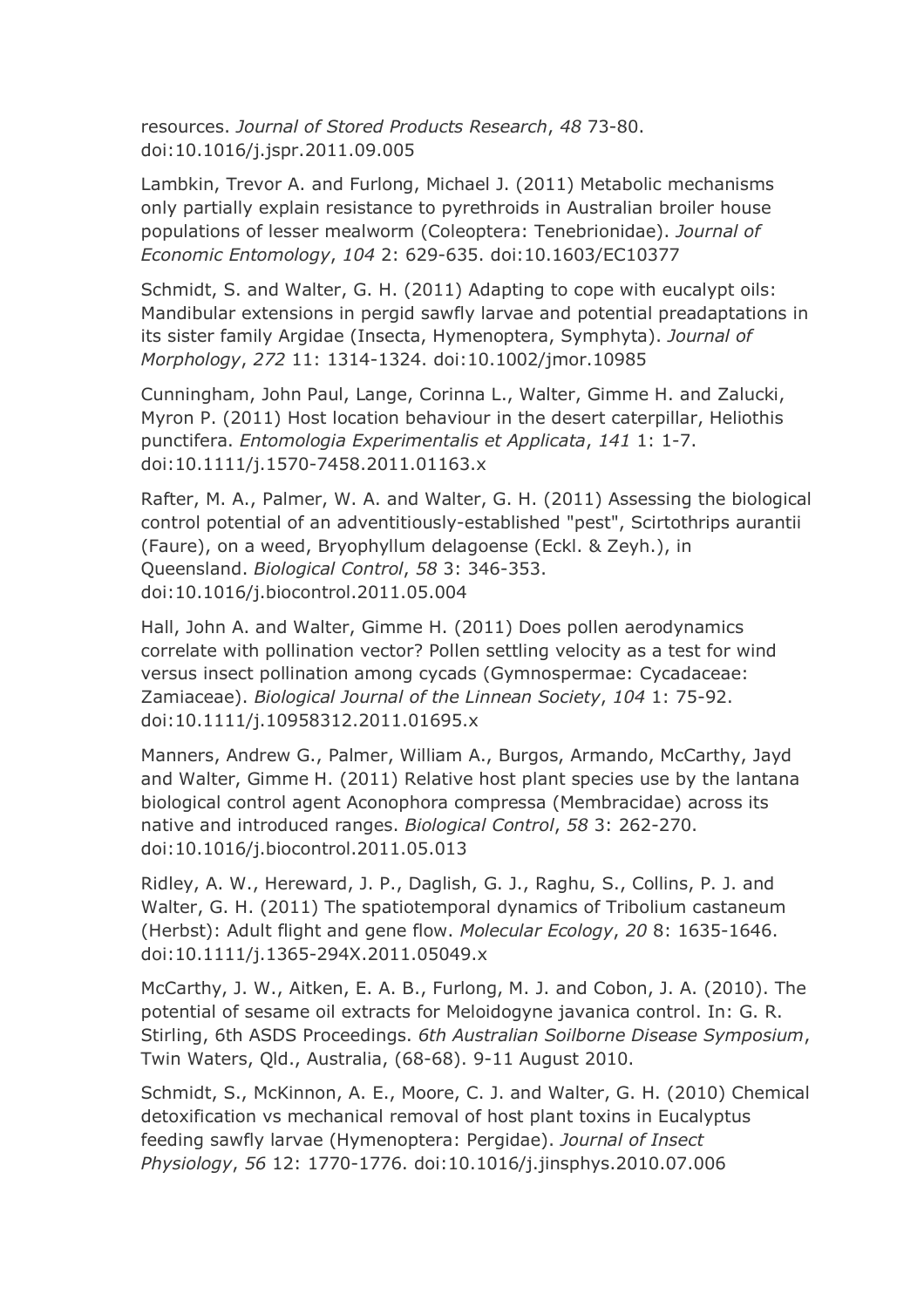Popple, LW and Walter, GH (2010) A spatial analysis of the ecology and morphology of cicadas in the Pauropsalta annulata species complex (Hemiptera: Cicadidae). *Biological Journal of the Linnean Society*, *101* 3: 553-565. doi:10.1111/j.1095-8312.2010.01524.x

Dhileepan, K., Trevino, M., Bayliss, D., Saunders, M., Shortus, M., McCarthy, J., Snow, E. L. and Walter, G. H. (2010) Introduction and establishment of Carvalhotingis visenda (Hemiptera: Tingidae) as a biological control agent for cat's claw creeper Macfadyena unguis-cati (Bignoniaceae) in Australia. *Biological Control*, *55* 1: 58-62. doi:10.1016/j.biocontrol.2010.06.016

Ceballo, Flor A., Walter, Gimme H. and Rochester, Wayne (2010) The impact of climate on the biological control of citrus mealybug [Planococcus citri (Risso)] by the parasitoid Coccidoxenoides perminutus Girault as predicted by the climate-matching program CLIMEX. *Philippine Agricultural Scientist*, *93* 3: 317-328.

Lambkin, Trevor A., Rice, Steven J. and Furlong, Michael (2010) Responses of susceptible and cyfluthrin-resistant broiler house populations of lesser mealworm (Coleoptera: Tenebrionidae) to γ-cyhalothrin. *Journal of Economic Entomology*, *103* 6: 2155-2163. doi:10.1603/EC09403

Furlong, Michael J. and Zalucki, Myron P. (2010) Exploiting predators for pest management: The need for sound ecological assessment. *Entomologia Experimentalis et Applicata*, *135* 3: 225-236. doi:10.1111/j.1570- 7458.2010.00988.x

Furlong, Michael J. and Asgari, Sassan (2010) Effects of an ascovirus (HvAV-3e) on diamondback moth, Plutella xylostella, and evidence for virus transmission by a larval parasitoid. *Journal of Invertebrate Pathology*, *103* 2: 89-95. doi:10.1016/j.jip.2009.11.001

Manners, Andrew G., Palmer, William A., Dhileepan, K., Hastwell, Graeme T. and Walter, Gimme H. (2010) Characterising insect plant host relationships facilitates understanding multiple host use. *Arthropod-Plant Interactions*, *4* 1: 7-17. doi:10.1007/s11829-009-9079-2

Tree, Desley J., Mound, Laurence A. and Walter, Gimme H. (2010) Fungal spore-feeding by adult and larval Mecynothrips hardyi (Priesner) (Thysanoptera: Phlaeothripidae: Idolothripinae). *Journal of Natural History*, *44* 5-6: 307-316. doi:10.1080/00222930903395150

Tree, DJ and Walter, GH (2009) Diversity of host plant relationships and leaf galling behaviours within a small genus of thrips - Gynaikothrips and Ficus in south east Queensland, Australia. *AUSTRALIAN JOURNAL OF ENTOMOLOGY*, *48*4: 269-275. doi:10.1111/j.1440-6055.2009.00706.x

Lambert, David M., Shepherd, Lara D., Huynen, Leon, Beans-Picon, Gabrielle, Walter, Gimme H. and Millar, Craig D. (2009) The molecular ecology of the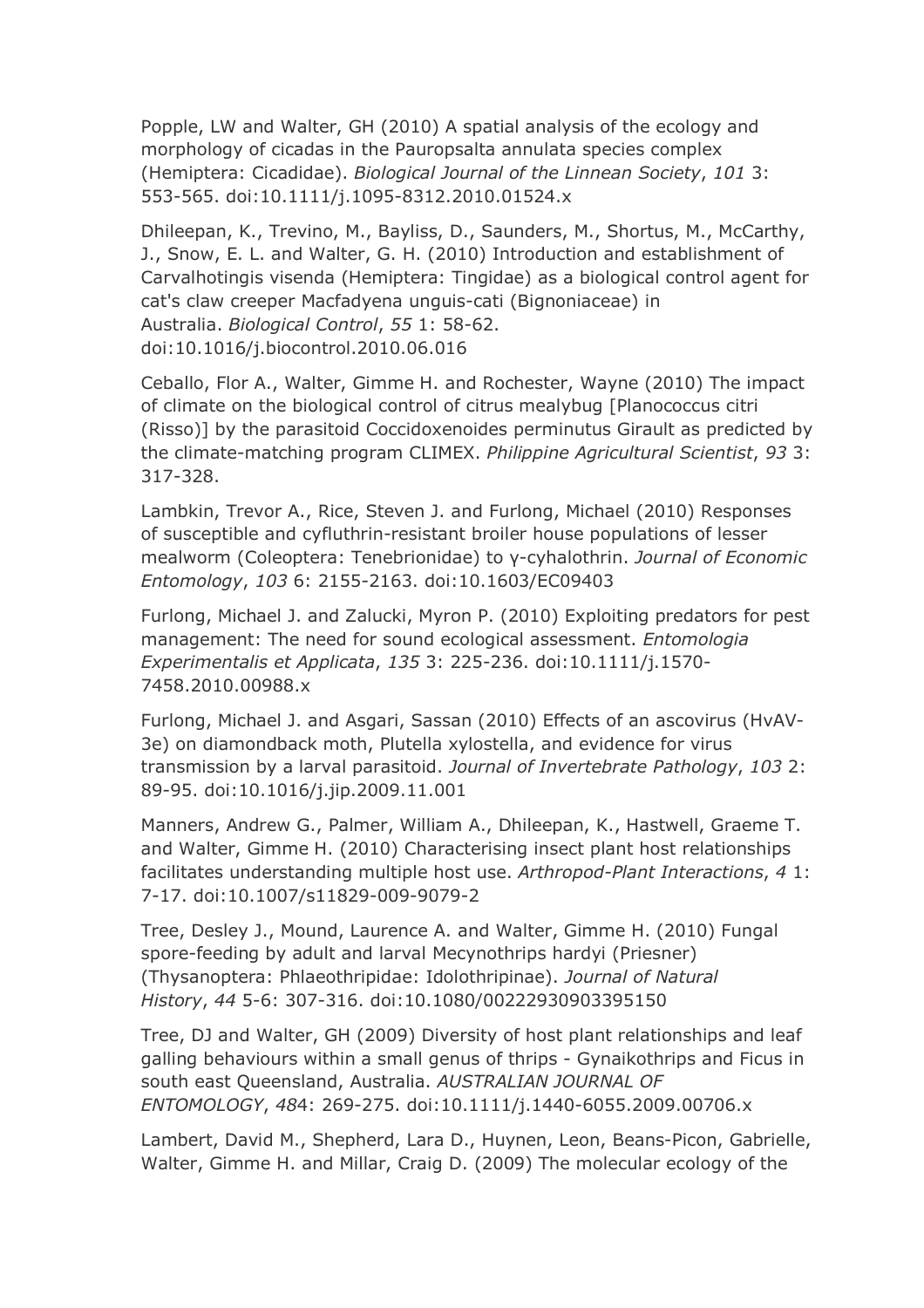extinct New Zealand Huia. *PLoS One*, *4* 11: Article number e8019. doi:10.1371/journal.pone.0008019

Najar-Rodriguez, AJ, McGraw, EA, Hull, CD, Mensah, RK and Walter, GH (2009) The ecological differentiation of asexual lineages of cotton aphids: alate behaviour, sensory physiology, and differential host associations. *BIOLOGICAL JOURNAL OF THE LINNEAN SOCIETY*, *97* 3: 503- 519. doi:10.1111/j.1095-8312.2009.01235.x

Manners, AG and Walter, GH (2009) Multiple host use by a sap-sucking membracid: population consequences of nymphal development on primary and secondary host plant species. *Arthropod-Plant Interactions*, *3* 2: 87-98. doi:10.1007/s11829-009-9059-6

Najar-Rodriguez, AJ, McGraw, EA, Mensah, RK, Pittman, GW and Walter, GH (2009) The microbial flora of Aphis gossypii: Patterns across host plants and geographical space. *JOURNAL OF INVERTEBRATE PATHOLOGY*, *100* 2: 123- 126. doi:10.1016/j.jip.2008.10.005

Takeuchi, H, Zalucki, MP and Furlong, MJ (2009) Crocidolomia pavonana larval foraging: behavior and feeding site preferences on cabbage, Brassica oleracea. *Entomologia Experimentalis Et Applicata*, *133* 2: 154-164. doi:10.1111/j.1570-7458.2009.00918.x

Waters, Edward Kyle, Hamilton, Andrew John, Hepworth, Graham, Kim, H. J., Pak, W. S. and Furlong, Michael John (2009) The influence of management practice on the spatial distribution of Lepidopteran pests in Brassica crops in the Democratic People's Republic of Korea: Implications for sequential sampling plans. *Population Ecology*, *51* 4: 525-531. doi:10.1007/s10144- 008-0136-y

Hamilton, AJ, Waters, EK, Kim, HJ, Pak, WS and Furlong, MJ (2009) Validation of Fixed Sample Size Plans for Monitoring Lepidopteran Pests of Brassica oleracea Crops in North Korea. *Journal of Economic Entomology*, *102* 3: 1336-1343. doi:10.1603/029.102.0361

Zalucki, Myron P., Adamson, David and Furlong, Michael J. (2009) The future of IPM: Whither or wither?. *Australian Journal of Entomology*, *48* 2: 85-96. doi:10.1111/j.1440-6055.2009.00690.x

Hamilton, A. J., Waters, E. K., Kim, H. J., Pak, W. S. and Furlong, M. J (2009) Sampling a weighted pest complex: Caterpillars in North Korean cabbage (Brassica oleracea var. capitata) crops. *Entomologia Experimentalis Et Applicata*, *130* 3: 282-289. doi:10.1111/j.1570-7458.2008.00815.x

Holloway, J.C., Furlong, M. J. and Bowden, P.I. (2008) Management of beneficial invertebrates and their potential role in integrated pest management for Australian grain systems. *Australian Journal of Experimental Agriculture*, *48* 12: 1531-1542. doi:10.1071/EA07424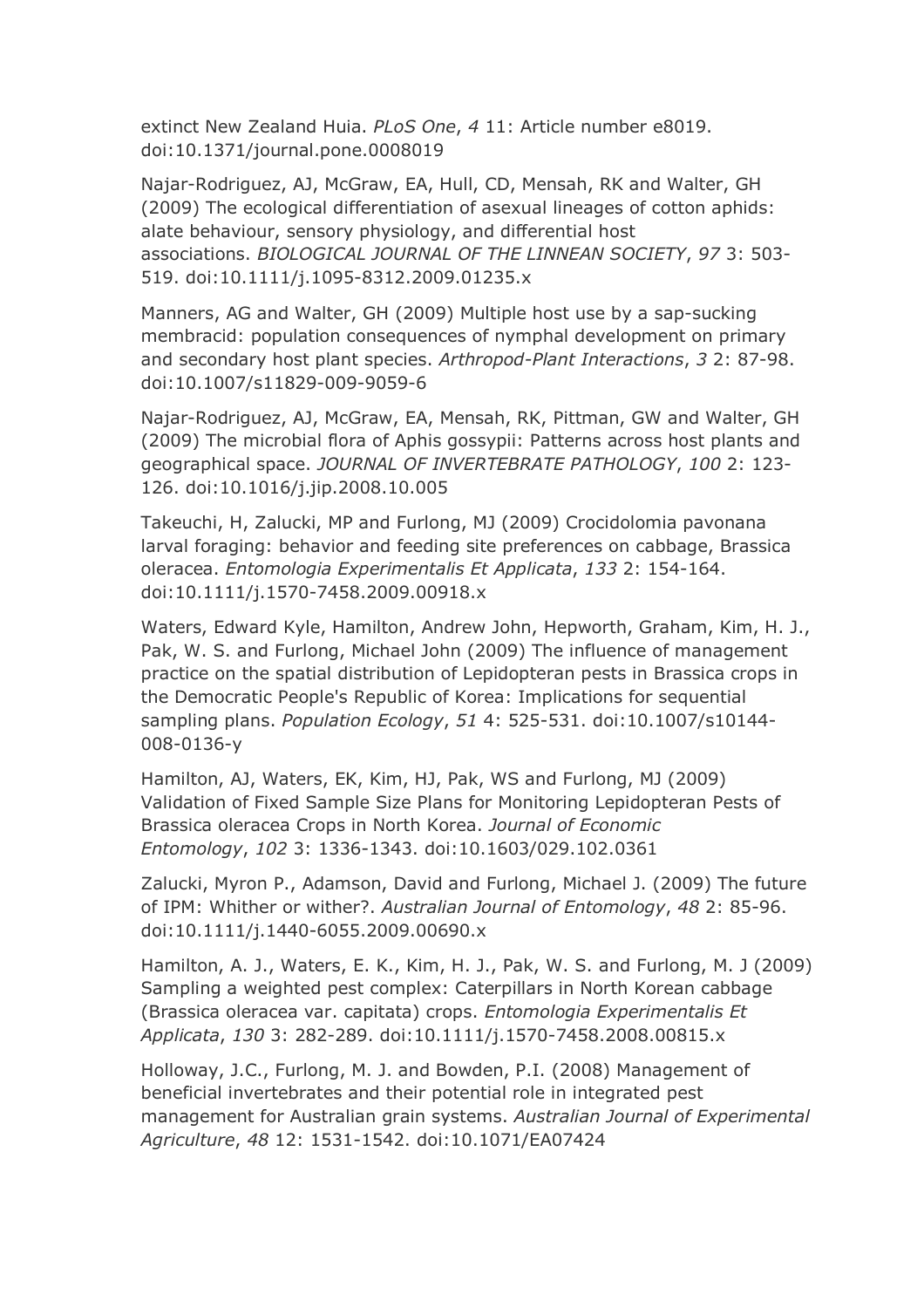Furlong, M. J., Spafford, H., Ridland, P.M., Endersby, N.M., Edwards, O.R., Baker, G.J., Keller, M.A. and Paull, C.A. (2008) Ecology of diamondback moth in Australian canola: landscape perspectives and the implications for management. *Australian Journal of Experimental Agriculture*, *48* 12: 1494- 1505. doi:10.1071/EA07413

Smede, M., Furlong, M. J. and Asgari, S. (2008) Effects of Heliothis virescens ascovirus (HvAV-3e) on a novel host, Crocidolomia pavonana (Lepidoptera: Crambidae). *Journal of Invertebrate Pathology*, *99* 3: 281-285. doi:10.1016/j.jip.2008.07.008

Furlong, M. J., Ju, K.H., Su, P.W., Chol, J.K., Il, R.C. and Zalucki, Myron P. (2008) Integration of endemic natural enemies and Bacillus thuringiensis to manage insect pests of Brassica crops in North Korea. *Agriculture, Ecosystems & Environment*, *125* 1-4: 223-238. doi:10.1016/j.agee.2008.01.003

Gibb, A.R., Suckling, D.M., Fielder, S., Bunn, B., Jamieson, L.E., Larsen, M.L., Walter, G.H. and Kriticos, D.J. (2008) Major Sex Pheromone Components of the Australian Gum Leaf Skeletonizer Uraba lugens : (10 E ,12 Z )- Hexadecadien-1-yl Acetate and (10 E ,12 Z )-Hexadecadien-1-ol. *Journal of Chemical Ecology*, *34* 9: 1125-1133. doi:10.1007/s10886-008-9523-2

Najar-Rodriguez, A. J., Lavidis, N. A., Mensah, R. K., Choy, P. T. and Walter, G. H. (2008) The toxicological effects of petroleum spray oils on insects – Evidence for an alternative mode of action and possible new control options. *Food and Chemical Toxicology*, *46* 9: 3003-3014. doi:10.1016/j.fct.2008.05.042

Walter, G.H. (2008) Individuals, populations and the balance of nature: the question of persistence in ecology. *Biology & Philosophy*, *23* 3: 417-438. doi:10.1007/s10539-007-9106-6

Roemer, Robert B., Terry, L. Irene and Walter, Gimme H. (2008) Unstable, self-limiting thermochemical temperature oscillations in Macrozamia cycads. *Plant, Cell & Environment*, *31* 6: 769-782. doi:10.1111/j.1365- 3040.2008.01795.x

Popple, L. W., Walter, G. H. and Raghu, S. (2008) The structure of calling songs in the cicada Pauropsalta annulata Goding and Froggatt (Hemiptera: Cicadidae): evidence of diverging populations?. *Evolutionary Ecology*, *22* 2: 203-215. doi:10.1007/s10682-007-9169-5

Rafter, M.A., Gillions, R.M. and Walter, G.H. (2008) Generalist herbivores in weed biological control—A natural experiment with a reportedly polyphagous thrips. *Biological Control*, *44* 2: 188-195. doi:10.1016/j.biocontrol.2007.09.011

Ridley, Andrew W., Dhileepan, K., Walter, Gimme H., Johnson, Karyn N. and Croft, Barry J. (2008) Variation in acquisition of Fiji disease virus by Perkinsiella saccharicida (Hemiptera: Delphacidae). *Journal of Economic*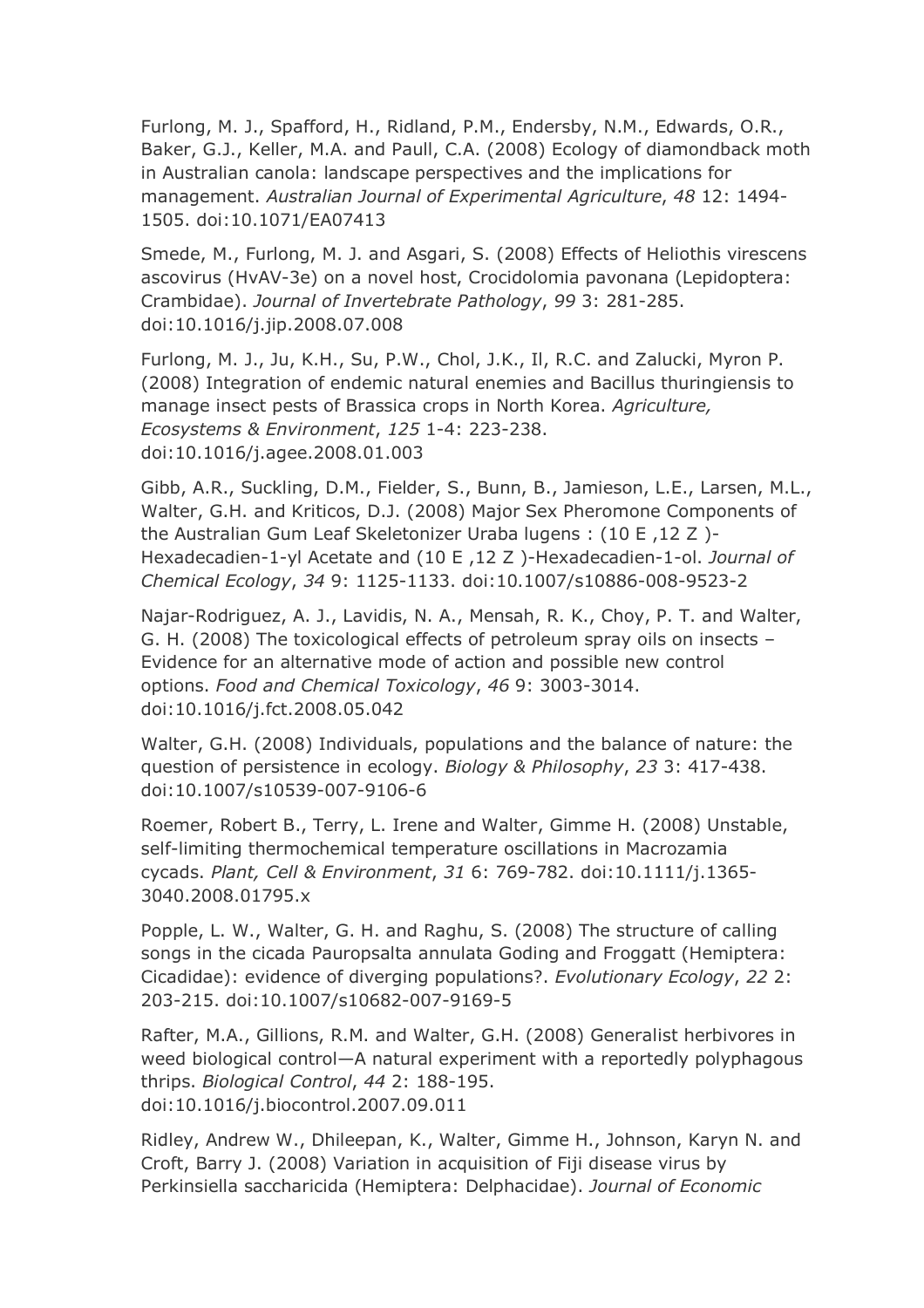*Entomology*, *101* 1: 17-22. doi:10.1603/0022- 0493(2008)101[17:VIAOFD]2.0.CO;2

Walsh, B. and Furlong, M. J. (2008). Imidacloprid treatement of seedling roots as a component of integrated pest management in Brassica crops. In: Anthony M. Shelton, The management of diamondback moth and other crucifer pests : proceedings of the Fifth International Workshop. *Fifth International Workshop on the Management of Diamondback Moth and Other Crucifer Pests*, Beijing, China, (311-320). 24-27 October, 2006.

Furlong, M.J., Ju, K.H., Su, P.W., Chol, J.K., Il, R.C. and Zalucki, M.P. (2008). Integration of endemic natural enemies and Bacillus thuringiensis to manage Brassica crop pests in the Democratic People's Republic of Korea. In: Shelton, A.M., Collins, H.L., Zhang, Y. and Wu, Q., Proceedings of the Fifth International Workshop. *Management of Diamondback Moth & other crucifer pests*, Beijing China, (287-302). 24-27 October 2006.

Zalucki, M.P. and Furlong, M. J. (2008). Predicting outbreaks of a migratory pest: An analysis of DBM distribution and abundance.. In: Shelton, A.M., Collins, H.L., Zhang, Y. and Wu, Q., Proceedings of the Fifth International Workshop. *Management of Diamondback Moth & Other Crucifer Pests*, Beijing, China, (122-131). 24-27 October 2006.

Devine, G. J. and Furlong, M. J. (2007) Insecticide use: Contexts and ecological consequences. *Agriculture and Human Values*, *24* 3: 281-306. doi:10.1007/s10460-007-9067-z

Terry, Irene, Walter, Gimme H., Moore, Chris, Roemer, Robert and Hull, Craig (2007) Odor-mediated push-pull pollination in cycads. *Science*, *318* 5847: 70-70. doi:10.1126/science.1145147

Yaku, A., Walter, G. H. and Najar-Rodriguez, A. J. (2007) Thrips see red flower colour and the host relationships of a polyphagous anthophilic thrips. *Ecological Entomology*, *32* 5: 527-535. doi:10.1111/j.1365- 2311.2007.00899.x

Najar-Rodríguez, Adriana J., Walter, Gimme H. and Mensah, Robert K. (2007) The efficacy of a petroleum spray oil against Aphis gossypii Glover on cotton. Part 2: Indirect effects of oil deposits. *Pest Management Science*, *63* 6: 596- 607. doi:10.1002/ps.1384

Rajapakse, C. N. K. and Walter, G. H. (2007) Polyphagy and primary host plants: oviposition preference versus larval performance in the lepidopteran past Helicoverpa armigera. *Arthropod-Plant Interactions*, *1* 1: 17-26. doi:10.1007/s11829-007-9003-6

Larsen, Michelle L. and Walter, Gimme H. (2007) Intraspecific variation within Orosius argentatus Evans (Hemiptera: Cicadellidae): colour polymorphisms, morphometric analyses and host associations. *Australian Journal of Entomology*, *46* 3: 207-216. doi:10.1111/j.1440- 6055.2007.00597.x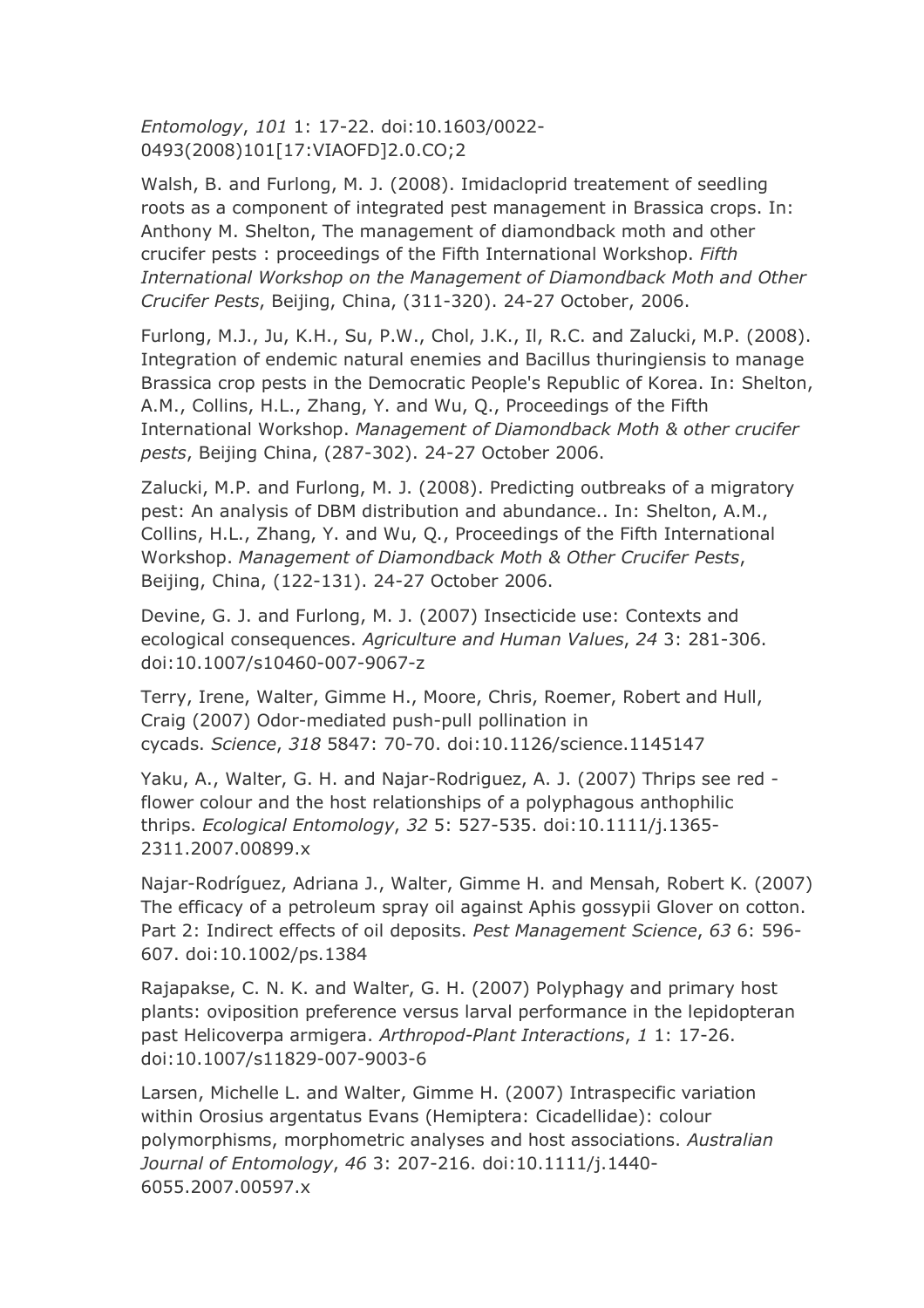Snow, E. L. and Walter, G. H. (2007) Large seeds, extinct vectors and contemporary ecology: testing dispersal in a locally distributed cycad, Macrozamia lucida (Cycadales). *Australian Journal of Botany*, *55* 6: 592-600. doi:10.1071/BT07009

Milne, M., Walter, G. H. and Milne, J. R. (2007) Mating behavior and species status of host-associated populations of the polyphagous thrips, Frankliniella schultzei. *Journal of Insect Behavior*, *20* 3: 331-346. doi:10.1007/s10905- 007-9081-4

Furlong, Michael J. and Zalucki, Myron P. (2007) Parasitoid complex of diamondback moth in south-east Queensland: first records of Oomyzus sokolowskii (Hymenoptera : Eulophidae) in Australia. *Australian Journal of Entomology*, *46*2: 167-175. doi:10.1111/j.1440-6055.2007.00572.x

Rajapakse, C. N. K., Walter, G. H., Moore, C. J., Hull, C. D. and Cribb, B. W. (2006) Host recognition by a polyphagous lepidopteran (Helicoverpa armigera): primary host plants, host produced volatiles and neurosensory stimulation. *Physiological Entomology*, *31* 3: 270-277. doi:10.1111/j.1365- 3032.2006.00517.x

Walter, G. H. and Abeeluck, D. (2006) Confirmation of the existence of alloparasitoids in nature - host relationships of an Australian Coccophagus species that parasitizes mealy bugs. *Entomologia Experimentalis Et Applicata*, *118* 2: 97-103. doi:10.1111/j.1570-7458.2006.00373.x

Ridley, A. W., Dhileepan, K., Johnson, K. N., Allsopp, P. G., Nutt, K. A., Walter, G. H. and Croft, B. J. (2006) Is the distribution of Fiji leaf gall in Australian sugarcane explained by variation in the vector Perkinsiella saccharicida?. *Australasian Plant Pathology*, *35* 2: 103-112. doi:10.1071/AP06011

Brotodjojo, R. R. R. and Walter, G. H. (2006) Oviposition and reproductive performance of a generalist parasitoid (Trichogramma pretiosum) exposed to host species that differ in their physical characteristics. *Biological Control*, *39*3: 300-312. doi:10.1016/j.biocontrol.2006.08.011

Cribb, B. W., Siriwardana, K. N. and Walter, G. H. (2006) Unicellular pheromone glands of the pentatomid bug Nezara viridula (Heteroptera : Insecta): Ultrastructure, classification, and proposed function. *Journal of Morphology*, *267* 7: 831-840. doi:10.1002/jmor.10442

Finlay-Doney, M. and Walter, G. H. (2005) Discrimination among host plants (Leucaena species and accessions) by the psyllid pest Heteropsylla cubana and implications for understanding resistance. *Agricultural And Forest Entomology*, *7* 2: 153-160. doi:10.1111/j.1461-9555.2005.00255.x

Terry, L. I., Walter, G. H., Donaldson, J. S., Snow, E., Forster, P. I. and Machin, P. J. (2005) Pollination of Australian Macrozamia cycads (Zamiaceae): Effectiveness and behavior of specialist vectors in a dependent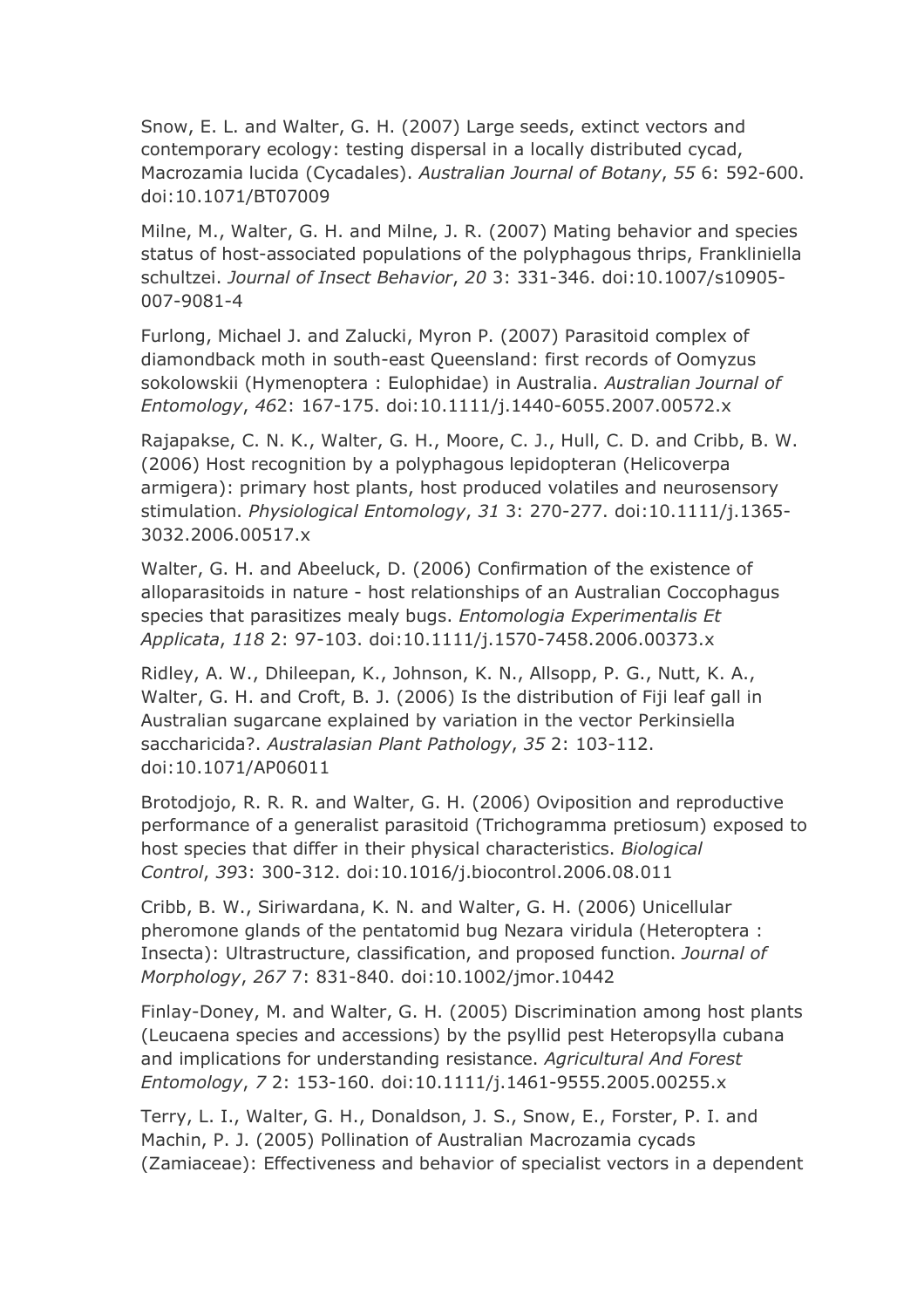mutualism. *American Journal of Botany*, *92* 6: 931-940. doi:10.3732/ajb.92.6.931

Ceballo, F. A. and Walter, G. H. (2005) Why is Coccidoxenoides perminutus, a mealybug parasitoid, ineffective as a biocontrol agent - Inaccurate measures of parasitism or low adult survival?. *Biological Control*, *33* 3: 260- 268. doi:10.1016/j.biocontrol.2005.02.009

Zalucki, M. P. and Furlong, M. J. (2005) Forecasting Helicoverpa populations in Australia: A comparison of regression based models and a bio-climatic based modeling approach. *Insect Science*, *12* 1: 45-56. doi:10.1111/j.1672- 9609.2005.00007.x

Lu, Yao-bin, Lui, Shu-sheng, Liu, Yin-quan, Furlong, Michael J. and Zalucki, Myron P. (2004) Contrary effects of jasmonate treatment of two closely related plant species on attraction of and oviposition by a specialist herbivore. *Ecology Letters*, *7* 4: 1-337. doi:10.1111/j.1461- 0248.2004.00582.x

Vickers, R. A., Furlong, M. J., White, A. and Pell, J. K. (2004) Initiation of fungal epizootics in diamondback moth populations within a large field cage: proof of concept for auto-dissemination. *Entomologia Experimentalis Et Applicata*, *111* 1: 7-17. doi:10.1111/j.0013-8703.2004.00140.x

Shi-Jian, Guo, Geitz, Glenn, Franklin, Tom, Yin-Quan, Liu, Furlong, Michael J., Zalucki, Myron P. and Cooper, Larry (2004) A comparison of the performance and biological efficiency of new knapsack sprayers and a controlled droplet application (CDA) sprayer for the control of the diamondback moth, Plutella xylostella L. (Lepidoptera : Plutellidae). *International Journal of Pest Management*, *50* 2: 121-127. doi:10.1080/09670870410001663714

Liu, Shu-sheng, Cooper, L., Llewellyn, R. R., Elson-Harris, M., Duff, J., Furlong, M. J. and Zalucki, M. P. (2004) Egg parasitoids of the diamondback moth, Plutella xylostella (L.) (Lepidoptera: Plutellidae), from south-east Queensland. *Australian Journal of Entomology*, *43* 2: 201-207. doi:10.1111/j.1440-6055.2004.00413.x

Furlong, Michael J., Zu-hua, Shi, Shu-sheng, Liu and Zalucki, Myron P. (2004) Evaluation of the impact of natural enemies on Plutella xylostella L. (Lepidoptera: Yponomeutidae) populations on commercial Brassica farms. *Agricultural and Forest Entomology*, *6* 4: 311-322. doi:10.1111/j.1461-9555.2004.00228.x

Furlong, M. J., Shi, Z. H., Liu, Y. Q., Guo, S. J., Lu, Y. B., Liu, S. S. and Zalucki, M. P. (2004) Experimental analysis of the influence of pest management practice on the efficacy of an endemic arthropod natural enemy complex of the diamondback moth.. *Journal of Economic Entomology*, *97* 6: 1814-1827. doi:10.1093/jee/97.6.1814

Furlong, Michael J. (2004) Infection of the immature stages of Diadegma semiclausum, an endolarval parasitoid of the diamondback moth, by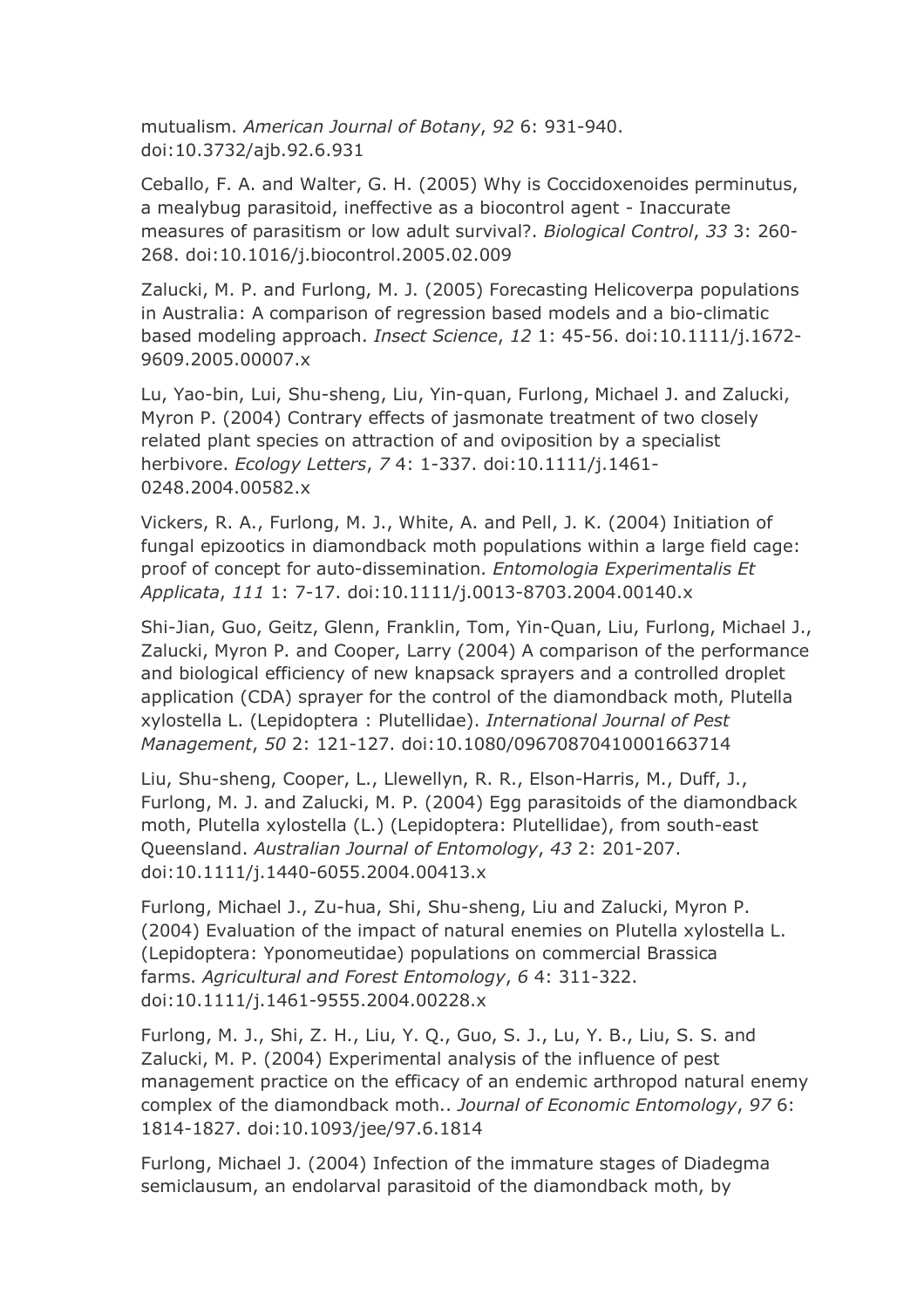Beauveria bassiana. *Journal of Invertebrate Pathology*, *86* 1-2: 52-55. doi:10.1016/j.jip.2004.03.006

Ceballo, F. A. and Walter, G. H. (2004) Life history parameters and biocontrol potential of the mealybug parasitoid Coccidoxenoides peregrinus (Timberlake) (Hymenoptera: Encyrtidae): Asexuality, fecundity and ovipositional patterns. *Biological Control*, *29* 2: 235-244. doi:10.1016/S1049- 9644(03)00151-8

Terry, I., Moore, C. J., Walter, G. H., Forster, P. I., Roemer, R. B., Donaldson, J. D. and Machin, P. J. (2004) Association of cone thermogenesis and volatiles with pollinator specificity in Macrozamia cycads. *Plant Systematics And Evolution*, *243* 3-4: 233-247. doi:10.1007/s00606-003- 0087-x

Davies, A. P., Ceballo, F. A. and Walter, G. H. (2004) Is the potential of Coccidoxenoides perminutus, a mealybug parasitoid, limited by climatic or nutritional factors?. *Biological Control*, *31* 2: 181-188. doi:10.1016/j.biocontrol.2004.05.005

Hall, J. A., Walter, G. H., Bergstrom, D. M. and Machin, P. (2004) Pollination ecology of the Australian cycad Lepidozamia peroffskyana (Zamiaceae). *Australian Journal of Botany*, *52* 3: 333-343. doi:10.1071/BT03159

Shu-sheng, L., Yin-quan, L., Guo, S-J., Furlong, M. J. and Zalucki, M. P. (2004). Experimental evaluation of natural enemy activities in cabbage fields treated with different pest control strategies. In: G. Yu-Yuang, Plant Protection Towards the 21st Century. *Proceedings of the 15th International Plant Protection Congres*, China, (528-528). 11-16th May.

Zalucki, M. P. and Furlong, M. J. (2004). Forecasting Helicoverpa populations in Australia: A comparison of regression based models and various population simulation and analysis tools. In: G. Yu-Yuang, Proceedings of the 15th International Plant Protection Congress. *Plant Protection Towards the 21st Century*, Bejing China, (302-302). 11-16th May, 2004.

Walsh, B. and Furlong, M. J. (2004). Imidacloprid treatment of seedling roots as a component of an integrated pest management strategy for insect pests in Brassica crops. In: John LaSalle, Mathew Patten and Myron Zalucki, Proceedings 22nd International Congress of Entomology. *Entomology: Strength in Diversity XXII International Congress of Entomology*, Brisbane, Qld, (). 15-21 August, 2004.

Liu, S. S., Liu, Y. Q., Furlong, M. J. and Zalucki, M. P. (2004). Induced Resistance and Susceptibility of Brassica Plants to Diamondback Moth. In: John LaSalle, Mathew Patten and Myron Zalucki, Proceedings 22nd International Congress of Entomology. *Entomology : strength in diversity : XXII International Congress of Entomology*, Brisbane, Queensland, Australia, (). 5-21 August, 2004.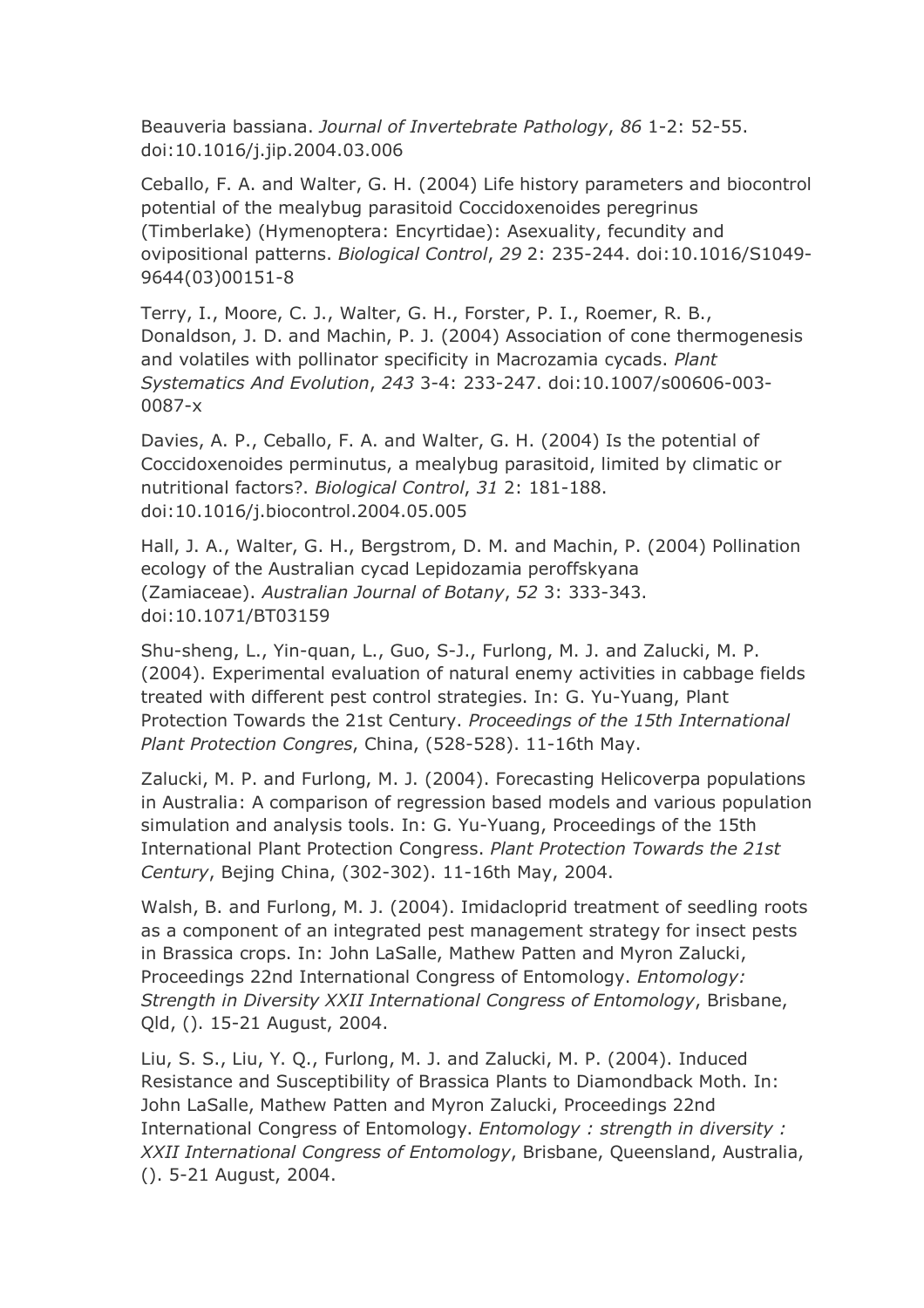Vickers, R. A., Pell, J. K., White, A. J. and Furlong, M. J. (2004). Proof-ofconcept trials for control of DBM by autodissemination. In: N. Endersby and P. Ridland, The Management of Diamondback Moth and Other Crucifer Pests. *Proceedings of the Fourth International Workshop*, Melbourne, Australia, (289-294). 26-29 November.

Furlong, MJ, Shi, ZH, Guo, SJ, Liu, YQ, Liu, SS and Zalucki, M (2004). Quantitative evaluation of the biotic mortality factors affecting diamondback moth in south-east Queensland, Australia. In: Endersby, NM and Ridland, PM, Management of Diamondback Moth and Other Crucifer Pests. *4th International Workshop on the Management of Diamondback Moth and other Crucifer Pests*, Melbourne Australia, (185-193). Nov 26-29, 2001.

Furlong, M. J., Shi, Z. H., Liu, Y. Q., Gui, S. J., Lu, Y. B., Liu, S. S. and Zalucki, M. P. (2004). The Impact of Farm Management Practices on the Efficiency of Natural Enemies of the Diamondback Moth, Plutella xylostella. In: Proceedings of the 15th International Plant Protection Congress, Beijing, China, May 11–16, 2004. *15th International Plant Protection Congress: Plant Protection Towards the 21st Century*, Bejing China, (). 11-16th May 2004.

Furlong, M. J., Shi, Z.H., Yin-quan, L., Guo, S-J., Lu, Y-B., Shu-sheng, L. and Zalucki, M. P. (2004). The impact of farm management practices on naturally occurring biological control. In: J. LaSalle, M. Patten and M. Zalucki, XXII International Congress of Entomology. *Entomology Strength in Diversity*, Brisbane, Australia, (495-495). 15-21 August.

Milne, J. R. and Walter, G. H. (2003) The coincidence of thrips and dispersed pollen in PNRSV-infected stonefruit orchards - a precondition for thripsmediated transmission via infected pollen. *Annals of Applied Biology*, *142* 3: 291-298. doi:10.1111/j.1744-7348.2003.tb00253.x

Furlong, Michael J. and Groden, Eleanor (2003) Starvation induced stress and the susceptibility of the Colorado potato beetle, Leptinotarsa decemlineata, to infection by Beauveria bassiana. *Journal of Invertebrate Pathology*, *83*2: 127- 138. doi:10.1016/S0022-2011(03)00066-1

van Klinken, R. D., Walter, G. H. and Ross, M. K. (2002) Drosophilidae (Diptera) of Australia's Northern Territory: Ecology and biogeography. *Australian Journal of Entomology*, *41* 3: 236-242. doi:10.1046/j.1440-6055.2002.t01-1-00303.x

Hulley, P. E., Craig, A. J. F. K. and Walter, G. H. (2002) Group displays in pale-winged starlings. *African Zoology*, *37* 1: 105-107.

Vijaysegaran, S., Walter, G. H. and Drew, R.A. (2002) Influence of adult diet on the development of the reproductive system and mating ability of Queensland fruit fly Bactrocera tryoni (Froggatt) (Diptera: Tephritidae). *Journal of Tropical Agriculture and Food Science*, *30* 1: 119- 136.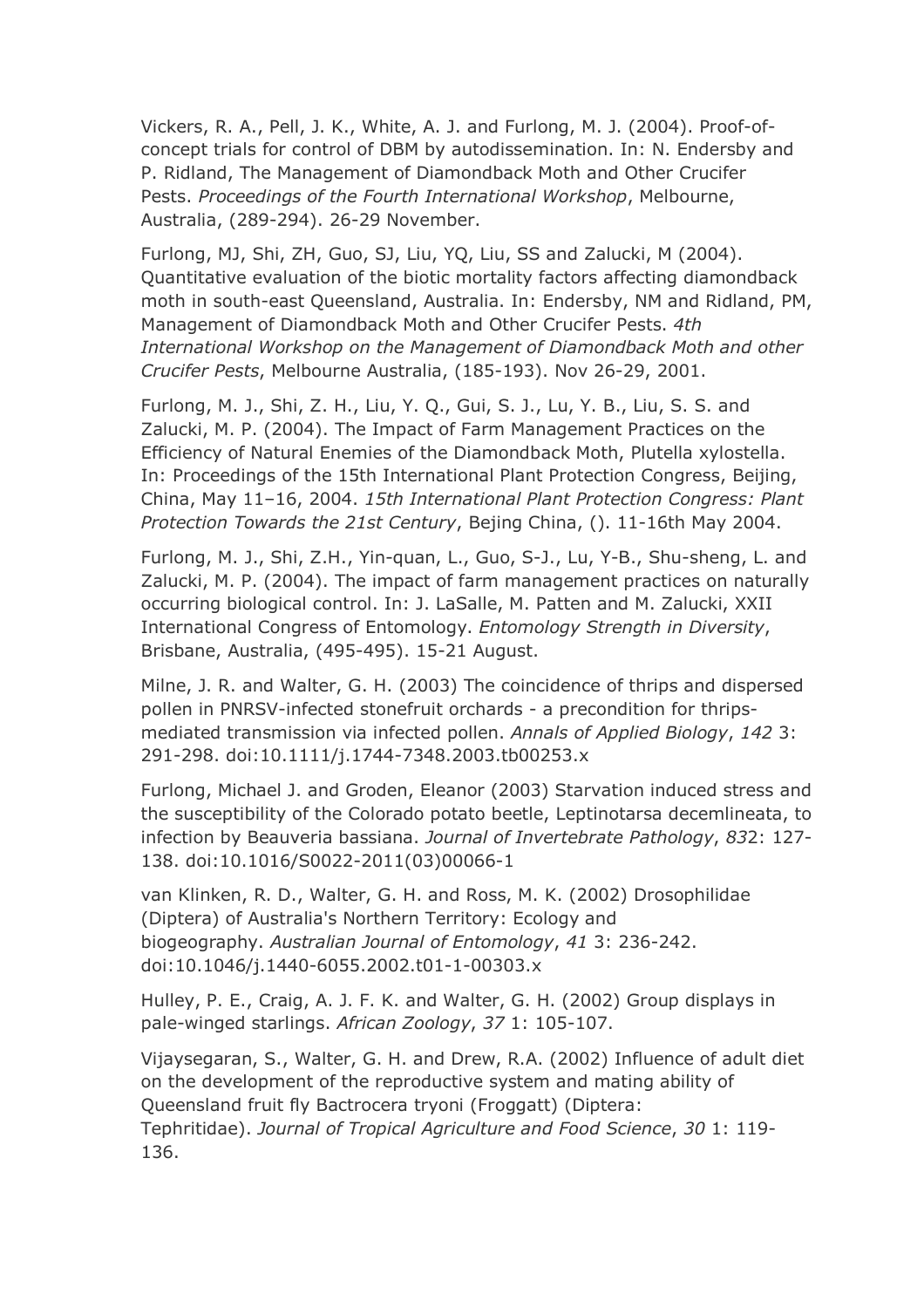Milne, M., Walter, G. H. and Milne, J. R (2002) Mating aggregations and mating success in the flower thrips, Frankliniella schultzei (Thysanoptera: Thripidae), and a possible role for pheromones. *Journal of Insect Behavior*, *15*3: 351-368. doi:10.1023/A:1016265109231

Loch, A. D. and Walter, G. H. (2002) Mating behavior of Trissolcus basalis (Wollaston) (Hymenoptera : Scelionidae): Potential for outbreeding in a predominantly inbreeding species. *Journal of Insect Behavior*, *15* 1: 13-23. doi:10.1023/A:1014423910984

Walter, G. H. (2001) Book Review: Heteroptera of Economic Importance. *Bulletin of Entomological Research*, *91* 4: 317-319.

Qi, B., Gordh, G. and Walter, G. H. (2001) Effects of Neem-fed prey on the predacious insects Harmonia conformis (Boisduval) (Coleoptera: Coccinellidae) and Mallada signatus (Schneider) (Neuroptera: Chrysopidae). *Biological Control*, *22* 185-190.

Beard, J. J. and Walter, G. H. (2001) Host plant specificity in several species of generalist mite predators. *Ecological Entomology*, *26* 6: 562-570. doi:10.1046/j.1365-2311.2001.00367.x

Quimio, G. M. and Walter, G. H. (2001) Host preference and host suitability in an egg-pupal fruit fly parasitoid, Fopius arisanus (Sonan) (Hym., Braconidae). *Journal of Applied Entomology-zeitschrift Fur Angewandte Entomologie*, *125* 3: 135-140.

Gu, H., Cao, A. and Walter, G. H. (2001) Host selection and utilisation of Sonchus oleraceus (Asteraceae) by Helicoverpa armigera (Lepidoptera : Noctuidae): A genetic analysis. *Annals of Applied Biology*, *138* 3: 293-299. doi:10.1111/j.1744-7348.2001.tb00114.x

Nurindah., Walter, G. H. and Tiongson, R. L. (2001) Larval diet affects number of femoral 'brush' scales in male Helicoverpa punctigera moths (Lepidoptera : Noctuidae). *Bulletin of Entomological Research*, *91* 5: 355- 362. doi:10.1079/BER2001118

van Klinken, R. D. and Walter, G. H. (2001) Larval hosts of Australian Drosophilidae (Diptera): A field survey in subtropical and tropical Australia. *Australian Journal of Entomology*, *40* 2: 163-179. doi:10.1046/j.1440-6055.2001.00221.x

Parkes, G. T. and Walter, G. H. (2001) Mating behaviour and alternative oviposition sites for male eggs in the heteronomous hyperparasitoid Coccophagus gurneyi Compere (Hymenoptera : Aphelinidae). *Australian Journal of Entomology*, *40* 1: 74-78. doi:10.1046/j.1440-6055.2001.00208.x

van Klinken, R. D. and Walter, G. H. (2001) Subtropical drosophilids in Australia can be characterized by adult distribution across vegetation type and by height above forest floor. *Journal of Tropical Ecology*, *17* 5: 705-718. doi:10.1017/S0266467401001523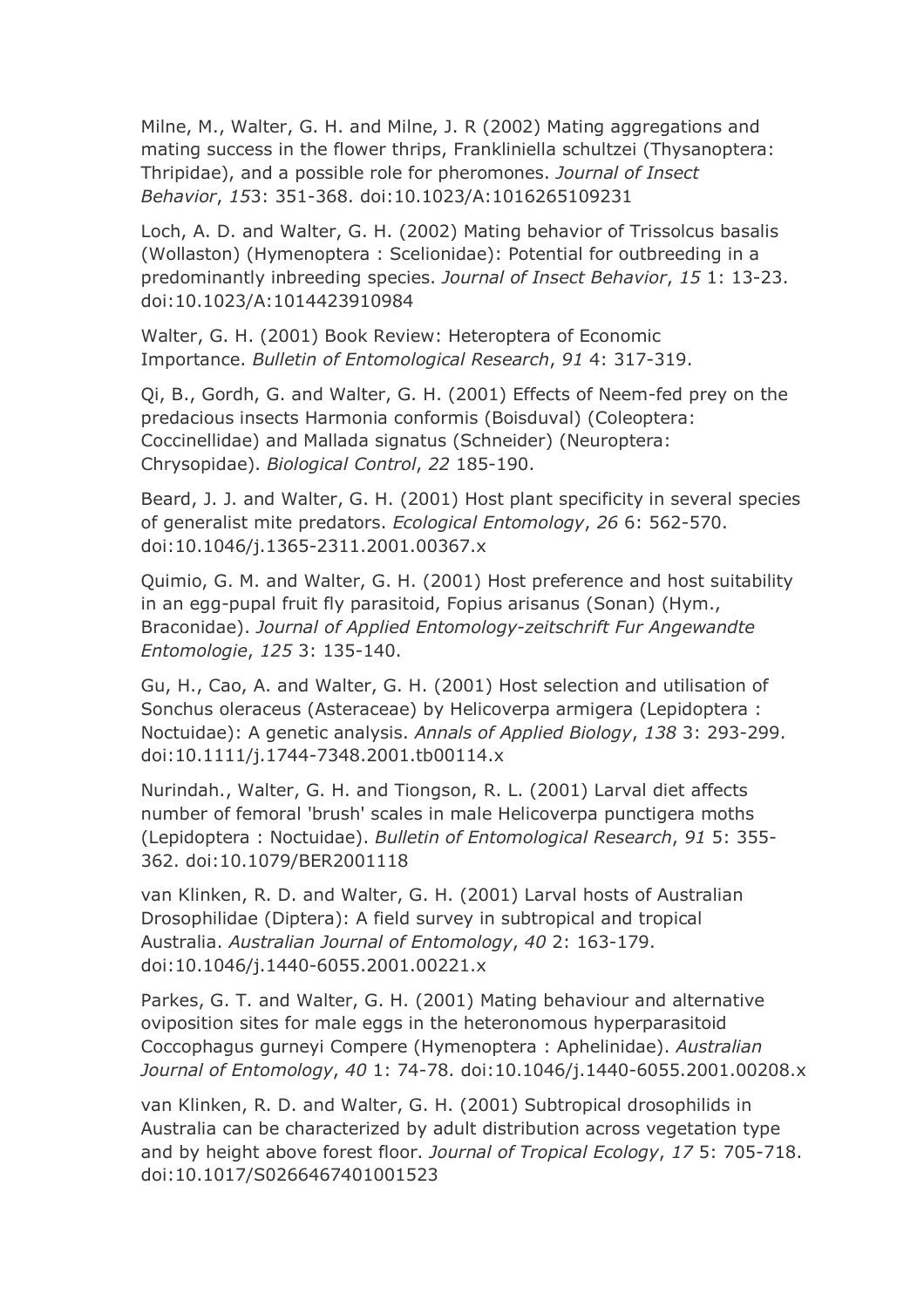Vickers, R. A., Pell, J. K., White, A. J. and Furlong, M. J. (2001). Proof-ofconcept trials for control of DBM by auto-dissemination. In: P. Ridland, N. Endersby, G. Baker, M. Keller and B. Walsh, 4th International Workshop on the Management of Diamondback Moths and other Crucifer Pests. *4th International Workshop on the Management of Diamondback Moths and other Crucifer Pests*, University of Melbourne, Melbourne, (53-53). 26th - 29th November, 2001.

Furlong, M. J., Zuhua, S., Shijian, G., Yinquan, L., Shu Sheng, L. and Zalucki, M. P. (2001). Quantitative evaluation of the biotic mortality factors affecting diamondback moth in south-east Queensland, Australia. In: N.M. Endersby, P.M. Ridland, G. Baker, M. Keller and B. Walsh, Proceedings of the Fourth International Workshop on the management of Diamondback Moth and other crucifer pests. *The Management of diamondback moth and other crucifer pests*, University of Melbourne, (185-193). 26-29 November, 2001.

Furlong, M. J. and Groden, E. (2001) Evaluation of synergistic interactions between the Colorado potato beetle (Coleoptera : Chrysomelidae) pathogen Beauveria bassiana and the insecticides, imidacloprid, and cyromazine. *Journal of Economic Entomology*, *94* 2: 344-356. doi:10.1603/0022-0493-94.2.344

Furlong, M. J. and Pell, J. K. (2001) Horizontal transmission of entomopathogenic fungi by the diamondback moth. *Biological Control*, *22* 3: 288-299. doi:10.1006/bcon.2001.0981

Fernandez, S., Groden, E., Vandenberg, J. D. and Furlong, M. J. (2001) The effect of mode of exposure to Beauveria bassiana on conidia acquisition and host mortality of Colorado potato beetle, Leptinotarsa decemlineata. *Journal of Invertebrate Pathology*, *77* 3: 217-226. doi:10.1006/jipa.2001.5022

Furlong, MJ and Pell, JK (2000) Conflicts between a fungal entomopathogen, Zoophthora radicans, and two larval parasitoids of the diamondback moth. *Journal of Invertebrate Pathology*, *76* 2: 85-94. doi:10.1006/jipa.2000.4943

Quimio, Gorgonio M. and Walter, Gimme H. (2000) Swarming, delayed sexual maturation of males, and mating behavior of Fopius arisanus (Sonan) (Hymenoptera: Braconidae). *Journal of Insect Behavior*, *13* 6: 797-813. doi:10.1023/A:1007854332262

Chinajariyawong, A., Clarke, A. R., Jirasurat, M., Kritsaneepiboon, S., Lahey, H. A., Vijaysegaran, S. and Walter, G. H. (2000) Survey of Opiine parasitoids of fruit flies (Diptera:Tephritidae) in Thailand and Malaysia. *The Raffles Bulletin of Zoology*, *48* 1: 71-101.

Schmidt, S., Walter, G. H. and Moore, C. J. (2000) Host plant adaptations in myrtaceous-feeding Pergid sawflies: Essential oils and the morphology and behaviour of Pergagrapta larvae (Hymenoptera, Symphyta,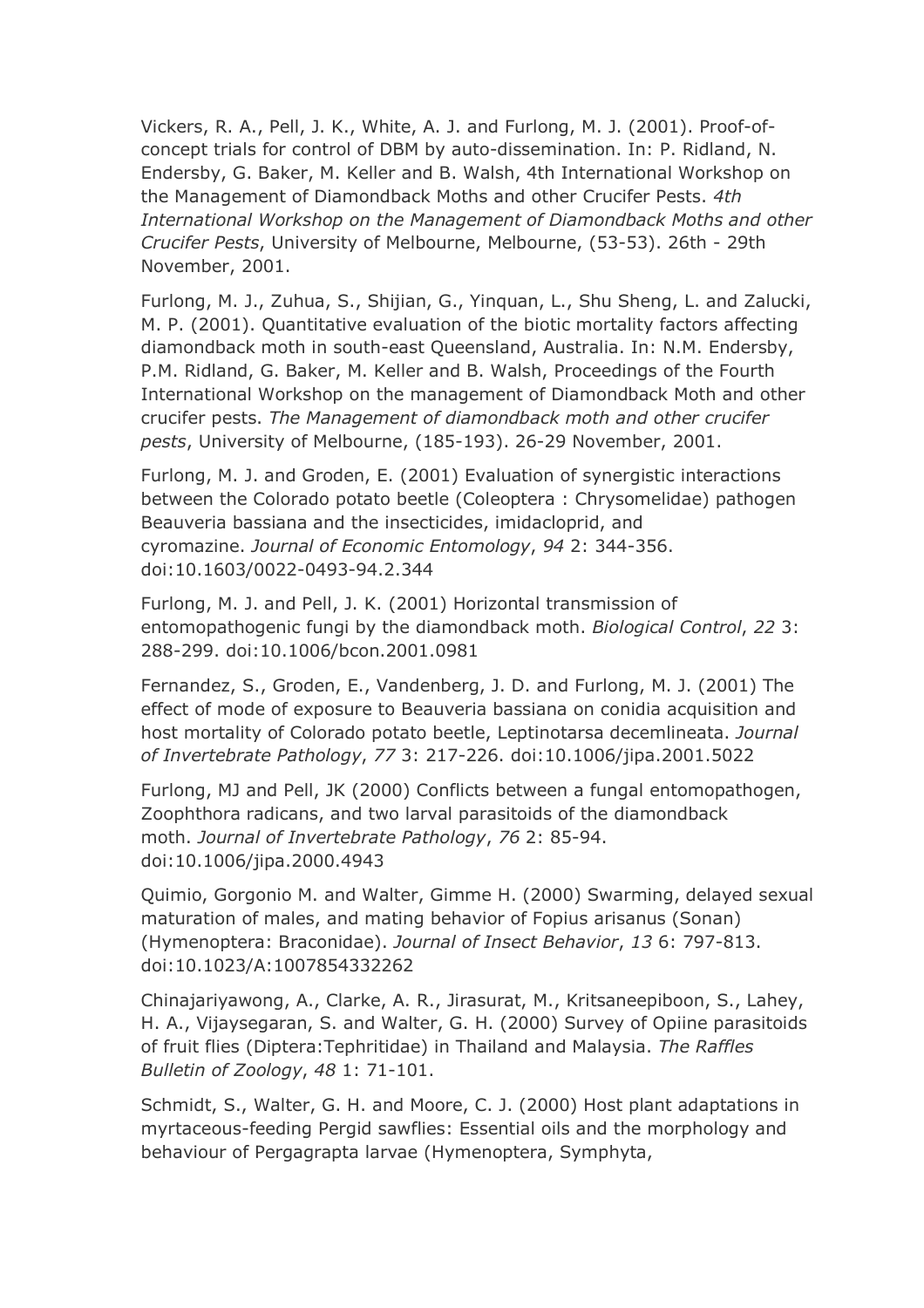Pergidae). *Biological Journal of the Linnean Society*, *70* 1: 15-26. doi:10.1111/j.1095-8312.2000.tb00198.x

Loch, A. D. and Walter, G. H. (2000) Cross-mating tests and the species status of Trissolcus basalis reared from the eggs of different heteropteran species. *Biocontrol*, *45* 1: 11-24. doi:10.1023/A:1009942432474

Milne, M. and Walter, G. H. (2000) Feeding and breeding across host plants within a locality by the widespread thrips Frankliniella schultzei, and the invasive potential of polyphagous herbivores. *Diversity and Distribution*, *6* 5: 243-257. doi:10.1046/j.1472-4642.2000.00089.x

Schmidt, S., Walter, G. H. and Moore, C. J. (2000) Host plant adaptations in myrtaceous-feeding Pergid sawflies: Essential oils and the morphology and behaviour of Pergagrapta larvae (Hymenoptera, Symphyta, Pergidae). *Biological Journal of the Linnean Society*, *70* 1: 15-26. doi:10.1006/bijl.1999.0364

Rungrojwanich, K. and Walter, G. H. (2000) The Australian Fruit Fly parasitoid Diachasmimorpha kraussii (Fullaway): mating behavior, modes of sexual communication and crossing tests with D. longicausdata (Ashmead) (Hymenoptera: Braconidae: Opiinae). *Pan-Pacific Entomologist*, *76* 1: 12-23.

Rungrojwanich, K and Walter, GH (2000) The Australian fruit fly parasitoid Diachasmimorpha kraussii (Fullaway): Life history, ovipositional patterns, distribution and hosts (Hymenoptera : Braconidae : Opiinae). *Pan-Pacific Entomologist*, *76* 1: 1-11.

Walter, G. H. and Hengeveld, R. (2000) The structure of two ecological paradigms. *Acta Biotheoretica*, *48* 1: 15-46. doi:10.1023/A:1002670731066

Fernando, L. C. and Walter, G. H. (1999) Activity patterns and oviposition rates of Aphytis lingnanensis females, a parasitoid of California red scale Aonidiella aurantii: implications for successful biological control. *Ecological Entomology*, *24* 4: 416-425. doi:10.1046/j.1365-2311.1999.00216.x

Loch, A. and Walter, G. H. (1999) Does the Mating System of Trissolcus basalis (Wollaston) (Hymenoptera:Scelionidae) Allow Outbreeding?. *Journal of Hymenoptera Research*, *8* 2: 238-250.

Gu, H. and Walter, G. H. (1999) Is the common sowthistle (Sonchus oleraceus) a primary host plant of the cotton bollworm, Helicoverpa armigera (Lep., Noctuidae)? Oviposition and larval performance.. *Journal of Applied Entomology*, *123* 2: 99-105. doi:10.1046/j.1439-0418.1999.00321.x

Loch, A. D. and Walter, G. H. (1999) Multiple host use by the egg parasitoid Trissolcus basalis (Wollaston) in a soybean agricultural system: Biological control and environmental implications. *Agricultural and Forest Entomology*, *1*4: 271-280. doi:10.1046/j.1461-9563.1999.00037.x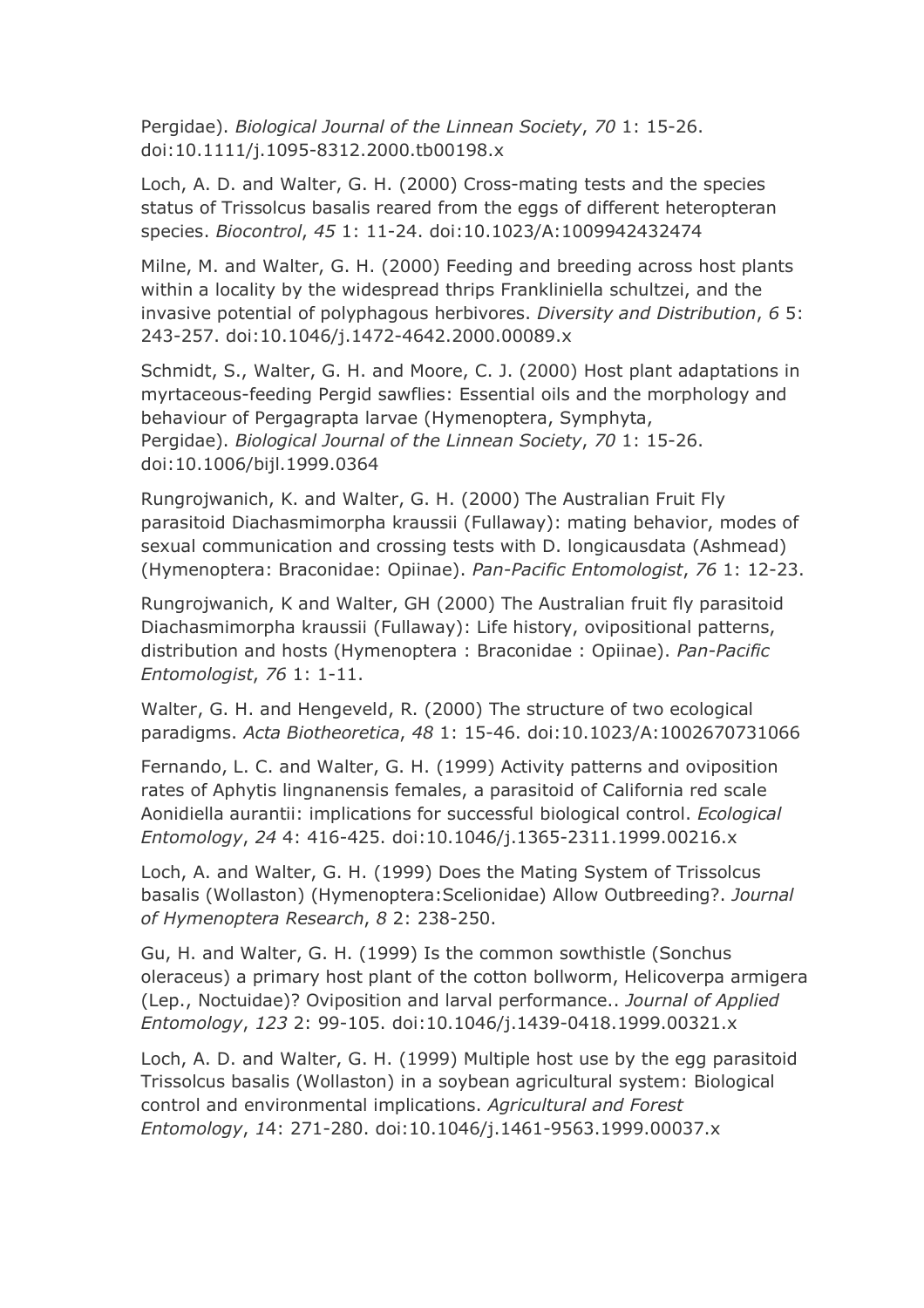Hengeveld, R. and Walter, G. H. (1999) The two coexisting ecological paradigms. *ACTA Biotheoretica*, *47* 2: 141-170. doi:10.1023/A:1002026424015

Ceballo, FA, Papacek, D and Walter, GH (1998) Survey of mealybugs and their parasitoids in south-east Queensland citrus. *Australian Journal of Entomology*, *37* 3: 275-280. doi:10.1111/j.1440-6055.1998.tb01583.x

Milne, M and Walter, GH (1998) Host species and plant part specificity of the polyphagous onion thrips, Thrips tabaci Lindeman (Thysanoptera : Thripidae), in an Australian cotton-growing area. *Australian Journal of Entomology*, *37*115-119. doi:10.1111/j.1440-6055.1998.tb01557.x

Milne, M and Walter, GH (1998) Significance of mite prey in the diet of the onion thrips Thrips tabaci Lindeman (Thysanoptera : Thripidae). *Australian Journal of Entomology*, *37* 120-124. doi:10.1111/j.1440- 6055.1998.tb01558.x

Jeraj, M and Walter, GH (1998) Vibrational communication in Nezara viridula: response of Slovenian and Australian bugs to one another. *Behavioural Processes*, *44* 1: 51-58. doi:10.1016/S0376-6357(98)00030-8

Reddy, GVP, Furlong, MJ, Pell, JK and Poppy, GM (1998) Zoophthora radicans infection inhibits the response to and production of sex pheromone in the diamondback moth. *Journal of Invertebrate Pathology*, *72* 2: 167-169. doi:10.1006/jipa.1998.4769

Furlong, MJ, Pell, JK and Reddy, GVP (1997) Premortality effects of Zoophthora radicans infection in Plutella xylostella. *Journal of Invertebrate Pathology*, *70* 3: 214-220. doi:10.1006/jipa.1997.4690

Furlong, MJ and Pell, JK (1997) The influence of environmental factors on the persistence of Zoophthora radicans conidia. *Journal of Invertebrate Pathology*, *69* 3: 223-233. doi:10.1006/jipa.1996.4649

Milne, JR, Milne, M and Walter, GH (1997) A key to larval thrips (Thysanoptera) from granite belt stonefruit trees and a first description of Pseudanaphothrips achaetus (Bagnall) larvae. *Australian Journal of Entomology*, *36* 319-326. doi:10.1111/j.1440-6055.1997.tb01479.x

Fernando, Lcp and Walter, GH (1997) Species status of two host-associated populations of Aphytis lingnanensis (Hymenoptera: Aphelinidae) in citrus. *Bulletin of Entomological Research*, *87* 2: 137-144.

Milne, JR and Walter, GH (1997) The potential for pollen-borne virus transfer in a plum orchard infected with Prunus necrotic ringspot virus. *Journal of Phytopathology-Phytopathologische Zeitschrift*, *145* 2-3: 105-111. doi:10.1111/j.1439-0434.1997.tb00371.x

Vijaysegaran, S, Walter, GH and Drew, RAI (1997) Mouthpart structure, feeding mechanisms, and natural food sources of adult Bactrocera (Diptera: Tephritidae). *Annals of the Entomological Society of America*, *90* 2: 184-201.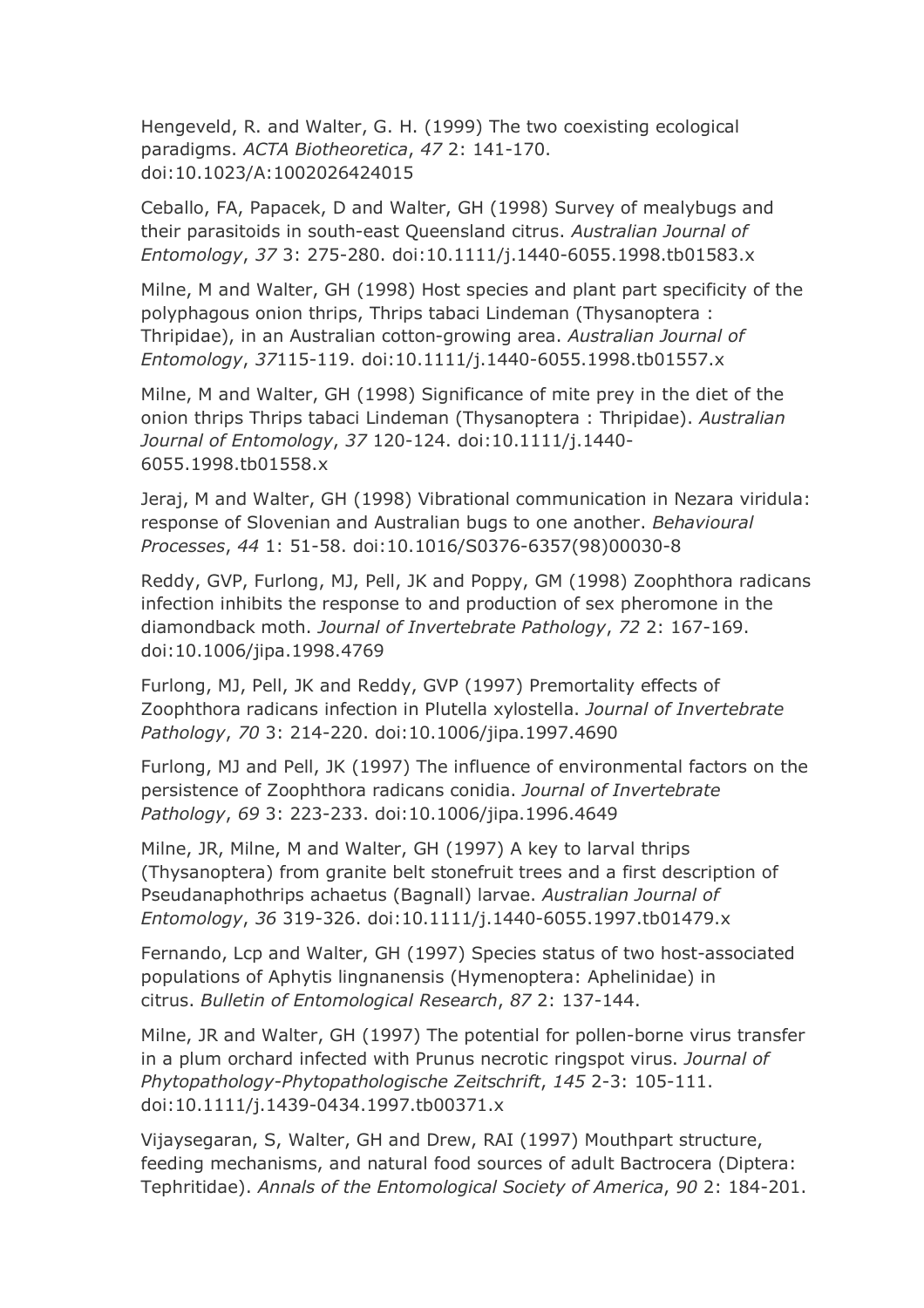Milne, M and Walter, GH (1997) The significance of prey in the diet of the phytophagous thrips, Frankliniella schultzei. *Ecological Entomology*, *22* 1: 74- 81.

Wilson, LJ, Bauer, LR and Walter, GH (1996) 'Phytophagous' thrips are facultative predators of twospotted spider mites (Acari: Tetranychidae) on cotton in Australia. *Bulletin of Entomological Research*, *86* 3: 297-305.

Klose, MJ, Sdoodee, R, Teakle, DS, Milne, JR, Greber, RS and Walter, GH (1996) Transmission of three strains of tobacco streak ilarvirus by different thrips species using virus-infected pollen. *Journal of Phytopathology-Phytopathologische Zeitschrift*, *144* 6: 281-284. doi:10.1111/j.1439- 0434.1996.tb01530.x

Ryan, MA, Cokl, A and Walter, GH (1996) Differences in vibratory sound communication between a Slovenian and an Australian population of Nezara viridula (L) (Heteroptera: Pentatomidae). *Behavioural Processes*, *36* 2: 183- 193. doi:10.1016/0376-6357(95)00026-7

Milne, JR, Walter, GH, Kaonga, D and Sabio, GC (1996) The importance of non-pollen plant parts as food sources for the common blossom thrips, Frankliniella schultzei. *Entomologia Experimentalis Et Applicata*, *78* 3: 271- 281.

Vanklinken, RD and Walter, GH (1996) The ecology of organisms that breed in a divided and ephemeral habitat: Insects of fallen rainforest fruit. *Acta Oecologica-International Journal of Ecology*, *17* 5: 405-420.

Iqbal, M, Verkerk, RHJ, Furlong, MJ, Ong, PC, Rahman, SA and Wright, DJ (1996) Evidence for resistance to Bacillus thuringiensis (Bt) subsp kurstaki HD-1, Bt subsp aizawai and abamectin in field populations of Plutella xylostella from Malaysia. *Pesticide Science*, *48* 1: 89-97. doi:10.1002/(SICI)1096-9063(199609)48:1<89::AID-PS450>3.0.CO;2-B

Furlong, MJ and Pell, JK (1996) Interactions between the fungal entomopathogen Zoophthora radicans Brefeld (Entomophthorales) and two hymenopteran parasitoids attacking the diamondback moth, Plutella xylostella L. *Journal of Invertebrate Pathology*, *68* 1: 15-21. doi:10.1006/jipa.1996.0053

Furlong, MJ, Pell, JK, Choo, OP and Rahman, SA (1995) Field and Laboratory Evaluation of a Sex-Pheromone Trap for the Autodissemination of the Fungal Entomopathogen Zoophthova Radicans (entomophthorales) by the Diamond-Back Moth, Plutella-Xylostella (lepidoptera, Yponomeutidae). *Bulletin of Entomological Research*, *85* 3: 331-337. doi:10.1017/S0007485300036051

Clarke, AR and Walter, GH (1995) ''Strains'' and the classical biological control of insect pests. *Canadian Journal of Zoology-Revue Canadienne De Zoologie*, *73* 10: 1777-1790. doi:10.1139/z95-210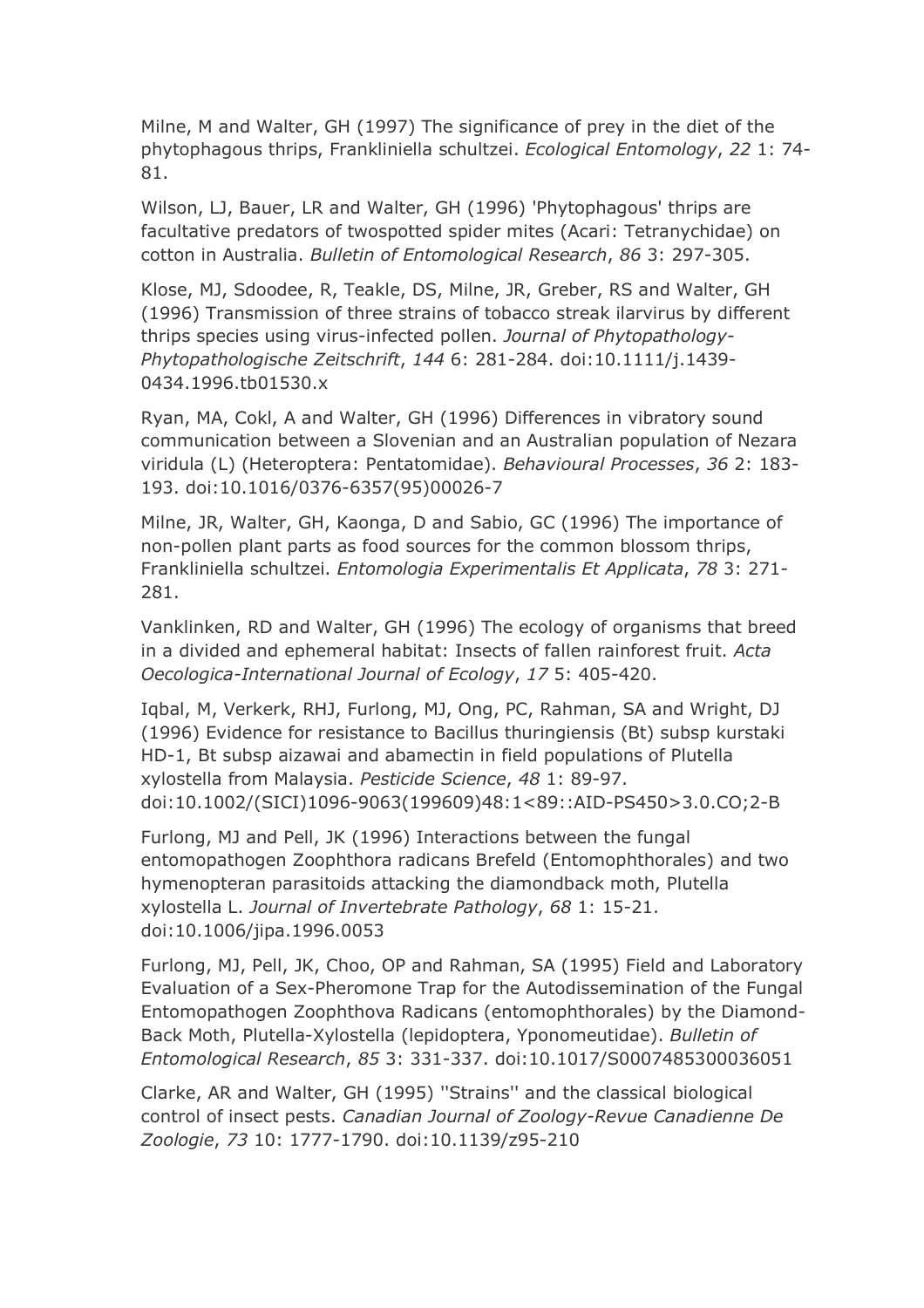Walter, GH and Paterson, Heh (1995) Levels of Understanding in Ecology - Interspecific Competition and Community Ecology. *Australian Journal of Ecology*, *20* 3: 463-466. doi:10.1111/j.1442-9993.1995.tb00563.x

Velasco, Lri, Walter, GH and Harris, VE (1995) Voltinism and Host-Plant Use by Nezara-Viridula (l) (hemiptera, Pentatomidae) in Southeastern Queensland. *Journal of the Australian Entomological Society*, *34* 3: 193-203. doi:10.1111/j.1440-6055.1995.tb01318.x

Ryan, MA, Moore, CJ and Walter, GH (1995) Individual Variation in Pheromone Composition in Nezara-Viridula (heteroptera, Pentatomidae) - How Valid Is the Basis for Designating Pheromone Strains. *Comparative Biochemistry and Physiology B-Biochemistry & Molecular Biology*, *111* 2: 189- 193. doi:10.1016/0305-0491(94)00257-U

Schmidt, S. and Walter, G. H. (1995) Description of Dineura pullior sp. n. (Hymenoptera: Tenthredinidae), with quantified observations on saw wear. *Insect Systematics and Evolution*, *26* 4: 385-392. doi:10.1163/187631295X00062

Walter, GH and Benfield, MD (1994) Temporal Host-Plant Use in 3 Polyphagous Heliothinae, with Special Reference to Helicoverpa-Punctigera (wallengren) (noctuidae, Lepidoptera). *Australian Journal of Ecology*, *19* 4: 458-465. doi:10.1111/j.1442-9993.1994.tb00512.x

Walter, GH and Paterson, Heh (1994) The Implications of Paleontological Evidence for Theories of Ecological Communities and Species Richness. *Australian Journal of Ecology*, *19* 3: 241-250. doi:10.1111/j.1442- 9993.1994.tb00488.x

Clarke, AR and Walter, GH (1994) Biological-Control and the Species Status of 2 Host-Associated Populations of Trissolcus-Basalis (wollaston) (hymenoptera, Scelionidae). *Australian Journal of Ecology*, *19* 1: 35-39. doi:10.1111/j.1442-9993.1994.tb01540.x

Haukioja, E, Hanhimaki, S and Walter, GH (1994) Can We Learn About Herbivory On Eucalypts From Research On Birches, or How General Are General Plant-Herbivore Theories. *Australian Journal of Ecology*, *19* 1: 1-9. doi:10.1111/j.1442-9993.1994.tb01536.x

Walter, GH and Donaldson, JS (1994) Heteronomous Hyperparasitoids, Sex-Ratios and Adaptations. *Ecological Entomology*, *19* 1: 89-92. doi:10.1111/j.1365-2311.1994.tb00396.x

Walter, GH, Ruohomaki, K, Haukioja, E and Vainio, E (1994) Reproductive-Behavior of Mated and Virgin Females of a Solitary Sawfly Dineura-Virididorsata. *Entomologia Experimentalis Et Applicata*, *70* 1: 83-90.

Furlong, MJ and Wright, DJ (1994) Examination of Stability of Resistance and Cross-Resistance Patterns to Acylurea Insect Growth-Regulators In-Field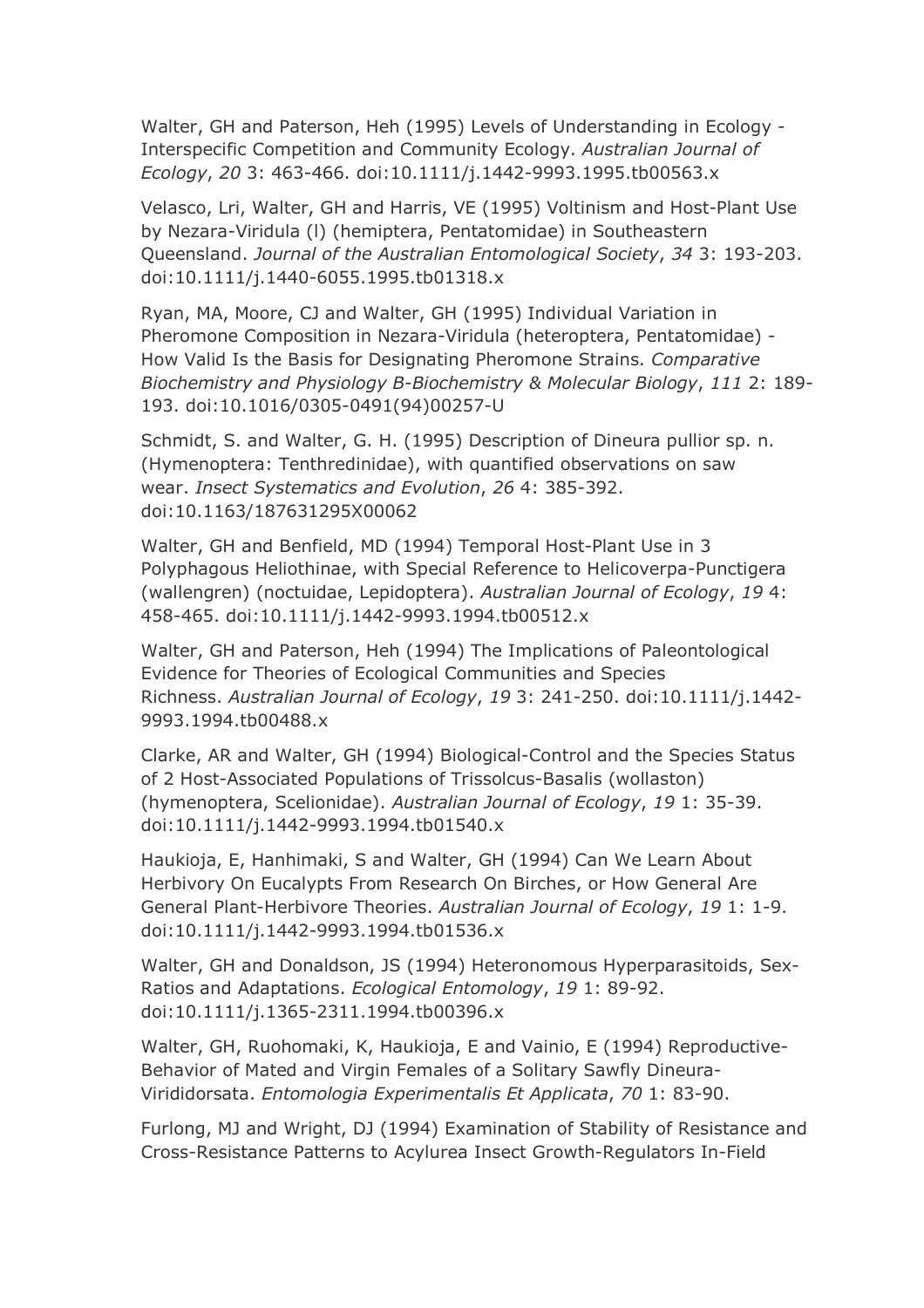Populations of the Diamondback Moth, Plutella-Xylostella, From Malaysia. *Pesticide Science*, *42* 4: 315-326. doi:10.1002/ps.2780420409

Furlong, MJ, Verkerk, Rhj and Wright, DJ (1994) Differential-Effects of the Acylurea Insect Growth-Regulator Teflubenzuron On the Adults of 2 Endolarval Parasitoids of Plutella-Xylostella, Cotesia-Plutellae and Diadegma-Semiclausum. *Pesticide Science*, *41* 4: 359-364. doi:10.1002/ps.2780410412

Furlong, MJ and Wright, DJ (1993) Effect of the Acylurea Insect Growth-Regulator Teflubenzuron On the Endo-Larval Stages of the Hymenopteran Parasitoids Cotesia-Plutellae and Diadegma-Semiclausum in a Susceptible and An Acylurea-Resistant Strain of Plutella-Xylostella. *Pesticide Science*, *39* 4: 305-312. doi:10.1002/ps.2780390409

Ruohomaki, K, Haukioja, E and Walter, GH (1993) Resource Quality and Spatial Variation in Sex-Ratios of a Free-Living Solitary Sawfly, Dineura-Virididorsata (hym, Tenthredinidae). *Oecologia*, *96* 3: 420-425. doi:10.1007/BF00317514

Velasco, Lri and Walter, GH (1993) Influence of Temperature On Survival and Reproduction of Nezara-Viridula (l) (hemiptera, Pentatomidae). *Journal of the Australian Entomological Society*, *32* 3: 225-228. doi:10.1111/j.1440- 6055.1993.tb00578.x

Bandara, Hmj and Walter, GH (1993) Virgin Production of Female Offspring in a Usually Arrhenotokous Wasp, Spalangia-Endius Walker (hymenoptera, Pteromalidae). *Journal of the Australian Entomological Society*, *32* 127-128.

Velasco, Lri and Walter, GH (1993) Potential of Host-Switching in Nezara-Viridula (hemiptera, Pentatomidae) to Enhance Survival and Reproduction. *Environmental Entomology*, *22* 2: 326-333.

Walter, GH (1993) Oviposition Behavior of Diphagous Parasitoids (hymenoptera, Aphelinidae) - a Case of Intersexual Resource Partitioning. *Behaviour*, *124* 1-2: 73-87. doi:10.1163/156853993X00515

Clarke, AR and Walter, GH (1993) Variegated Thistle (silybum-Marianum (l)), a Noncrop Host Plant of Nezara-Viridula (l) (hemiptera, Pentatomidae) in Southeastern Queensland. *Journal of the Australian Entomological Society*, *32* 1: 81-83. doi:10.1111/j.1440-6055.1993.tb00549.x

Ryan, MA and Walter, GH (1992) Sound Communication in Nezara-Viridula (l) (heteroptera, Pentatomidae) - Further Evidence That Signal Transmission Is Substrate-Borne. *Experientia*, *48* 11-12: 1112-1115. doi:10.1007/BF01948000

Velasco, Lri and Walter, GH (1992) Availability of Different Host Plant-Species and Changing Abundance of the Polyphagous Bug Nezara-Viridula (hemiptera, Pentatomidae). *Environmental Entomology*, *21* 4: 751-759.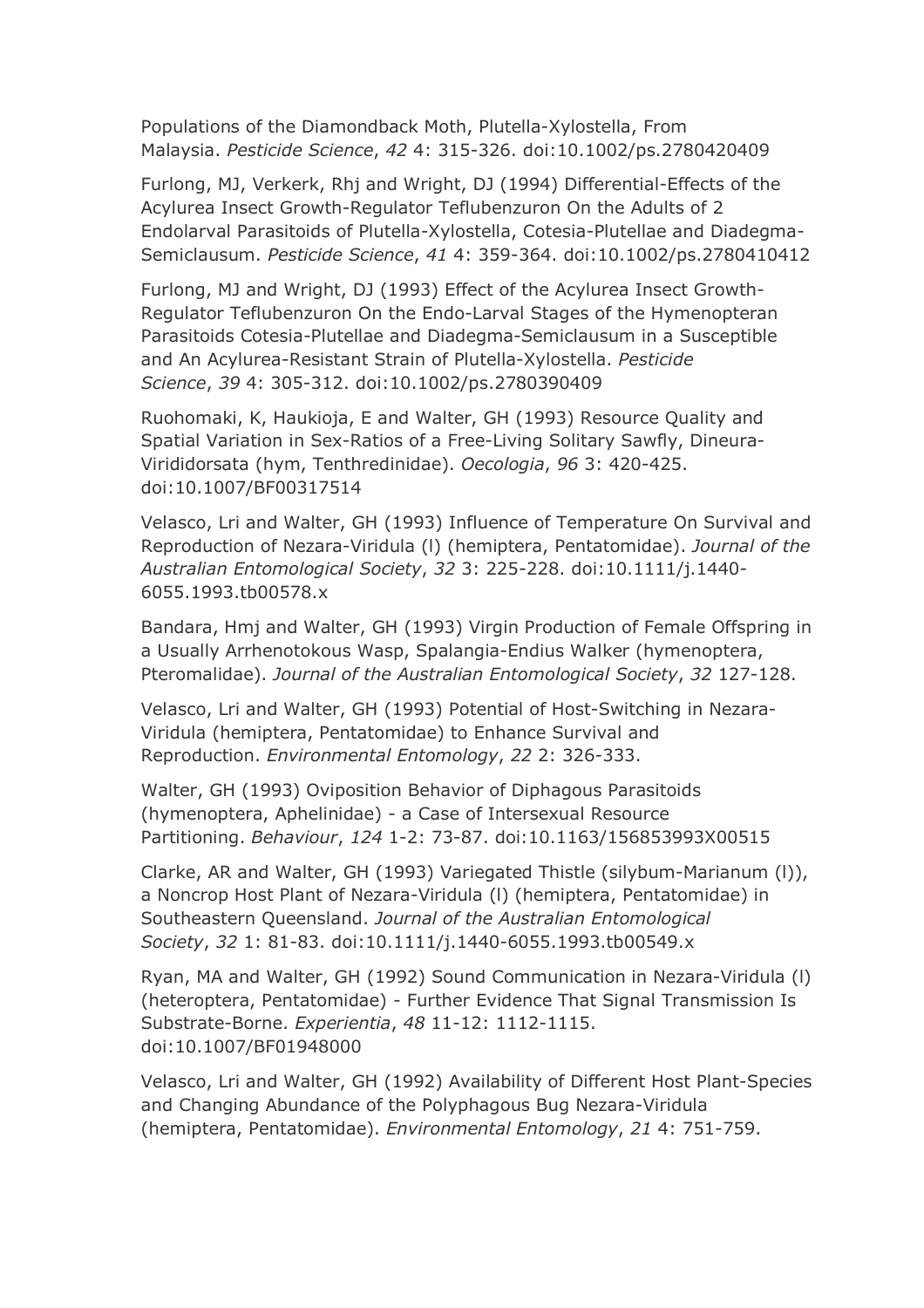Walter, GH and Clarke, AR (1992) Unisexual Broods and Sex-Ratios in a Polyembryonic Encyrtid Parasitoid (copidosoma Sp, Hymenoptera). *Oecologia*, *89* 1: 147-149. doi:10.1007/BF00319027

Craig, Ajfk, Hulley, PE and Walter, GH (1991) The Behavior of Palewinged Starlings and a Comparison with Other Onychognathus Species. *Ostrich*, *62* 3-4: 97-108. doi:10.1080/00306525.1991.9639648

Walter, GH (1991) What Is Resource Partitioning. *Journal of Theoretical Biology*, *150* 2: 137-143. doi:10.1016/S0022-5193(05)80327-3

Donaldson, JS and Walter, GH (1991) Brood Sex-Ratios of the Solitary Parasitoid Wasp, Coccophagus-Atratus. *Ecological Entomology*, *16* 1: 25-33. doi:10.1111/j.1365-2311.1991.tb00189.x

Donaldson, JS and Walter, GH (1991) Host Population-Structure Affects Field Sex-Ratios of the Heteronomous Hyperparasitoid, Coccophagus-Atratus. *Ecological Entomology*, *16* 1: 35-44. doi:10.1111/j.1365- 2311.1991.tb00190.x

Myint, WW and Walter, GH (1990) Behavior of Spalangia-Cameroni Males and Sex-Ratio Theory. *Oikos*, *59* 2: 163-174. doi:10.2307/3545531

Chinajariyawong, A and Walter, GH (1990) Feeding Biology of Campylomma-Livida Reuter (hemiptera, Miridae) On Cotton, and Some Host Plant Records. *Journal of the Australian Entomological Society*, *29* 3: 177-181. doi:10.1111/j.1440-6055.1990.tb00343.x

Chinajariyawong, A, Walter, GH and Harris, VE (1989) Pest Status of Nysius-Clevelandensis Evans and N Vinitor Bergroth (hemiptera, Lygaeidae) On Cotton. *Journal of the Australian Entomological Society*, *28* 287-290.

Gu, H and Walter, GH (1989) Flight of Green Vegetable Bugs Nezara-Viridula (l) in Relation to Environmental Variables. *Journal of Applied Entomology-Zeitschrift Fur Angewandte Entomologie*, *108* 4: 347-354. doi:10.1111/j.1439-0418.1989.tb00467.x

Craig, Ajfk, Hulley, PE and Walter, GH (1989) Nesting of Sympatric Redwinged and Palewinged Starlings. *Ostrich*, *60*2: 69-74. doi:10.1080/00306525.1989.9634513

Donaldson, JS and Walter, GH (1988) Effects of Egg Availability and Egg Maturity On the Ovipositional Activity of the Parasitic Wasp, Coccophagus-Atratus. *Physiological Entomology*, *13* 4: 407-417. doi:10.1111/j.1365- 3032.1988.tb01124.x

Walter, GH (1988) Activity Patterns and Egg-Production in Coccophagus-Bartletti, An Aphelinid Parasitoid of Scale Insects. *Ecological Entomology*, *13* 1: 95-105. doi:10.1111/j.1365-2311.1988.tb00337.x

Walter, GH (1988) Competitive-Exclusion, Coexistence and Community Structure. *Acta Biotheoretica*, *37* 3-4: 281-313. doi:10.1007/BF00154138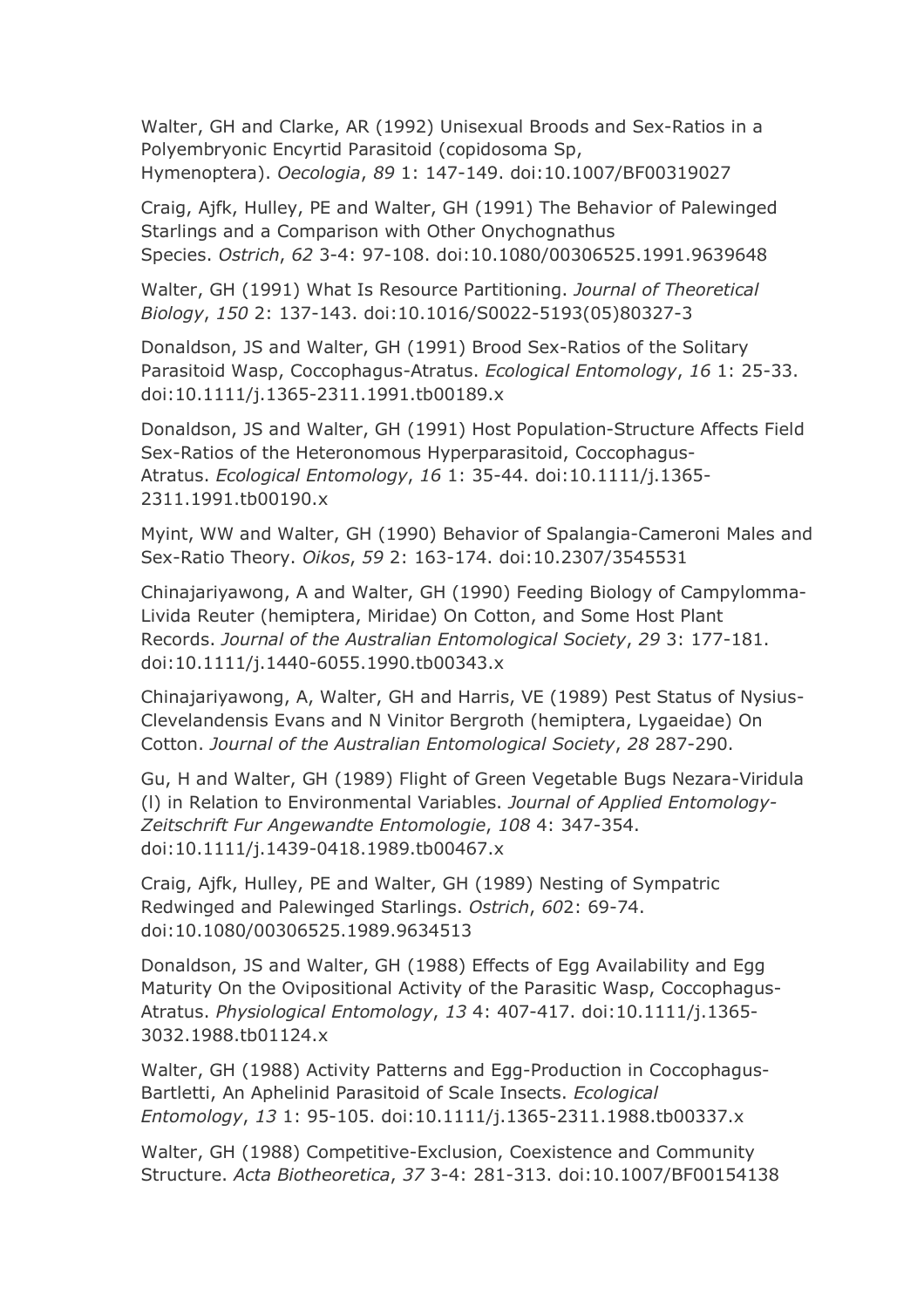Hulley, PE, Walter, GH and Craig, Ajfk (1988) Interspecific Competition and Community Structure .1. Shortcomings of the Competition Paradigm. *Rivista Di Biologia-Biology Forum*, *81* 1: 57-71.

Donaldson, JS, Clark, MM and Walter, GH (1986) Biology of the Heteronomous Hyperparasitoid Coccophagus-Atratus Compere (hymenoptera, Aphelinidae) - Adult Behavior and Larval Development. *Journal of the Entomological Society of Southern Africa*, *49* 2: 349-357.

Walter, GH (1986) Suitability of a Diphagous Parasitoid, Coccophagus-Bartletti Annecke and Insley (hymenoptera, Aphelinidae), for Sex-Ratio Studies - Ovipositional and Host-Feeding Behavior. *Journal of the Entomological Society of Southern Africa*, *49* 1: 141-152.

Donaldson, JS and Walter, GH (1984) Sex-Ratios of Spalangia-Endius (hymenoptera, Pteromalidae), in Relation to Current Theory. *Ecological Entomology*, *9* 4: 395-402. doi:10.1111/j.1365-2311.1984.tb00836.x

Walter, GH, Hulley, PE and Craig, Ajfk (1984) Speciation, Adaptation and Interspecific Competition. *Oikos*, *43* 2: 246-248. doi:10.2307/3544775

Walter, GH (1983) Differences in Host Relationships Between Male and Female Heteronomous Parasitoids (aphelinidae, Chalcidoidea) - a Review of Host Location, Oviposition and Pre-Imaginal Physiology and Morphology. *Journal of the Entomological Society of Southern Africa*, *46* 2: 261-282.

Walter, GH (1983) Divergent Male Ontogenies in Aphelinidae (hymenoptera, Chalcidoidea) - a Simplified Classification and a Suggested Evolutionary Sequence. *Biological Journal of the Linnean Society*, *19* 1: 63-82. doi:10.1111/j.1095-8312.1983.tb00777.x

Moran, VC, Gunn, BH and Walter, GH (1982) Wind Dispersal and Settling of 1st-Instar Crawlers of the Cochineal Insect Dactylopius-Austrinus (homoptera, Coccoidea, Dactylopiidae). *Ecological Entomology*, *7* 4: 409-419.

#### **Conference Publications**

Iramu, E., Pitakia, T., Mua, M., Furlong, M., Banuve, A., Beed, F., Atumurirava, F., Gharuka, M. and Keatinge, J. D.H. (2018). Introducing new open pollinated tomato cultivars in the Solomon Islands and Fiji for improved livelihoods and nutrition. In: *International Symposia on Tropical and Temperate Horticulture - ISTTH2016*, Cairns, Australia, (131-136). 20-25 November 2016. doi:10.17660/ActaHortic.2018.1205.15

Dakuidreketi, A., Aitken, E., Furlong, M. and Kochanek, J. (2018). The potential effect of karrikinolide (KAR(1)) in inducing resistance against Alternaria solani on tomato. In: *International Congress of Plant Pathology (ICPP)*, Boston, Massachusetts, (220-220). 29 July - 3 August 2018 .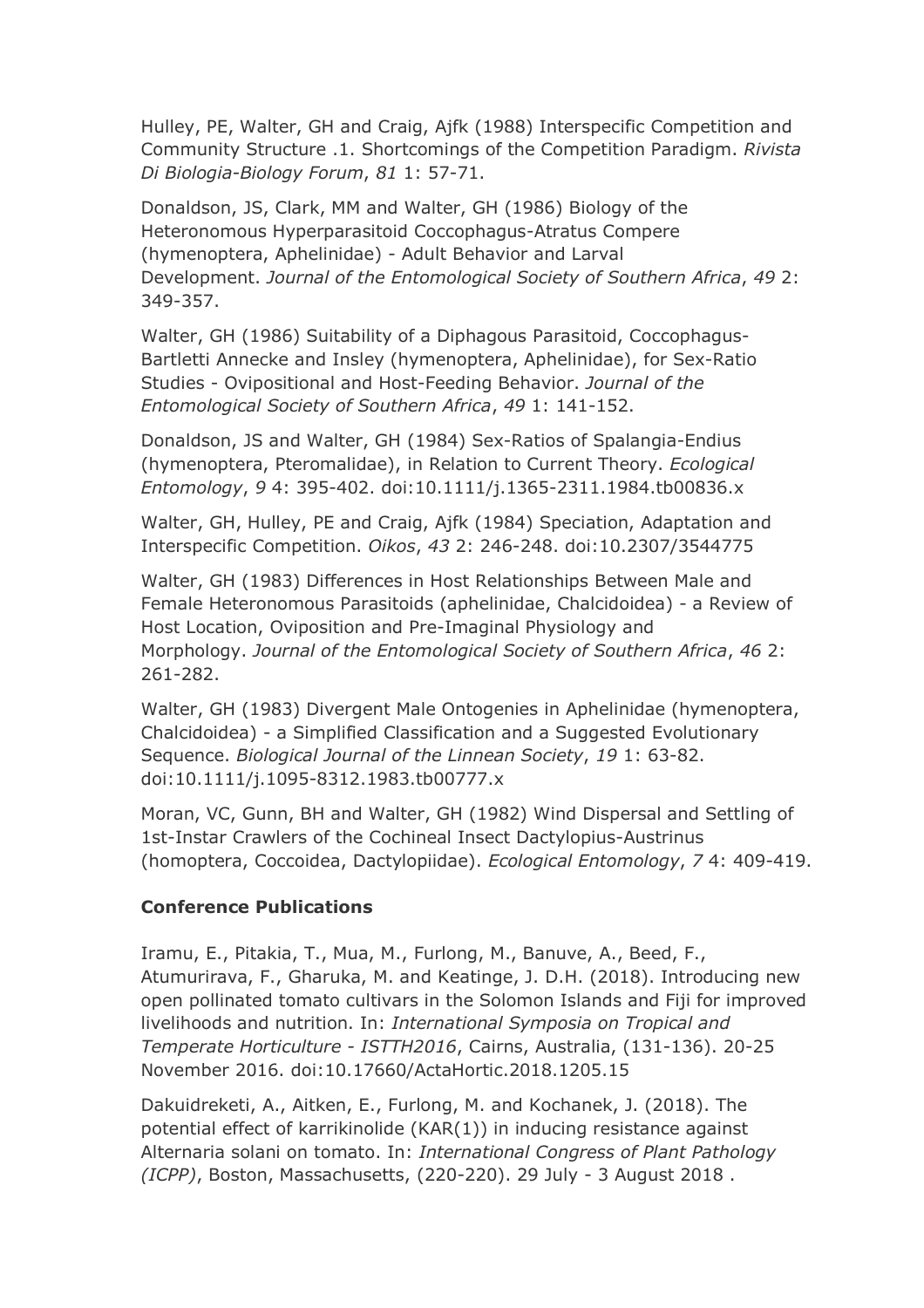Atumurirava, F., Nand, N. and Furlong, M. J. (2016). Diamondback moth resistance to insecticides and its management in the Sigatoka Valley, Fiji. In: XXIX International Horticultural Congress on Horticulture: Sustaining Lives, Livelihoods and Landscapes (IHC2014): International Symposium on Horticulture in Developing Countries and World Food Production. *XXIX International Horticultural Congress on Horticulture: Sustaining Lives, Livelihoods and Landscapes (IHC2014): International Symposium on Horticulture in Developing Countries and World Food Production*, Brisbane, Australia, (125-130). 17 - 22 August 2014. doi:10.17660/ActaHortic.2016.1128.17

Amos, Brogan Alice, Leemon, Diana M., Hayes, R. Andrew and Furlong, Michael J. (2016). Fungal-insect symbiosis: Exploring the relationship between the yeast, Kodamaea ohmeriand its host, the small hive beetle, Aethina tumida. In: 2016 International Congress of Entomology. *25th International Congress of Entomology*, Orlando, FL, United States, (). 25 - 30 September 2016. doi:10.1603/ice.2016.112235

Vaqalo, M., Furlong, M. J. and Zalucki, M. P. (2015). Disruption of Nisotra basselae oviposition to improve pest management on Abelmoschus manihot in the Solomon Islands. In: Roderick A. Drew, Ian J. Warrington and Luseane Taufa, XXIX International Horticultural Congress on Horticulture: Sustaining Lives, Livelihoods and Landscapes (IHC2014): International Symposium on Promoting the Future of Indigenous Vegetables Worldwide. *XXIX International Horticultural Congress on Horticulture: Sustaining Lives, Livelihoods and Landscapes (IHC2014)*, Brisbane, Australia, (151-155). 17- 22 August 2014. doi:10.17660/ActaHortic.2015.1102.18

Atumurirava, F. and Furlong, M. J. (2011). Diamondback moth resistance to commonly used insecticides in Fiji. In: R. Srinivasan, Anthony M. Shelton and Hilda L. Collins, Proceedings of the Sixth International Workshop on Management of the Diamondback Moth and Other Crucifer Insect Pests. *Sixth International Workshop on Management of the Diamondback Moth and Other Crucifer Insect Pests*, Nakhon Pathom, Thailand, (216-221). 21-25 March 2011.

Neave, S. M., Kelly, G. and Furlong, M.J. (2011). Field evaluation of insect exclusion netting for the management of pests on cabbage (Brassica oleracea var. capitata) in the Solomon Islands. In: R. Srinivasan, Anthony M. Shelton and Hilda L. Collins, Proceedings: The Sixth International Workshop on Management of the Diamondback Moth and Other Crucifer Insect Pests. *International Workshop on Management of the Diamondback Moth and Other Crucifer Insect Pests (6th, 2011)*, Nakhon Pathom, Thailand, (144- 149). 21-25 March 2011.

Ale, B., Zalucki, M. P. and Furlong, M. J. (2011). Host plant selection by Crocidolomia pavonana F. (Lepidoptera: Crambidae): Effect of herbivory and adult experience. In: R. Srinivasan, Anthony M. Shelton and Hilda L. Collins, Proceedings: The Sixth International Workshop on Management of the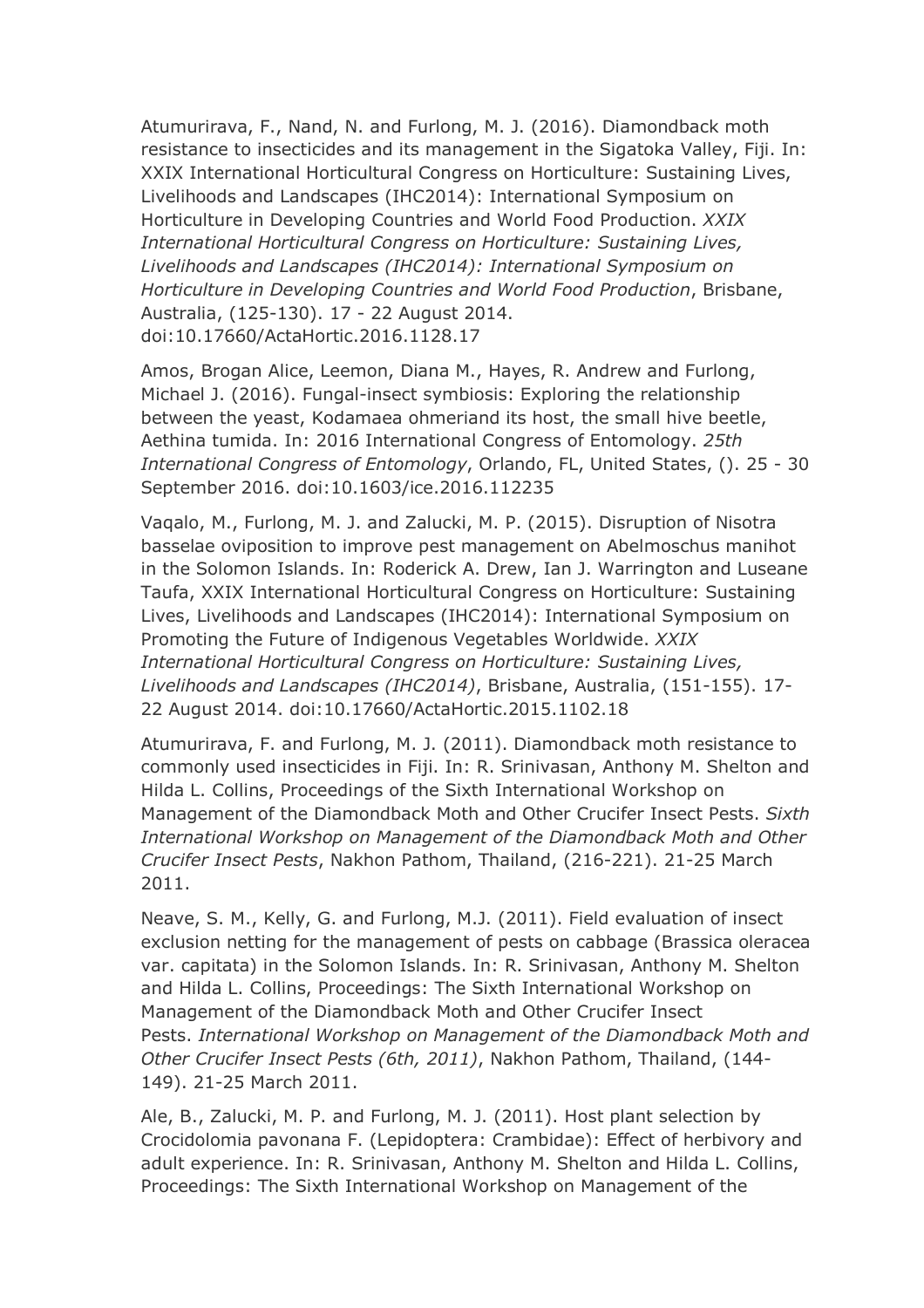Diamondback Moth and Other Crucifer Insect Pests. *International Workshop on Management of the Diamondback Moth and Other Crucifer Insect Pests (6th, 2011)*, Nakhon Pathom, Thailand, (70-75). 21-25 March 2011.

Murtiningsih, R., Ridland, P. M., Sofiar, E. and Furlong M. J. (2011). Natural mortality of Plutella xylostella L. (Lepidoptera: Plutellidae) and Crocidolomia pavonana F. (Lepidoptera: Crambidae) in commercial cabbage crops in the highlands of West Java, Indonesia. In: R. Srinivasan, Anthony M. Shelton and Hilda L. Collins, Proceedings of the the Sixth International Workshop on Management of the Diamondback Moth and Other Crucifer Insect Pests. *Sixth International Workshop on Management of the Diamondback Moth and Other Crucifer Insect Pests*, Nakhon Pathom, Thailand, (38-45). 21-25 March 2011.

Zalucki, M. P. and Furlong, M. J. (2011). Predicting outbreaks of a migratory pest: An analysis of DBM distribution and abundance revisited. In: R. Srinivasan, Anthony M. Shelton and Hilda L. Collins, Proceedings: The Sixth International Workshop on Management of the Diamondback Moth and Other Crucifer Insect Pests. *International Workshop on Management of the Diamondback Moth and Other Crucifer Insect Pests (6th, 2011)*, Nakhon Pathom, Thailand, (8-14). 21-25 March 2011.

Najar-Rodriguez, A. J., Walter, G. H., Mensah, R. K. and Hull, C. (2007). Differential host associations in the cotton aphid Aphis gossypii - behavioural tests with alates and variation in responses to prealighting cues. In: Biology; Ecology; Behavior. *International Congress of Insect Biotechnology and Industry*, Daegu, Republic of Korea, (A80-A81). 19-24 August 2007.

Brotodjojo, R. R. R. and Walter, G. H. (2007). Does Trichogramma pretiosum need food to improve its performance?. In: Proceedings of the Kongres VII Dan Seminar Nasional. *Kongres VII Dan Seminar Nasional*, Denpasar, Bali, (24-24). 25-27 July, 2007.

Terry, I., Walter, G. H., Hull, C. and Moore, C. (2007). Responses of pollinating thrips and weevils to specific Macrozamia cycad host volatiles. In: A. P. Vovides, D. W. Stevenson and R. Osborne, Proceedings of Cycad 2005: The 7th International Conference on Cycad Biology. *Cycad 2005*, Veracruz, Mexico, (346-371). 8-15 January, 2005.

Ridley, A. W., Walter, G. H., Croft, B. J. and Johnson, K. N. (2006). Acquisition of Fiji disease virus from sugarcane by its insect vector. In: D. M. Hogarth, Proceedings of the 2006 Conference of the Australian Society of Sugar Cane Technologists. *28th Annual Conference of the Australian Society of Sugar Cane Technologists*, Mackay, Queensland, Australia, (602-602). 2-5 May 2006.

Najar-Rodriguez, A. J., Walter, Gimme H and Mensah, R. K. (2006). Factors affecting aphid tolerance to Petroleum spray oils. In: 13th Australian Cotton Conference Proceedings. *13th Australian Cotton Conference*, Gold Coast Convention and Exhibition Centre, (1-6). 8-10 August, 2006.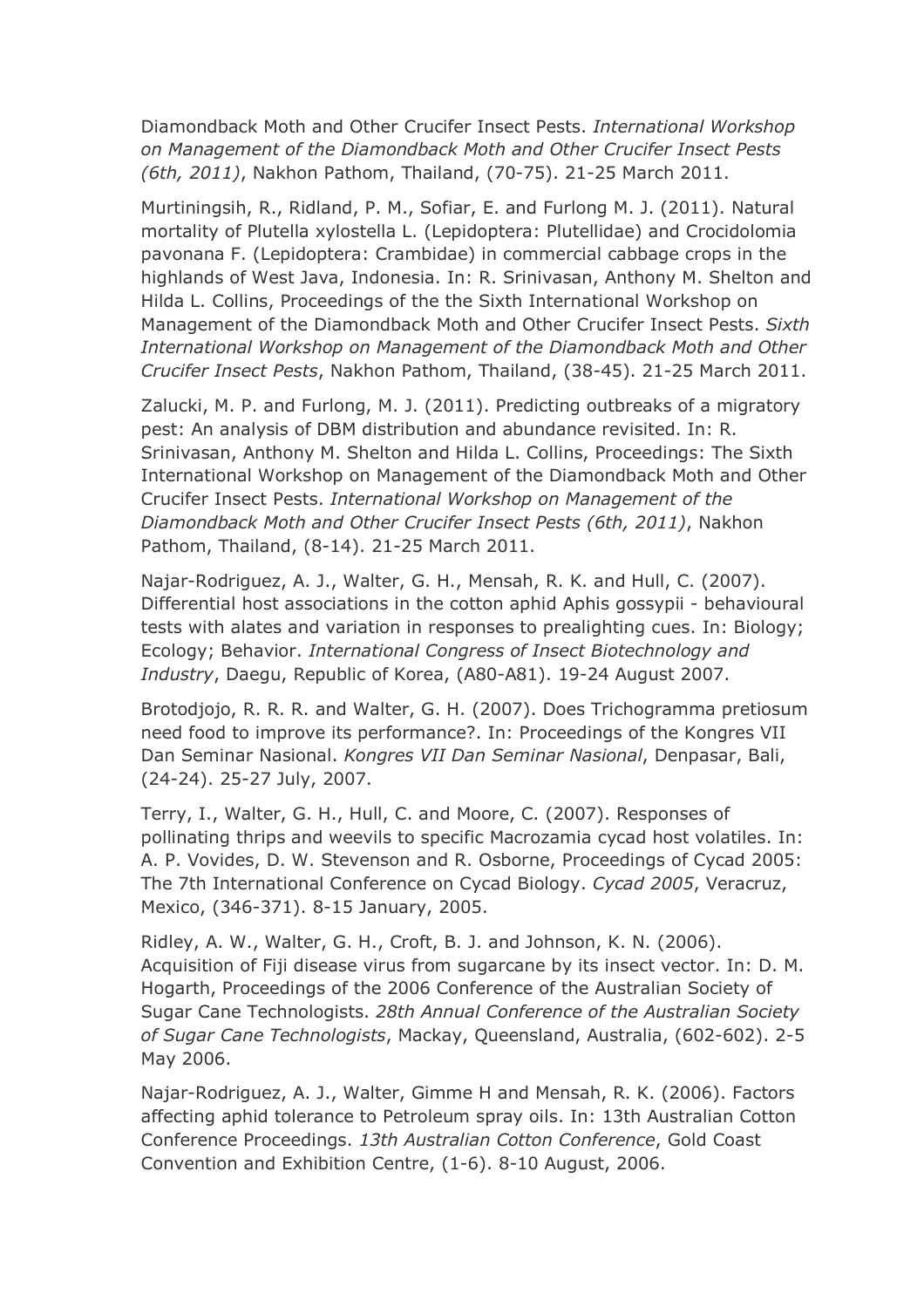Manners, A. G., Walter, G. H., Palmer, W. A., Dhileepan, K. and Hastwell, G. T. (2006). Retrospective host testing of Aconophora compressa; reproduction and survival on the target weed, Lantana camara, and non-target species. In: C. Preston; J. H. Watts; and N. D. Crossman, 15th Australian Weeds Conference Papers and Proceedings. *15th Australian Weeds Conference*, Adelaide, South Australia, (595-598). 24-28 September, 2006.

Najar, A., Walter, G.H. and McGraw, E. (2005). Endosymbiotic fauna of different host-associated populations of Aphis gossypii in Australia - is there any interaction between host plant use and microblota composition?. In: Abstracts of the Annual Main Meeting of the Society for Experimental Biology. *Annual Main Meeting of the Society for Experimental Biology*, Barcelona, Spain, (S227-S227). 11th-15th July 2005. doi:10.1016/j.cbpb.2005.05.018

Terry, I., Walter, G. H., Moore, C., Forster, P. and Hull, C. D. (2004). Cone thermogenesis and volatiles associated with specific pollinators of Macrozamia cycads. In: J. LaSalle, M. Patten and M.P. Zalucki, In Entomology - Strength in Diversity. *XXII International Congress of Entomology*, Brisbane, (98). 15-21 August.

Brotodjojo, R. R. and Walter, G. H. (2004). Differential response of a generalist egg parasitoid to alternative host species. In: J. LaSalle, M. Patten and M. Zalucki, XXII International Congress of Entomology. *Entomology Strength in Diversity*, Brisbane, Australia, (58-58). 15-21 August.

Ridley, A., Walter, G. H., Dhileepan, K. and Croft, B. (2004). Fiji disease virus levels in populations of the sugarcane planthopper role of host-plant virus titre, percentage gall area and plant morphology. In: J. LaSalle, M. Patten and M. Zalucki, XXII International Congress of Entomology. *Australian Entomological Society*, Brisbane, Australia, (76-76). 15-21 August 2004.

Finlay-Doney, M. K. and Walter, G. H. (2004). Maximising the efficacy of a coccinellid predator in a biocontrol setting (Crytolaemus montrouzieri). In: J. LaSalle, M.Patten and M. Zalucki, XXII International Congress of Entomology. *Entomology Strength in Diversity*, Brisbane, Australia, (56-56). 15-21 August.

Terry, I., Moore, C., Forster, C., Walter, G. H., Machin, P. and Donaldson, J. (2004). Pollination ecology of the genus Macrozamia: cone volatiles and pollinator specificity. In: The Biology, Structure and Systematics of the Cycadales. *Cycad 2002*, Chonburi, Thailand, (155-169). 29July - 3 August, 2004.

Rajapakse, C. N., Walter, G. H., Moore, C. J., Hull, C. D. and Cribb, B. W. (2004). Polyphagy in Helicoverpa armigera: primary host plants, hostassociated volatiles and neurosensory stimulation. In: J. LaSalle, M. Patten and M. Zalucki, XXII International Congress of Entomology. *Entomology Strength in Diversity*, Brisbane, Australia, (96-96). 15-21 August.